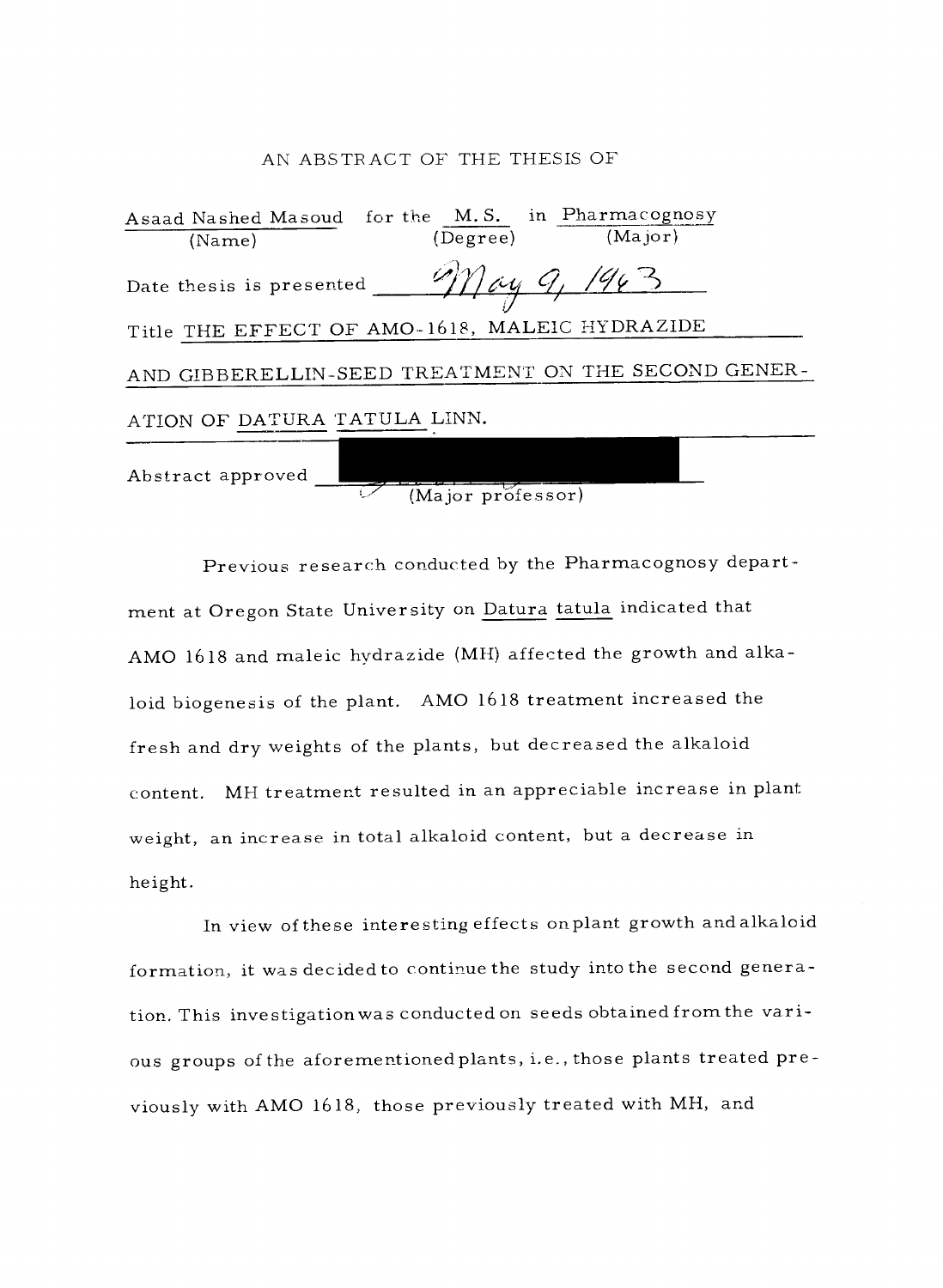untreated (control) plants. Since the literature indicated that there is an interaction between some growth retardants and gibberellic acid (GA), part of the seeds from each group was soaked in a 50 ppm solution of GA and another portion soaked in distilled water. This procedure provided six series each consisting of ten plants. The six series of plants were randomized in the greenhouse, growth observations were made and the plants were harvested when they were about 67-days-old.

The growth rate, based on height measurements, was not appreciably affected. However, fresh and dry weight data indicated the following trends: the AMO 1618 second generation plants indicated a marked reduction in fresh weights; the GA-seed treatment induced an increase in the fresh weights of this group; a significant decrease was noted in the dry weight of the leaves of this AMO 1618 group; the GA -seed treatment induced a significant increase in the dry weight of the capsules of this group; the GA -seed treatment induced a decrease in the fresh weight of the control group; the GA -seed treatment did not affect the fresh or dry weights of the MH group.

The alkaloid concentration of the AMO 1618 group, as well as those in this group receiving a GA -seed treatment, was not affected. However, considerable residual inhibition was noted in the concentration of alkaloids in the MH group. This inhibition was markedly reversed by GA -seed treatment. The alkaloid content per plant was decreased in the second generation by both inhibitors. The GA -seed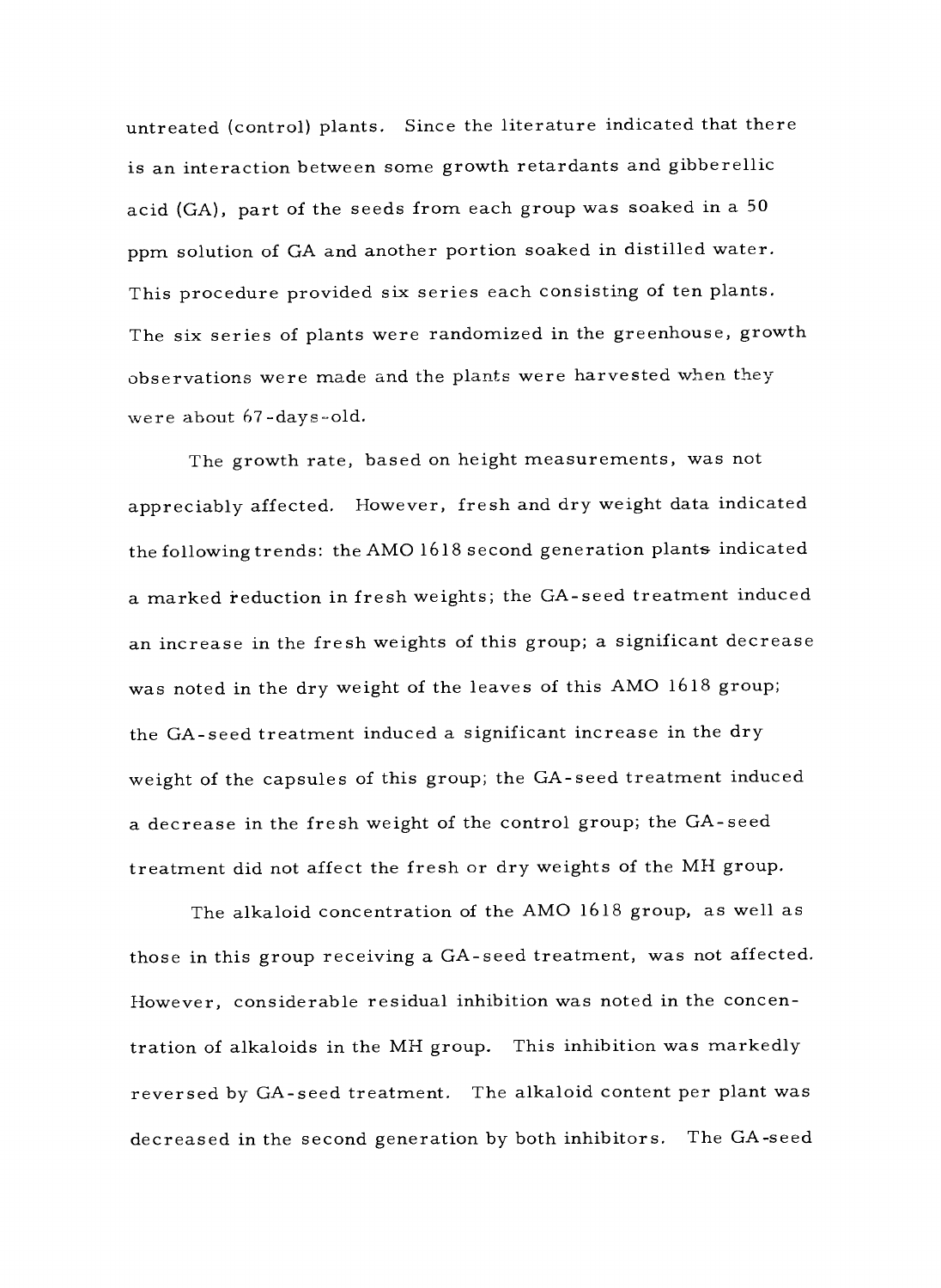treatment of the control group reduced the total alkaloid content per plant, whereas, GA -seed treatment caused a reversal of the residual inhibition which was induced by each of the growth retardants.

The chlorophyll concentration was not affected by the various treatments. The following pertinent data was obtained from the selective solvent extraction of the leaves: the petroleum ether, alcohol and water extracts were decreased by the residual effect of both inhibitors; this decrease was reversed by GA seed treatment; two to three -fold increases were noted in the ether soluble fractions of plants treated with the inhibitors; GA -seed treatment induced a decrease in the alcohol extract of the control group.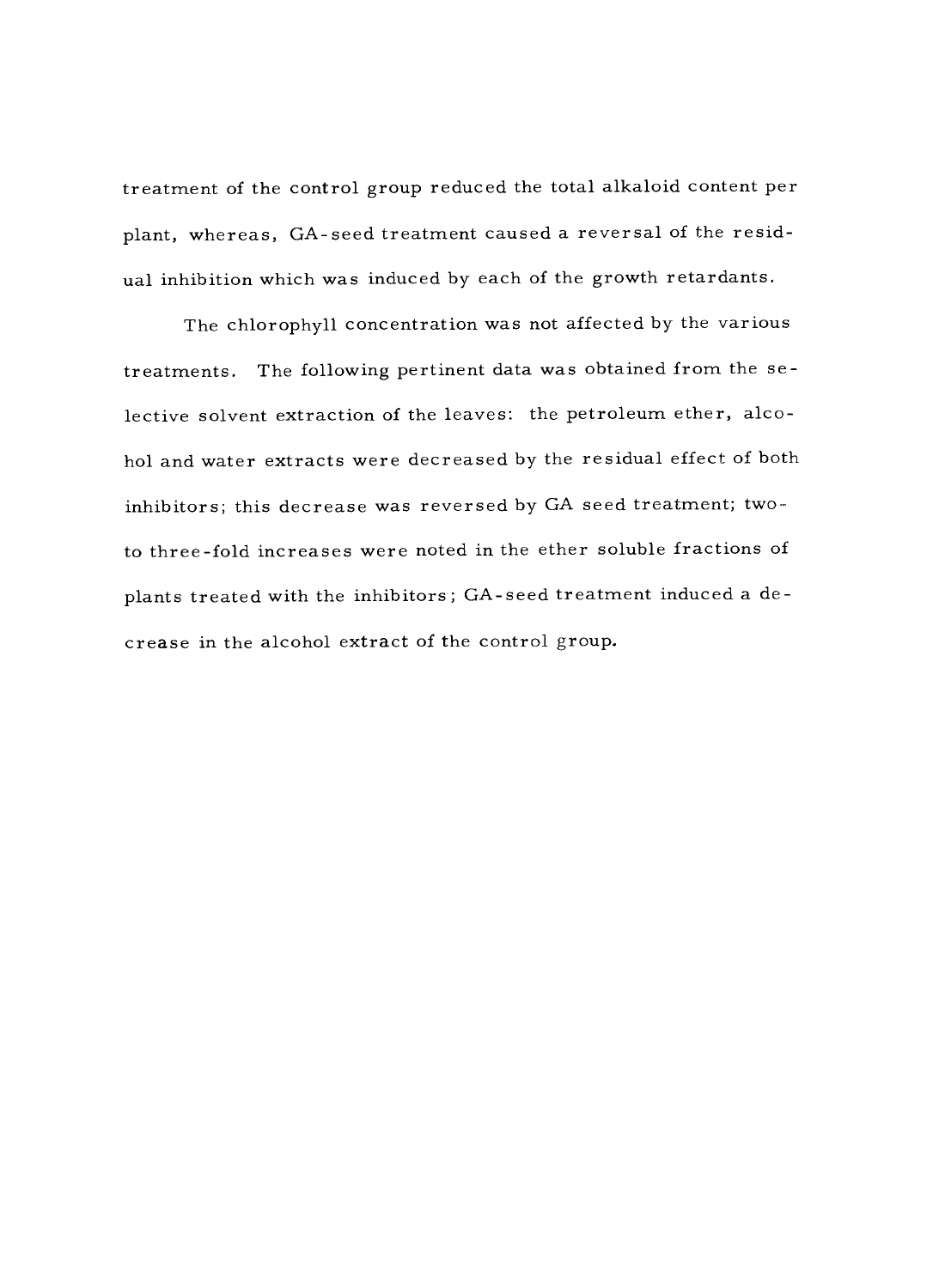# THE EFFECT OF AMO-1618, MALEIC HYDRAZIDE AND GIBBERELLIN -SEED TREATMENT ON THE SECOND GENERATION OF DATURA TATULA LINN

by

ASAAD NASHED MASOUD

# A THESIS

submitted to

OREGON STATE UNIVERSITY

in partial fulfillment of the requirements for the degree of

MASTER OF SCIENCE

June 1963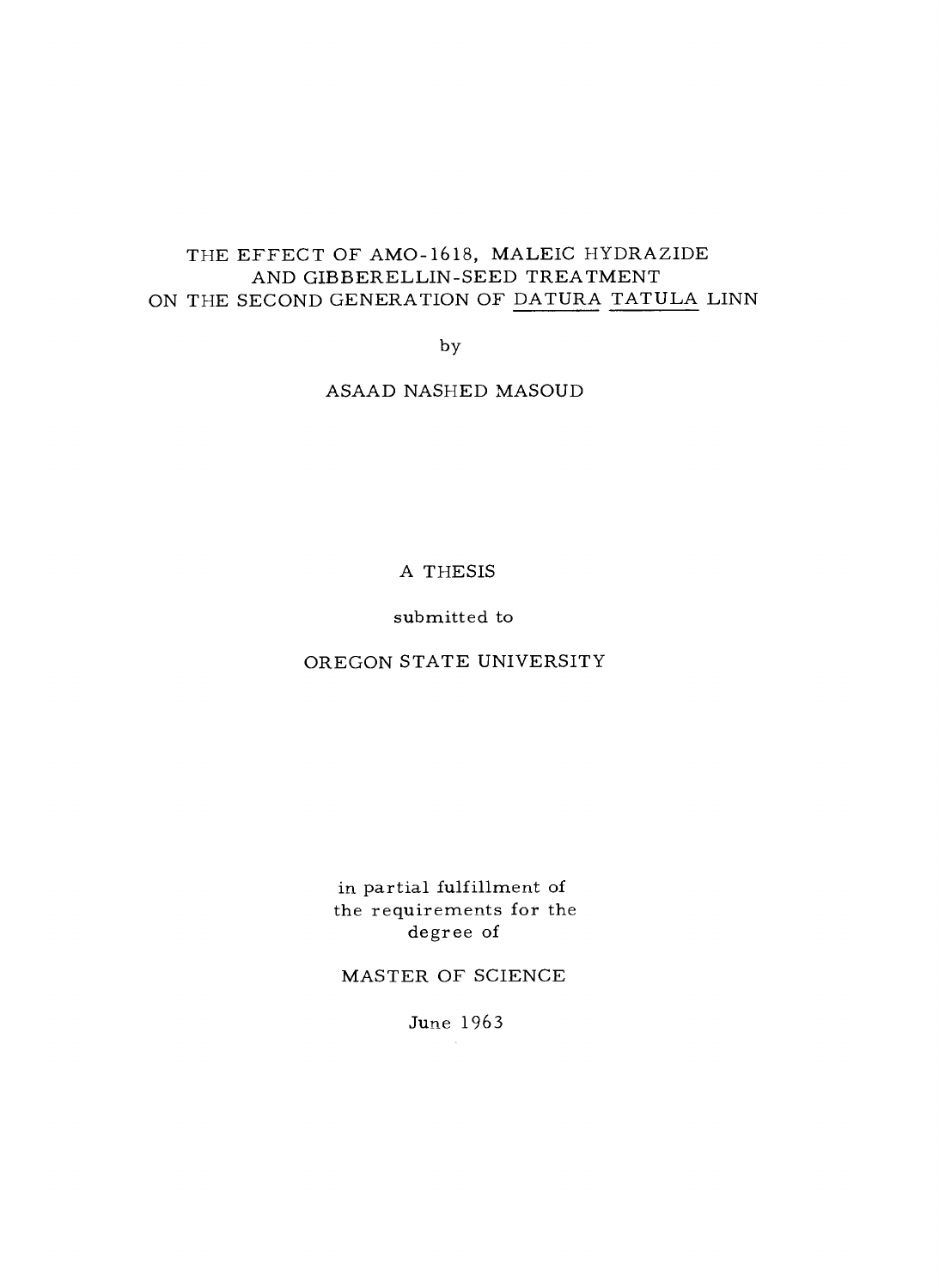APPROVED:



Professor of Pharmacognosy



Head of Department of Pharmacognosy



Dean of Graduate School

Date thesis is presented <u>May</u>  $9/963$ 

Typed by Muriel Davis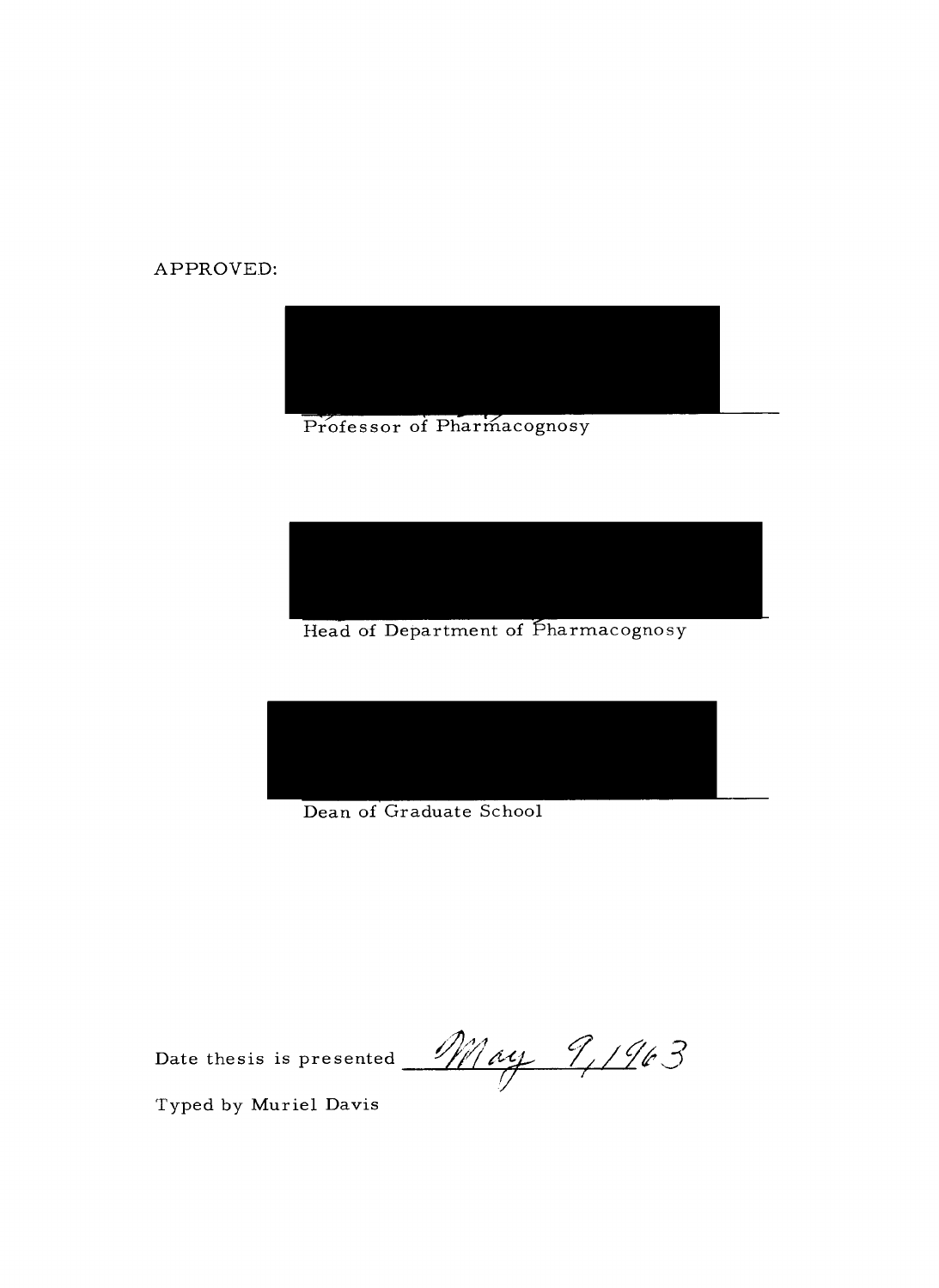#### ACKNOWLEDGMENT

The author is indebted to the following people and wishes to express his sincere appreciation to them:

Dr. Leo A. Sciuchetti for his guidance, valuable suggestions and supervision in the research and preparation of this thesis.

Dr. Philip Catalfomo, and Mr. Norman F. Billups, for their helpful suggestions and criticisms during the preparation of the text of the paper.

Dr. Ahmad A. El-Badawi for his advice in selecting the method of statistical analysis and his help in calculating the data.

Mr. James. H. Bennett and Mr. George H. Constantine for their assistance in harvesting the plants.

The Government of the United Arab Republic for giving me the opportunity and providing me with financial assistance to do this work.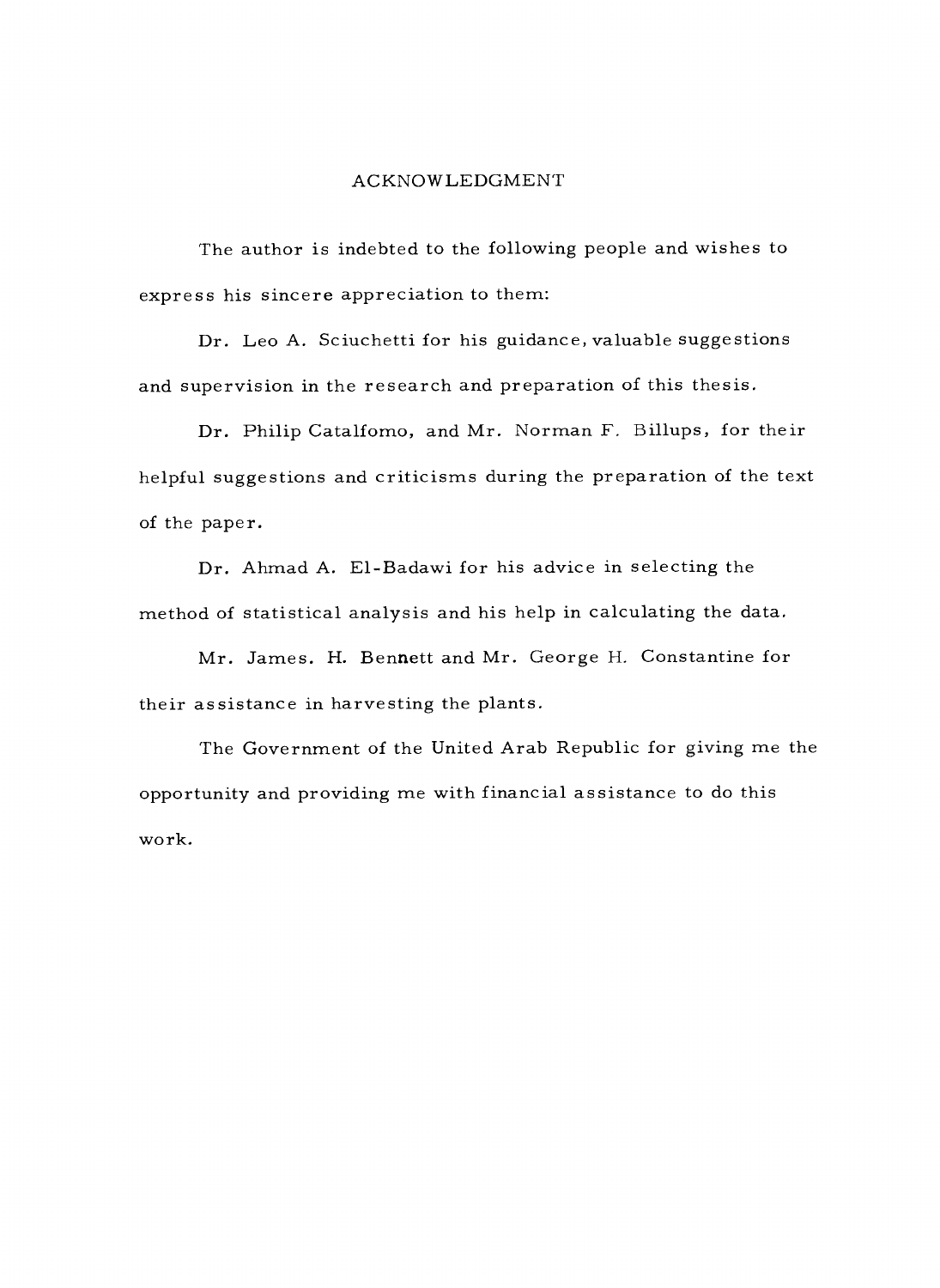# TABLE OF CONTENTS

| Chapter | Page                                                                             |    |
|---------|----------------------------------------------------------------------------------|----|
| 1       | <b>INTRODUCTION</b>                                                              | 1  |
|         | Maleic Hydrazide                                                                 | 1  |
|         | Mechanism of Action of Maleic Hydrazide<br>Maleic Hydrazide and Gibberellic Acid | 4  |
|         | Interaction                                                                      | 5  |
|         | AMO 1618                                                                         | 6  |
|         | AMO 1618 and Gibberellic Acid Interaction                                        | 10 |
|         | Gibberellic Acid                                                                 | 11 |
|         | Chemistry and Action of Gibberellic Acid<br>Dormancy and Seed Germination in the | 11 |
|         | Solanaceae                                                                       | 12 |
|         | Effect of GA on Alkaloid-producing Plants                                        | 14 |
| п       | PREVIOUS WORK ON FIRST GENERATION                                                | 16 |
|         | Experimental                                                                     | 16 |
|         | Plant Material                                                                   | 16 |
|         | Treatment of Plants                                                              | 16 |
|         | Harvesting of Plants                                                             | 17 |
|         | Results                                                                          | 17 |
| Ш       | EXPERIMENTAL                                                                     | 22 |
|         | Plant Material                                                                   | 22 |
|         | Treatments                                                                       | 23 |
|         | Germination                                                                      | 23 |
|         | Plant Growth                                                                     | 24 |
|         | Care and Measurements                                                            | 25 |
|         | Harvesting of Plants                                                             | 26 |
|         | Alkaloid Analysis                                                                | 27 |
|         | Chlorophyll Determination                                                        | 29 |
|         | Selective Solvent Extraction                                                     | 32 |

 $\hat{\mathbf{r}}$ 

 $\mathcal{A}$ 

e

 $\bar{\gamma}$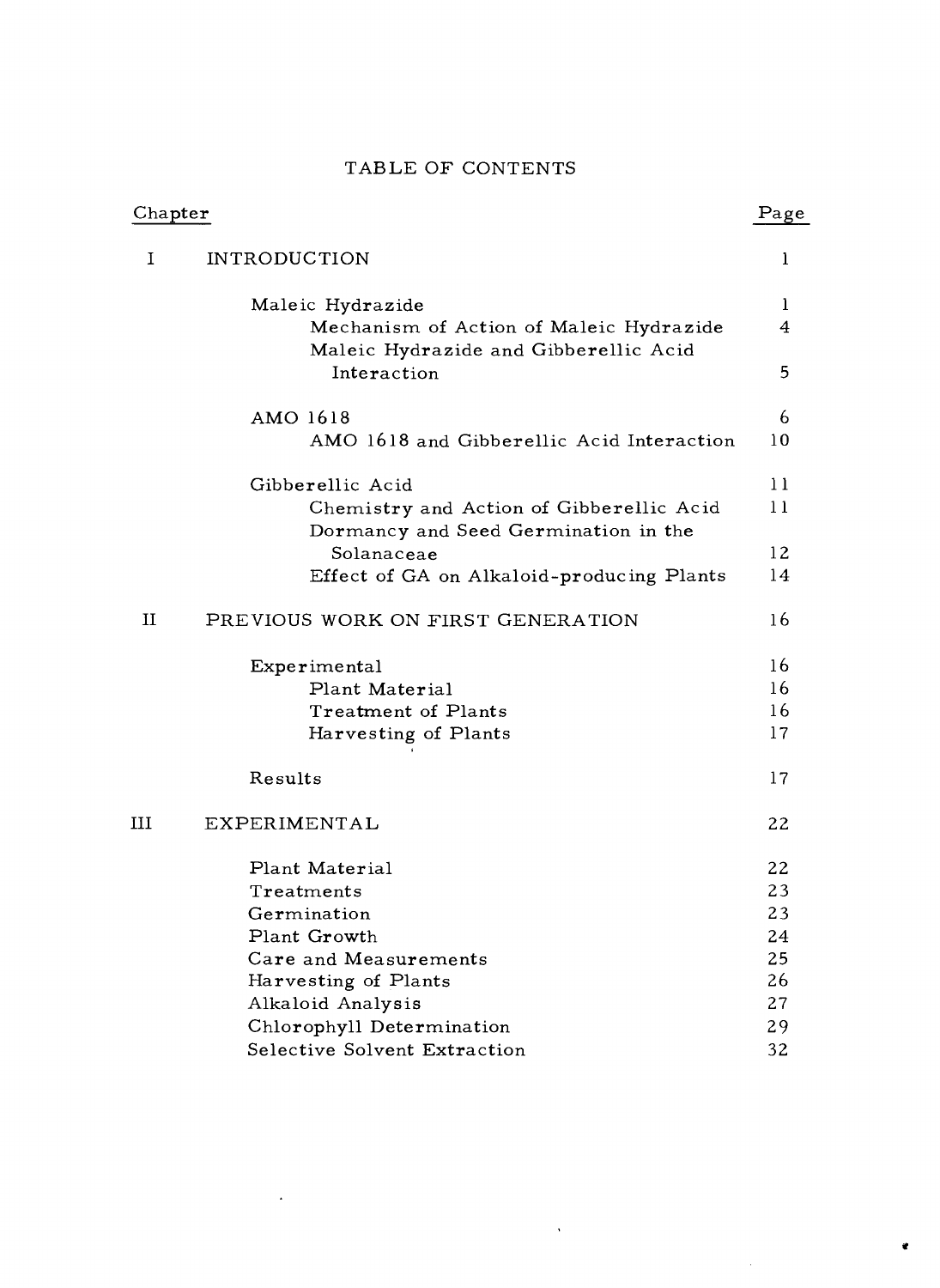| Chapter |                                      | Page |
|---------|--------------------------------------|------|
| IV      | RESULTS AND DISCUSSION               | 35   |
|         | Effect on Height                     | 35   |
|         | Effect on Fresh Weights              | 36   |
|         | Effect on Dry Weights                | 39   |
|         | Statistical Analysis of Dry Weights  | 41   |
|         | Effect on Alkaloid Concentration     | 47   |
|         | Chlorophyll Data                     | 53   |
|         | Data of Selective Solvent Extraction | 53   |
| V       | SUMMARY AND CONCLUSIONS              | 57   |
|         | Growth Pattern                       | 57   |
|         | Fresh Weights                        | 57   |
|         | Dry Weights                          | 58   |
|         | Alkaloid Concentration               | 58   |
|         | Alkaloid Content                     | 58   |
|         | Chlorophyll                          | 59   |
|         | Selective Solvent Extraction         | 59   |
|         | BIBLIOGRAPHY                         | 60   |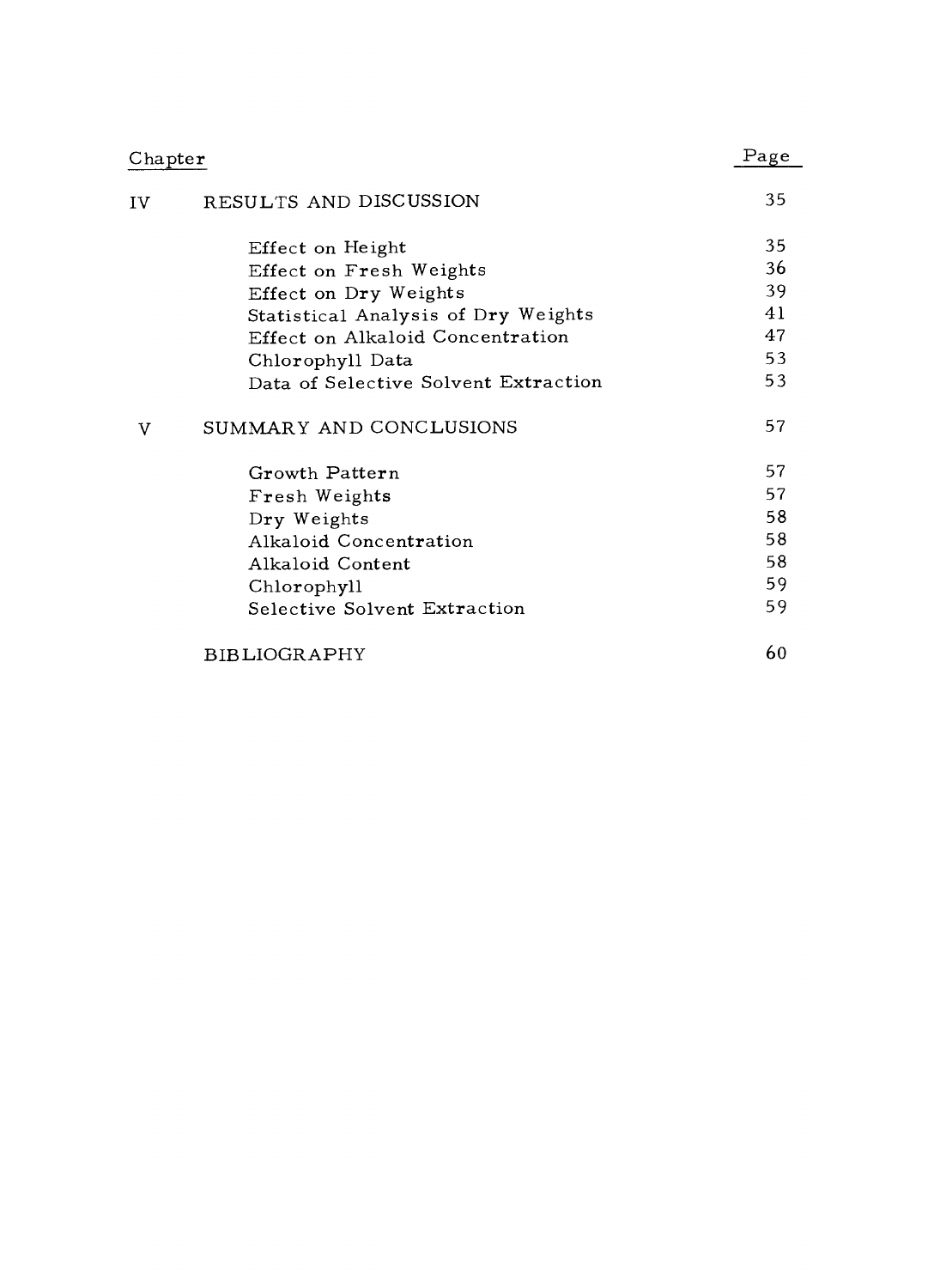# LIST OF FIGURES

| Figure |                                                                            | Page |
|--------|----------------------------------------------------------------------------|------|
| 1      | Chemical structures of maleic hydrazide,<br>AMO 1618 and gibberellic acid. | 2    |
| 2      | Effect of various concentrations of AMO 1618<br>on chrysanthemum           | 7    |
| 3      | Height measurement of first generation.                                    | 19   |
| 4      | Scopolamine standard curve for alkaloid<br>determination                   | 30   |
| 5      | Fresh weights resulting from different treatments                          | 37   |
| 6      | Dry weights resulting from different treatments                            | 40   |
| 7      | Effects of treatments on alkaloid concentration                            | 50   |
| 8      | Results of selective solvent extraction                                    | 56   |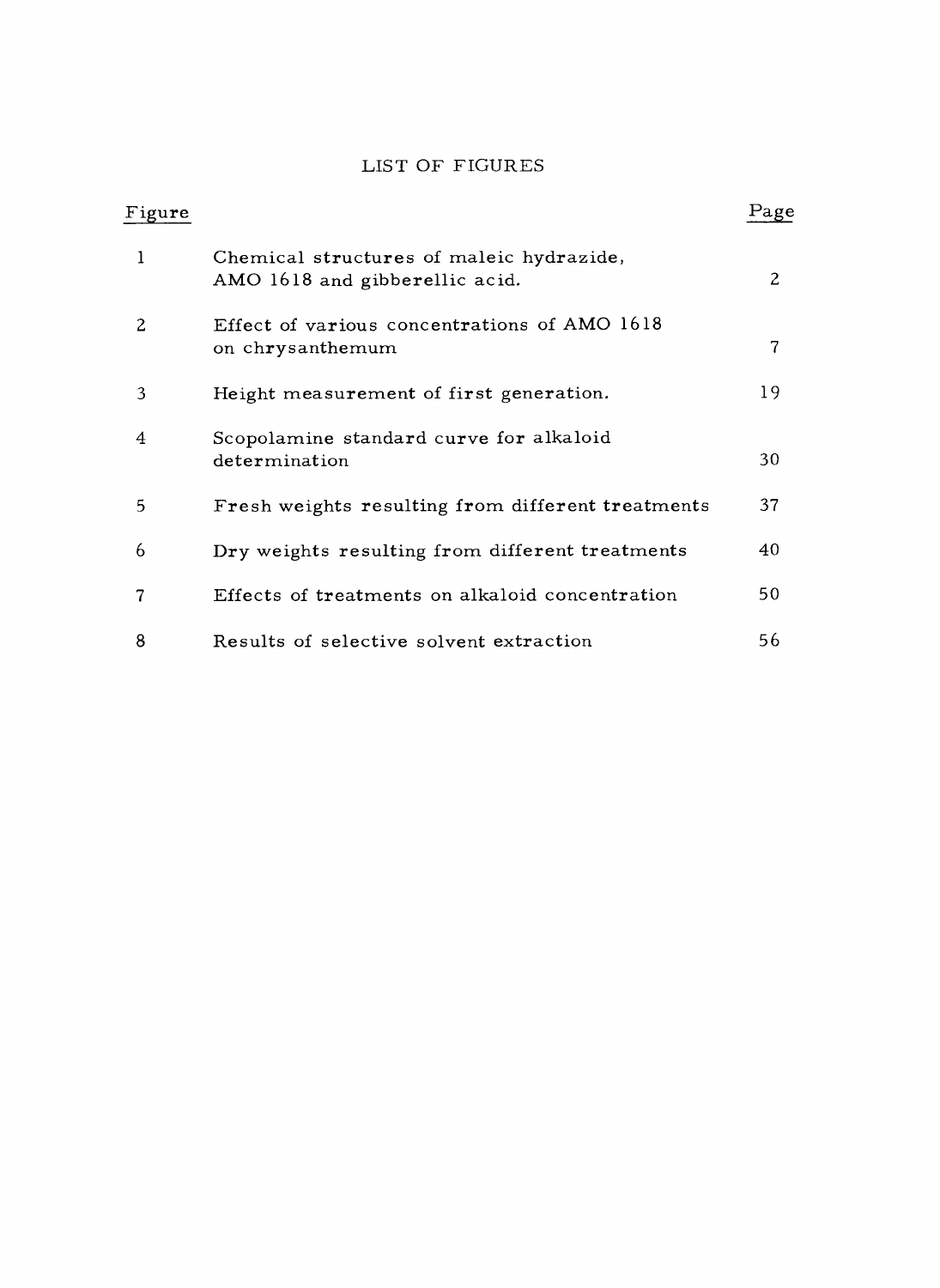# LIST OF TABLES

| Table                |                                                                                        | Page |
|----------------------|----------------------------------------------------------------------------------------|------|
| $\mathbf I$          | Average Weight of Datura Plant Parts                                                   | 18   |
| $\scriptstyle\rm II$ | Alkaloid Concentration of Plant Organs                                                 | 20   |
| III                  | Total Alkaloid Content per Plant and per<br>Plant Organ                                | 21   |
| IV                   | Average Height in cm of Plants During Four-<br>Week Observation Period                 | 35   |
| V                    | Growth Patterns from Different Treatments<br>as Demonstrated by Height Measurements    | 36   |
| VI                   | The Effect of Treatments on Fresh Weight                                               | 39   |
| VII                  | The Effect of Treatments on Dry Weight                                                 | 39   |
| VIII                 | Analysis of Variance of Dry Weights of Leaves                                          | 44   |
| IX                   | Analysis of Variance of Dry Weights of Stems                                           | 45   |
| X                    | Analysis of Variance of Dry Weights of Roots                                           | 45   |
| ΧI                   | Analysis of Variance of Dry Weights of Capsules                                        | 46   |
| ХIJ                  | The Alkaloid Concentration in the Plant Organs                                         | 49   |
| XIII                 | The Alkaloid Concentration of Different Treatments<br>Expressed as Percent of Controls | 51   |
| XIV                  | Total Alkaloid Content of Plant Parts                                                  | 52   |
| XV                   | Total Alkaloid Content as Percent of Control                                           | 52   |
| XVI                  | Chlorophyll Content of Leaves of Plants                                                | 53   |
| $_{\rm XVII}$        | Weights of Components Extracted by Selective<br>Solvents                               | 55   |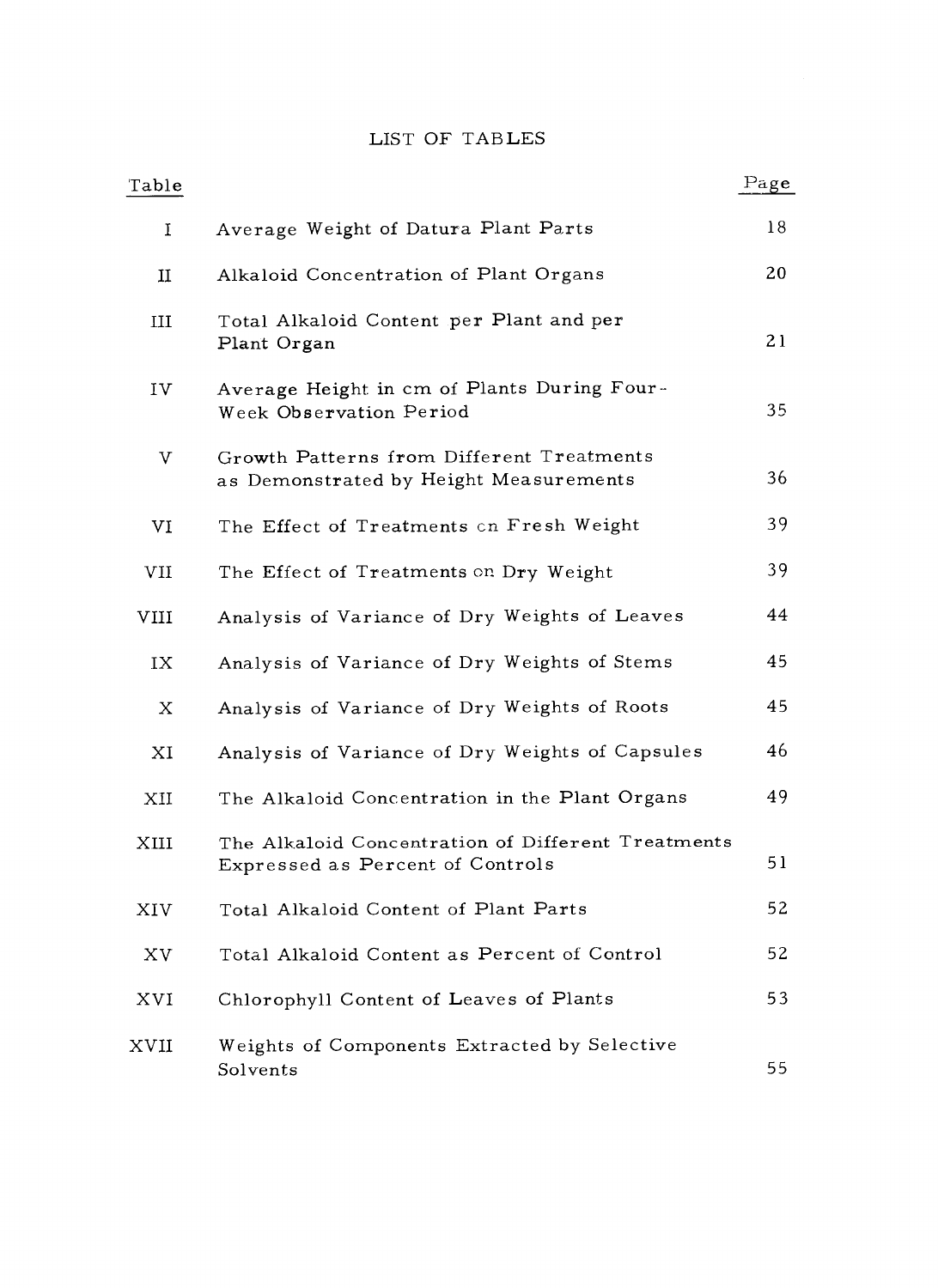# THE EFFECT OF AMO-1618, MALEIC HYDRAZIDE AND GIBBERELLIN -SEED TREATMENT ON THE SECOND GENERATION OF DATURA TATULA LINN

## I. INTRODUCTION

#### MALEIC HYDRAZIDE

One of the more recent additions to the group of compounds which regulate plant growth is the growth inhibitor maleic hydrazide  $(MH)$  (35). Chemically it is 1, 2 dihydro- 3, 6-pyridazinedione (Figure  $\mathbb{I}(3,p.166)$ . This compound is not a plant hormone in the conventional sense, but rather seems to be a true growth inhibitor, being unable to stimulate at high dilutions (29; 42 ). Evidence is accumulating that it acts as an anti-auxin (25). Application of MH to growing plants generally results in dwarfed plants with short internodes and dark -green leaves. MH also induces dormancy, e. g. in potato tubers. It breaks apical dominance, causing plants which normally grow by a single main axis to assume a bushy habit. In general, maleic hydrazide inhibits flowering (5).

Several studies have been conducted regarding the inhibition of stem growth by maleic hydrazide (13; 35; 44). An investigation with tomatoes (19) demonstrated that MH treatment caused the inhibition of stem elongation. Sachs and Lang (34) studied the effect of MH upon the subapical meristem in Xanthium sp. They reported that MH, in appropriate doses containing a total of 0. 4 mg. in aqueous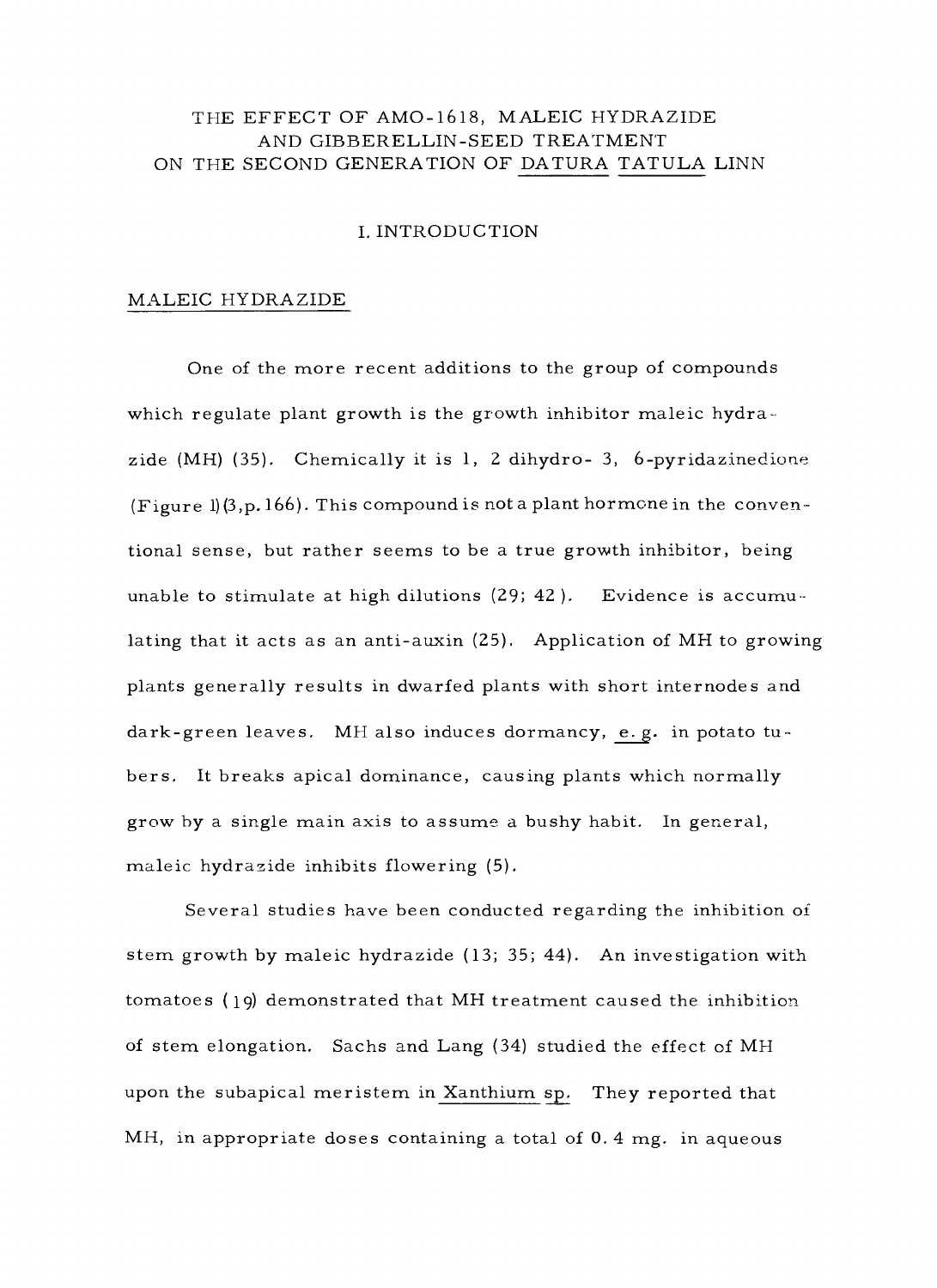

Maleic Hydrazide





Figure 1. Chemical structures of maleic hydrazide, AMO 1618 and gibberellic acid.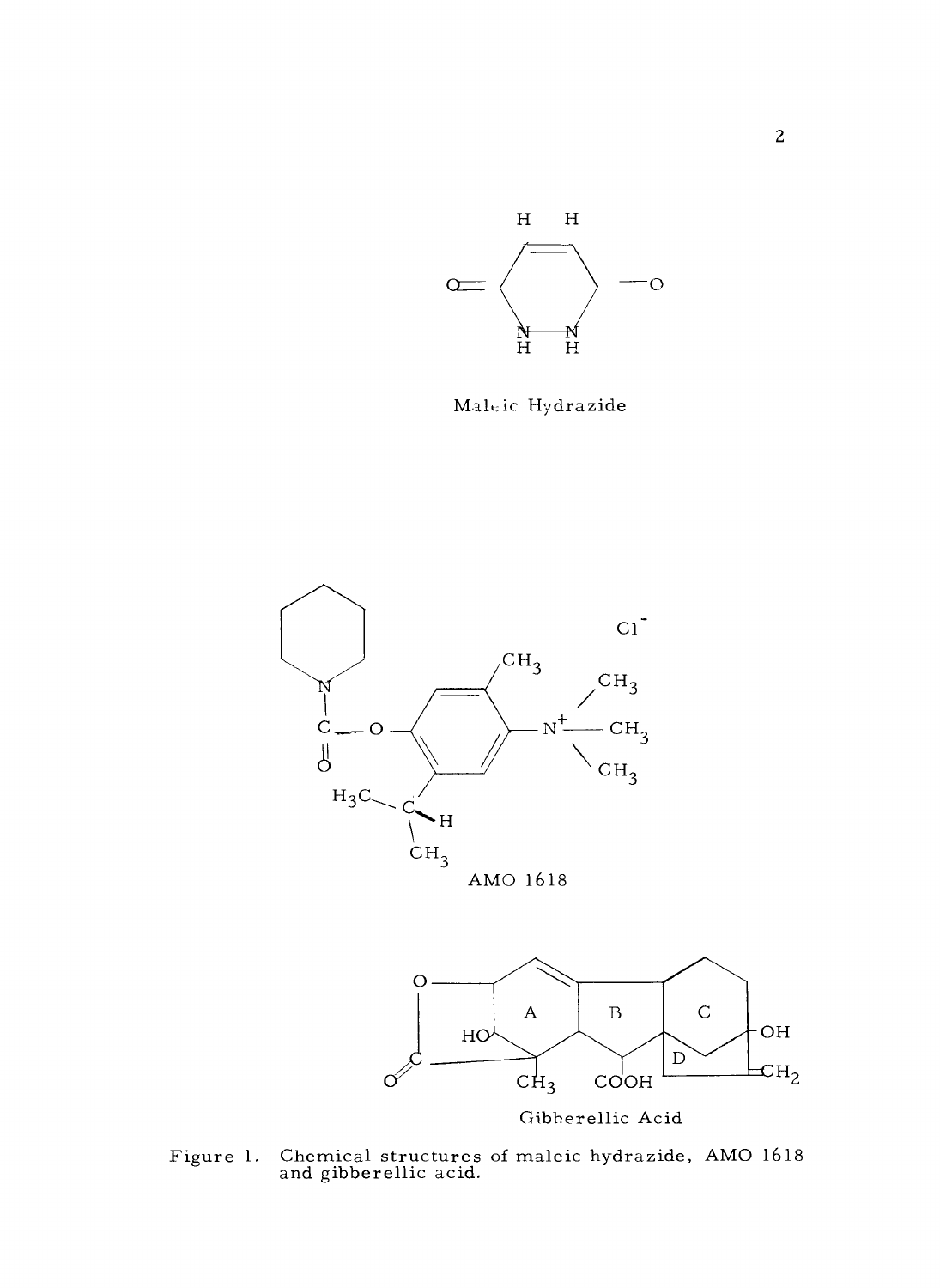solution, completely prevents cell division not only in the subapical regions but also in the apical meristem. MH- treated plants, though no longer capable of stem elongation, do not assume a rosette habit of growth because leaf initiation is also prevented. Hence, its action as a regulator of cell division is quite different from that of AMO 1618 or gibberellic acid (GA) (Figure 1) since it lacks the selectivity of the latter two substances.

Baker (4) showed that MH, at concentrations of O. 01 Molar and higher, inhibited oxygen uptake by tobacco tissues to varying degrees, depending on the pH of the solution bathing the tissues. At pH values near 7. 0 an inhibition of 10 to 20 percent occurred during the first hour after vacuum infiltration of the tissues by solutions containing MH, whereas at pH 4.0 the inhibition was  $30$ to 50 percent. Baker also studied the effect of MH on various plant dehydrogenases by a direct method. A general inhibition of dehydrogenases, as postulated by others, was not ascribed to Mid since none of the ones tested were inhibited. No inhibition by MH of cytochrome c reductase, cytochrome c oxidase, and polyphenol oxidase, was observed. An inhibition of a diaphorase similar in magnitude to that of respiratory inhibition was demonstrated.

Ermalaeva and Kolzlova (15) investigated the effect of MH on the rate of photosynthesis and on the carbohydrate metabolism of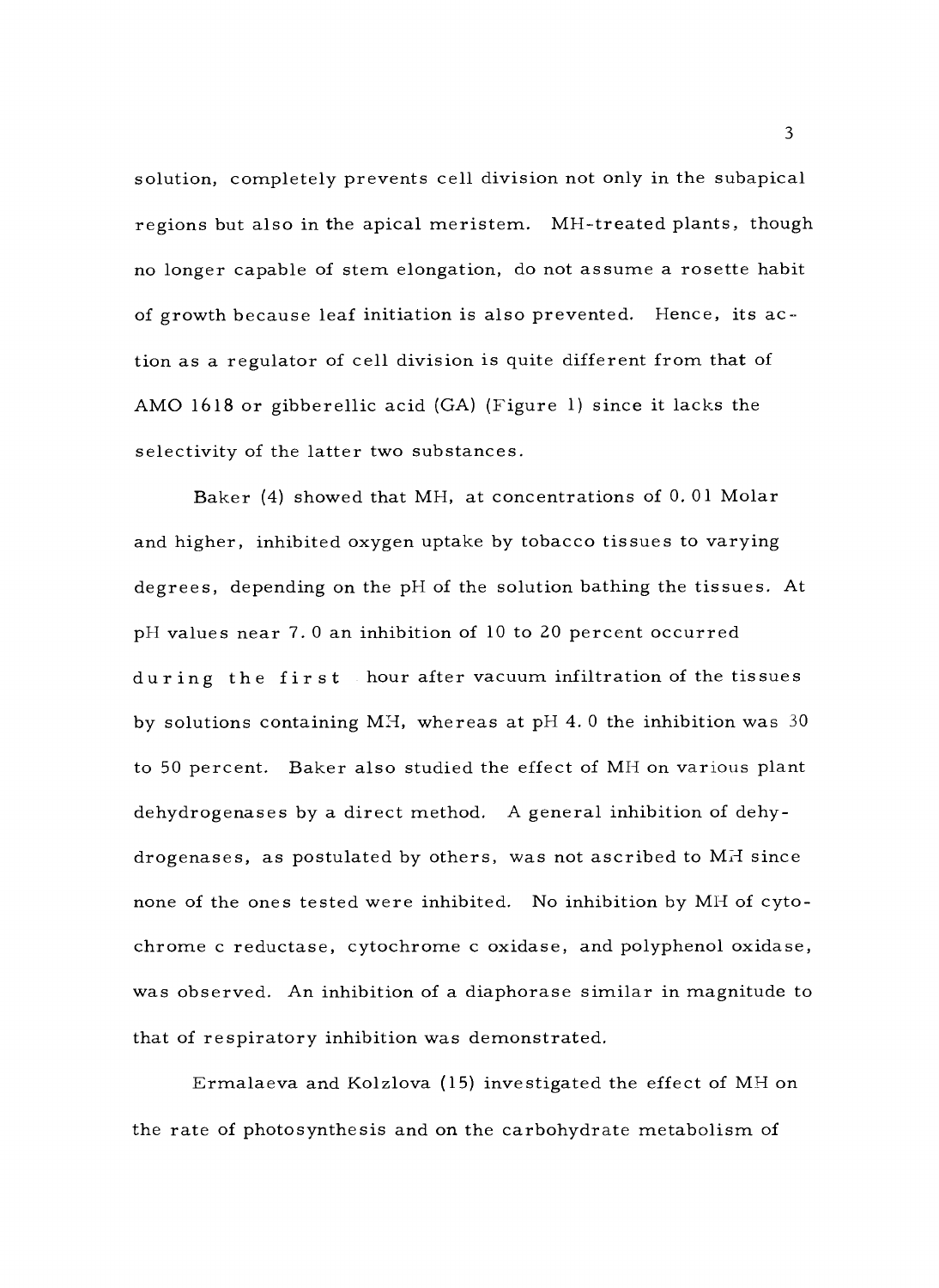plants. When Perilla acymoides was sprayed once with a solution of maleic hydrazide, vernation of reproductive organs was observed when the day was longer than 16 hours. When the plant was sprayed with a O. 25 percent solution of MH the intensity of photosynthesis was increased five days later. This increase continued for the next <sup>15</sup>days. The assimilatory activity of leaves was accompanied by considerable changes in the morphological structure of leaves. It appeared that MH treatment increased the photosynthetic capacity of leaves.

#### Mechanism of Action of MH

The fact that it broke apical dominance as well as inhibited growth suggested that MH might lower auxin effectiveness. Experiments indicate that it inhibits growth in standard auxin assays, and that its inhibitory effects can be removed by the presence of additional auxin. Conversely, the inhibitory effects of excess auxin can be reversed by addition of maleic hydrazide (25). The reduction of auxin effectiveness by MH may be explained in part by the finding that it can bring about increased enzymatic destruction of indoleacetic acid (2). A synergistic effect with auxin has also been reported (17).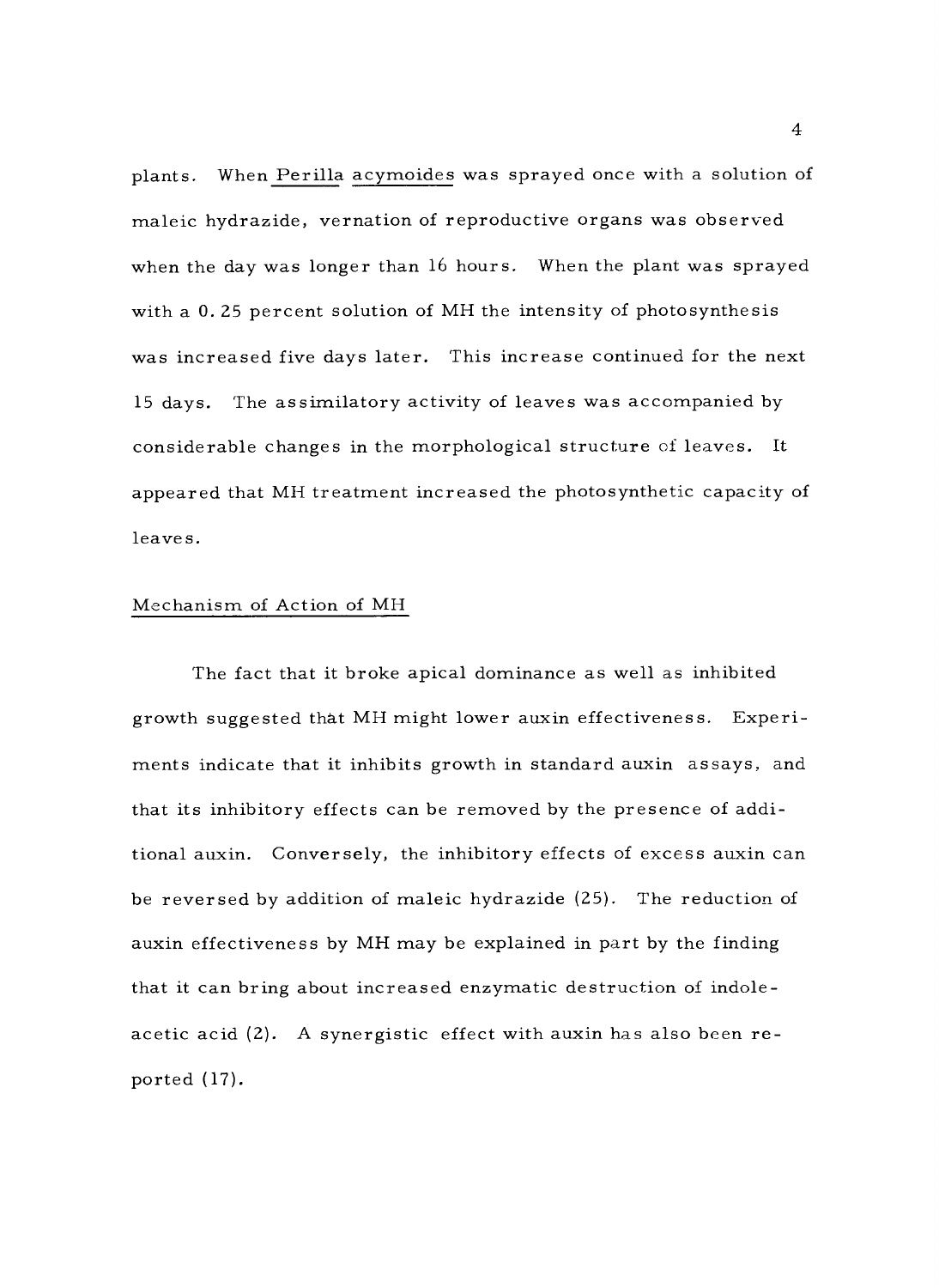# Maleic Hydrazide and Gibberellic Acid Interaction

There is some controversy in the literature on the interaction of MH and GA. Bukovac and Wittwer (8) reported that GA overcame the inhibitory effects of MH on the epicotyl growth of beans. Kato (23) showed that MH- induced inhibition of shoot growth in cucumber seedlings was partly prevented by GA. Brian and Hemming (5), working with a variety of peas not responding to GA, concluded that GA did not reverse MH-induced inhibition of stem growth but that MH probably interfered with the normal growth response at some stage before GA exerts its effect. They interpreted Bukovac and Wittwer's experiments, as well as their own, to mean that MH reduced or prevented the response of GA-sensitive plants to GA. GA does not reverse MH- induced inhibition of cell division, yet the story may be quite different where cell expansion is involved. For this reason it is still difficult to assess MH -GA interactions in the over -all growth of plants.

Lockhart (26) has shown that there is no interaction between MH and the gibberellins. In contrast to this he has shown that AMO 1618 does competitively inhibit gibberellin and therefore is a true anti-gibberellin.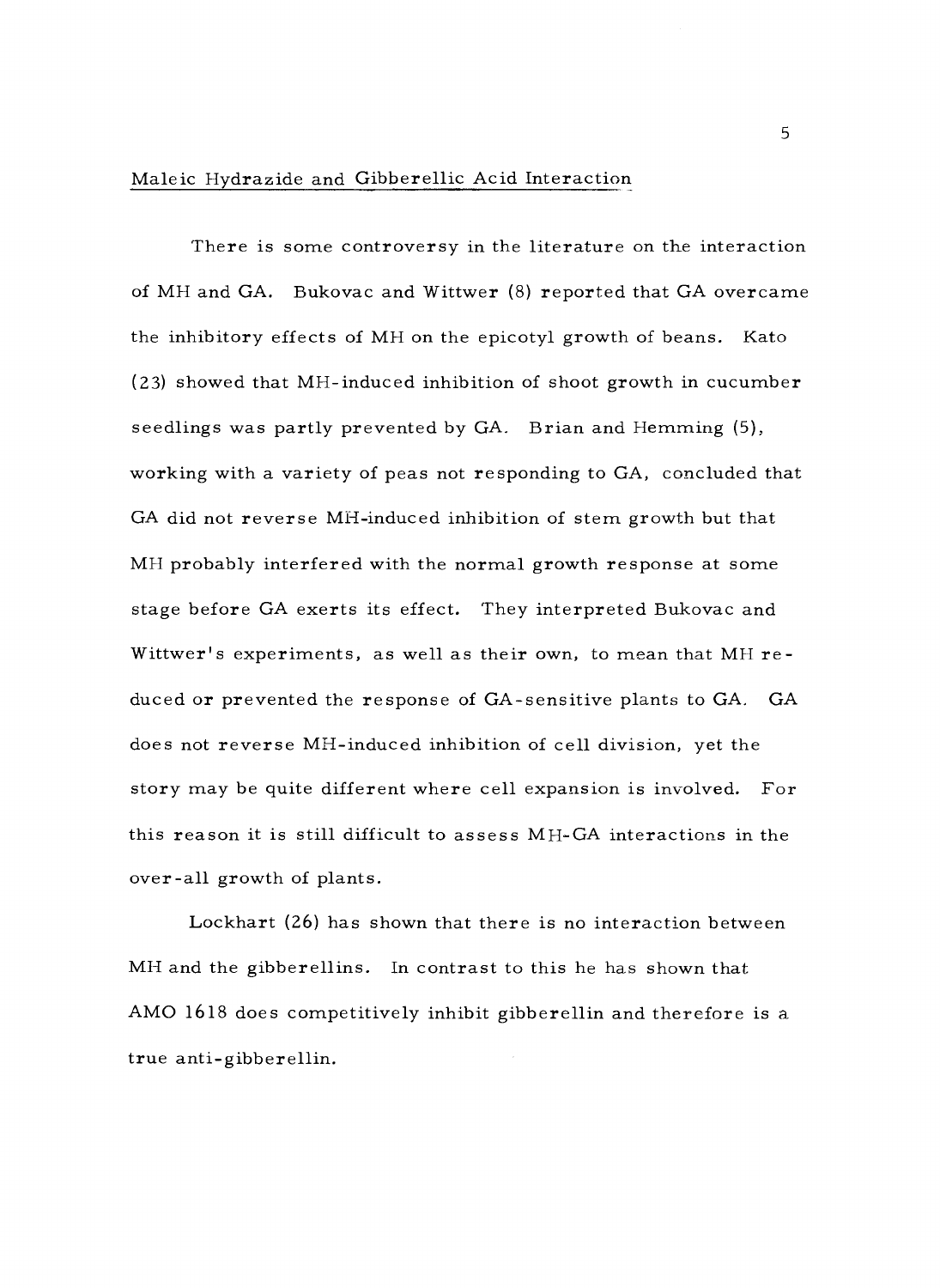#### AMO 1618

A recently introduced plant growth inhibitor (11) known chemically as (4-hydroxy-5-isopropyl-2-methylphenyl)-trimethylammonium chloride -l- piperidine carboxylate, is called AMO 1618 (Figure 1). The compound inhibits stem elongation without causing malformation or toxicity. It keeps most varieties of potted chrysanthemums short and miniature in size. AMO 1618 produces more attractive potted plants, and its use has great potential in the production of small potted plants for mass markets. This product may open up an entirely new field of production and marketing for dwarf types of plants.

The main work conducted by the Rainbow Chemical Company was on chrysanthemums (32). AMO 1618 delayed flowering in these plants up to two or three weeks. The plants must be sprayed during floral initiation, which is during the first two weeks of short days. If applied after the flower is formed, little or no delay results. It suppresses development of the florets (Figure 2).

Sachs and Lang (34) found that AMO 1618 inhibited stem elongation in caulescent plants. Extensive work by the U. S. D. A. on quaternary ammonium carbamates demonstrated that these substances, the most readily available and most active of which was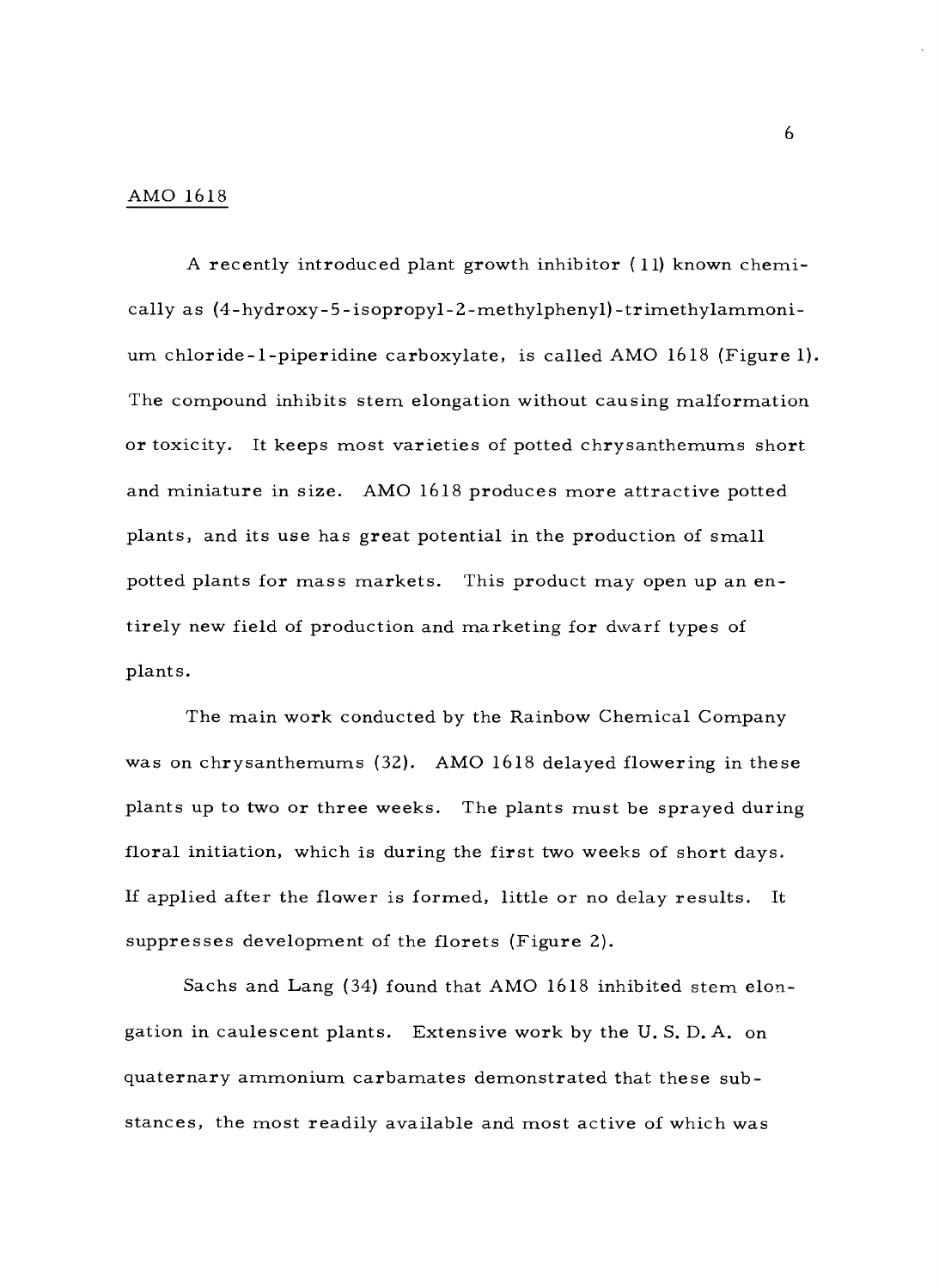# RAINBOW PLANT TRANQUILLIZER (AMO-1618)



<sup>o</sup>100 PPM 500 PPM 1000 PPM

Figure 2. Effect of various concentrations of AMO-1618 on chrysanthemem.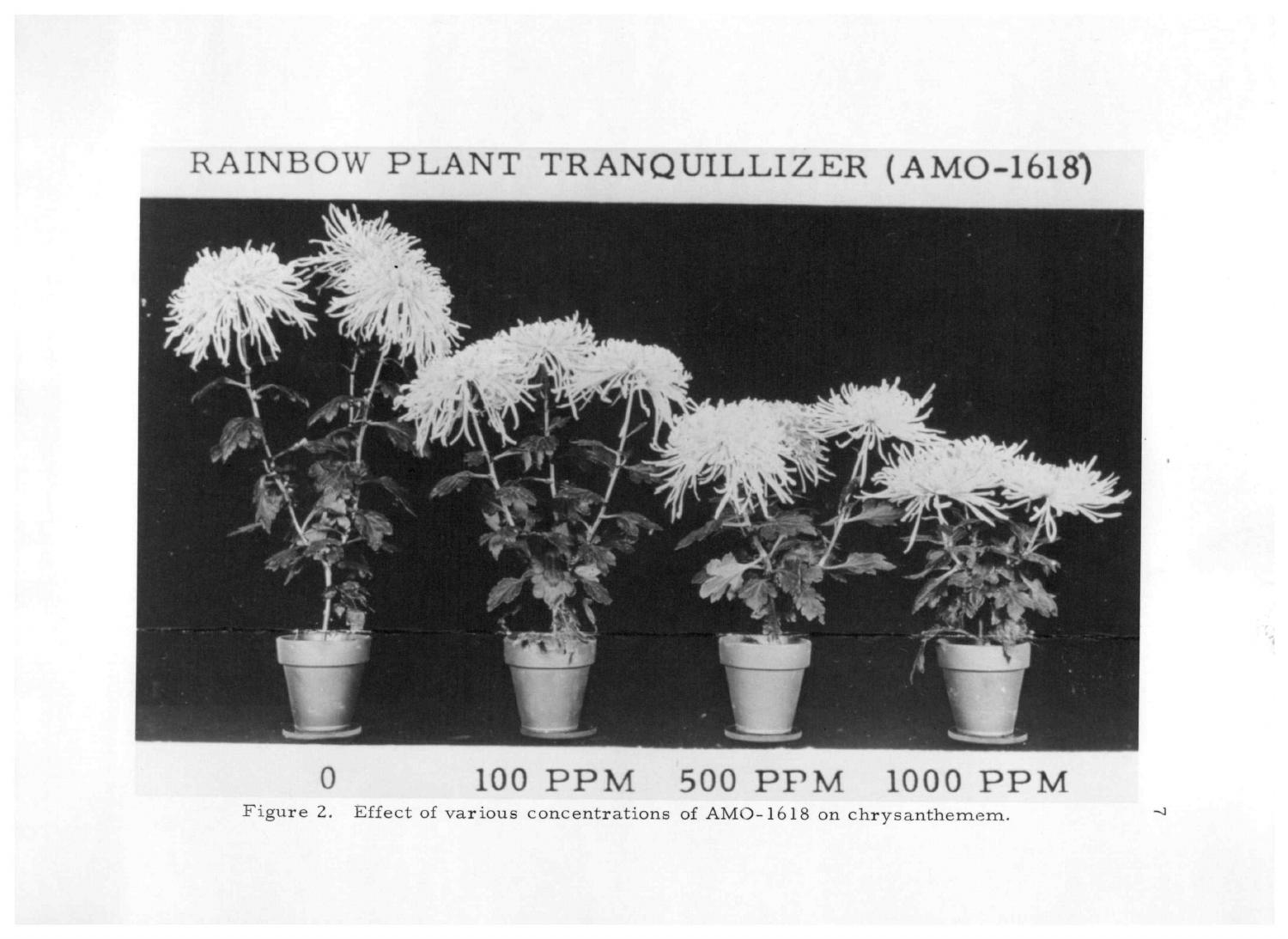AMO 1618, caused a striking inhibition of stem elongation in many plants. It was of particular interest that GA reversed the inhibition induced by AMO 1618 in chrysanthemum. Subapical (but not apical) cell division was considerably reduced by treatment with AMO 1618 and, soon thereafter, shoot elongation ceased. Since the apical meristem functioned normally or almost so, and leaf initiation was continuing; the treated plants assumed a dwarf or rosette habit of growth. GA prevents and reverses inhibition of subapical cell division induced by AMO 1618 (34).

Marth and Mitchell (27) designed an experiment to determine the length of time that AMO 1618 persists in soil as indicated by the response of plants grown from seeds sown therein over a period of successive years. It was noted repeatedly in the course of the nine -year experiment that plants which had shown but slight growth retardation from AMO 1618 treatment were the most resistant to microorganisms causing foliar discoloration and death of the plant. Plants that received rather strong dosages of AMO 1618 developed leaves that were relatively thick and leathery. This might have presented a physical barrier to the invasion of microbes. The chemical is readily translocated upward in plants and it is possible that at the higher dosage levels applied to the soil there was a systemic effect on the plant. This resulted in a retardation of the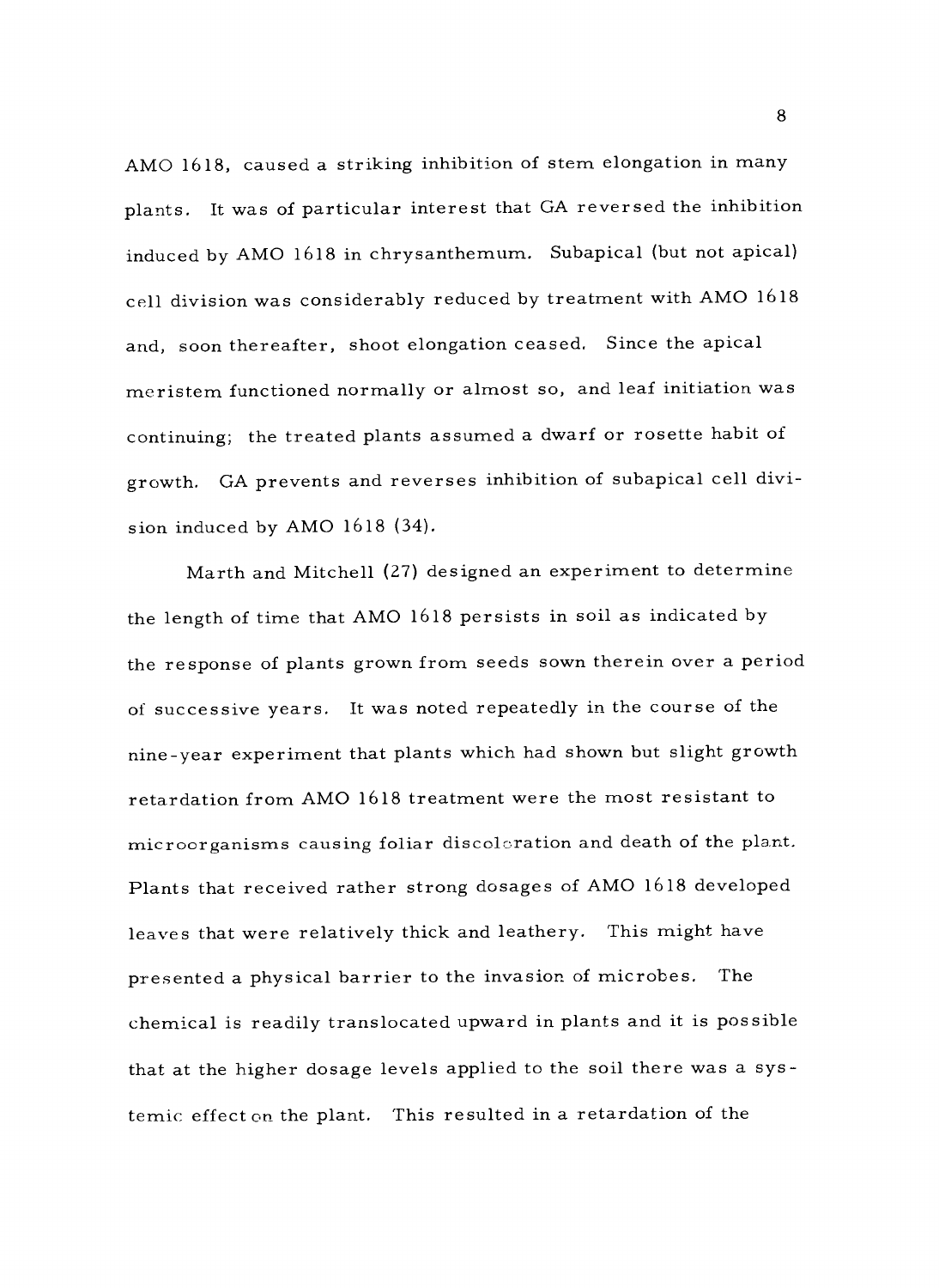growth of microorganisms that would otherwise have attacked the plants.

Cathey and Stuart (11) compared the activity of AMO 1618 Phosphon (2, 4- dichlorobenzyltributyl phosphonium chloride) and CCC (2- chloroethyl trimethylammonium chloride) on 55 species of plants. The plants were given soil and foliar application of the growth retardants. Treatment with AMO 1618 resulted in retarded growth of only six species; while different responses were reported for the other inhibitors. The side effects of the three chemicals were different even though the primary action (retarding internode elongation) was similar. AMO 1618 induced few side effects, persisted in the soil, and affected more than one crop of plants. A seasonal variation in response to the chemicals was observed. Growth retardation following application of AMO 1618 was slightly greater in the summer.

AMO 1618 causes numerous effects in plants. Germination of seeds was delayed. Root development was initially inhibited, but effects were seldom apparent at flowering time. Shorter internodes were noted on most plants; the main stem of certain treated plants grew in essentially a rosette fashion. Leaves on most treated plants were much darker green than those on untreated plants. Varying degrees of chlorosis followed excessive treatments. Blade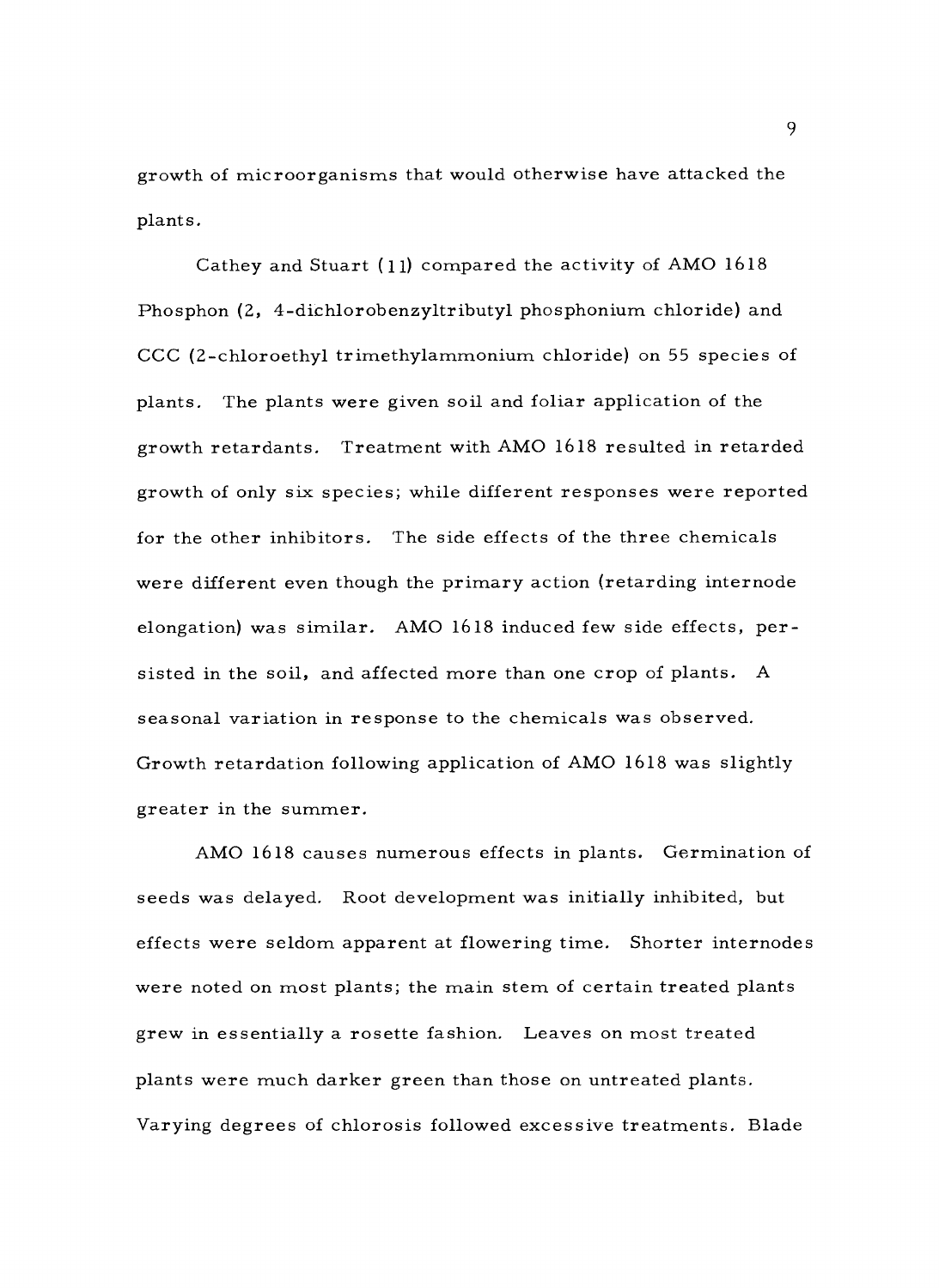expansion was often slow, but the leaves eventually attained a similar size to those of untreated plants. Control of flower initiation by photoperiod and temperature was unaffected; although flowering time of most plants was not noticeably altered. Flowering of chrysanthemum and cleome was delayed. Flower bud initiation of azaleas was promoted. The reduction in fresh and dry weights observed for treated plants resulted primarily from the reduced stem length.

#### AMO 1618 and Gibberellic Acid Interaction

Marth and Mitchell (27) concluded that gibberellin and AMO 1618 applied as a lanolin paste were mutually antagonistic on the stem elongation of pinto beans. The photoperiod controlled effects of gibberellin and AMO 1618 on the growth and flowering of Chrysanthemum morifolium Ramat were studied by Cathey (12). Mutual antagonism of gibberellin and AMO 1618 on the growth and flowering of chrysanthemums, short photoperiodic plants, was noted. Gibberellin alone induced maximum elongation when applied in the third week of short photoperiods while AMO 1618 alone induced maximum suppression of growth when applied at the start of short photoperiods. They were mutually antagonistic when applied simultaneously four times in the first two weeks of short photoperiods.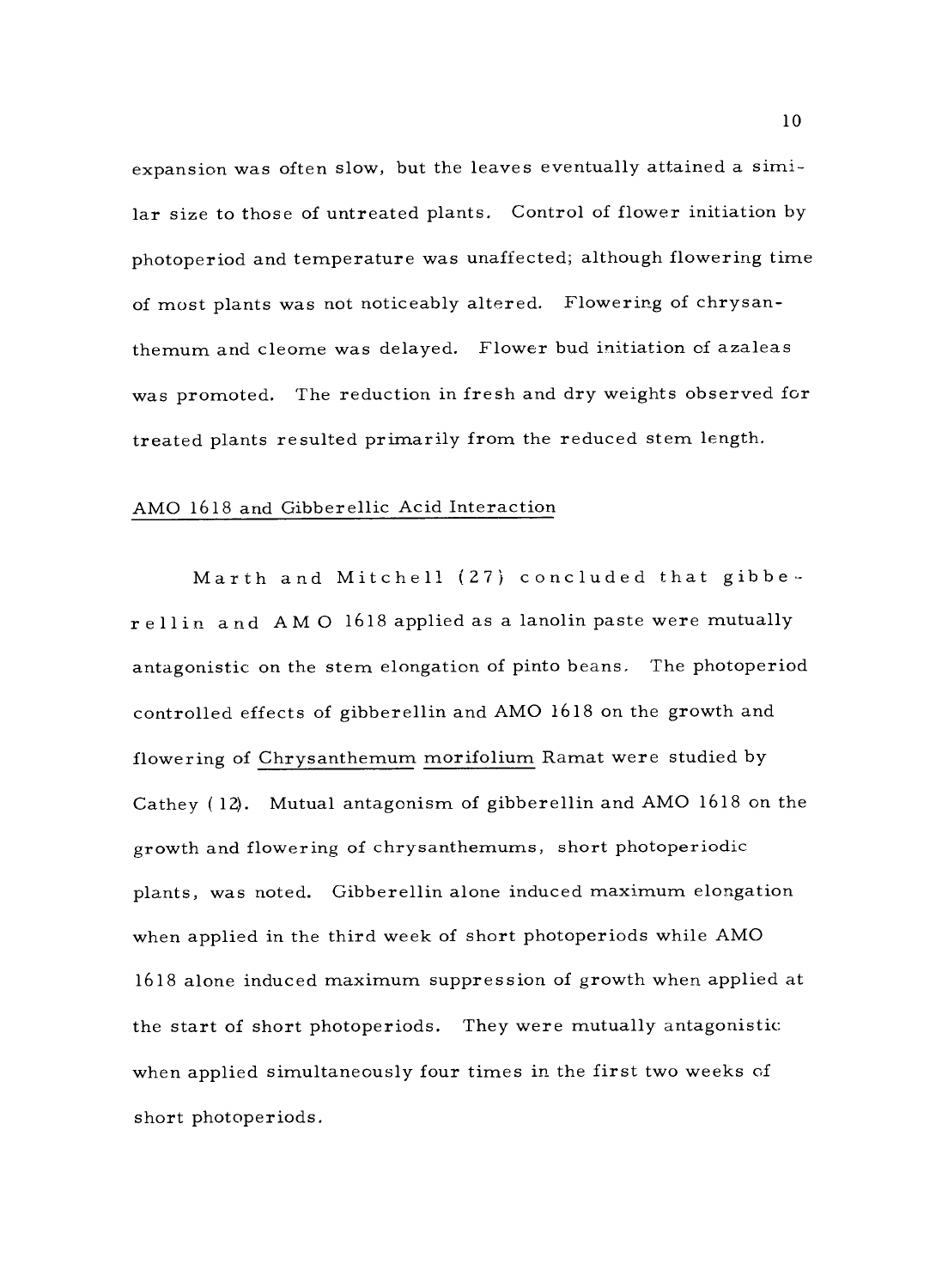#### GIBBERELLIC ACID

The amazing effects of the gibberellins on plant growth have been well established due to the extensive number of investigations reported during the past eight years (38).

There is a voluminous literature on the effect of GA on various plants. The literature has been adequately reviewed by many authors  $(7; 38; 39; 40; 41; 43)$ . The influence of this growth regulator on medicinal plants has been investigated during the past five years and has been reviewed by Ambrose and Sciuchetti (1).

#### Chemistry and Action of Gibberellic Acid

Gibberellin is the generic name of several closely related chemical substances which exert profound effects on plant behavior. Presently, seven gibberellins have been characterized and identified which are designated as  $A_1$ ,  $A_2$ ,  $A_3$ ,  $A_4$ ,  $A_5$ ,  $A_7$ , and  $A_9$ . Gibberellin  $A_3$  proved to be identical with a substance, reported as gibberellin x, and is now known as gibberellic acid (GA). GA has been employed by most investigators since it is believed to be the most active of the gibberellins and a relatively pure form is available.

It was suggested that gibberellins or gibberellin -like native growth substances were factors limiting the subapical meristematic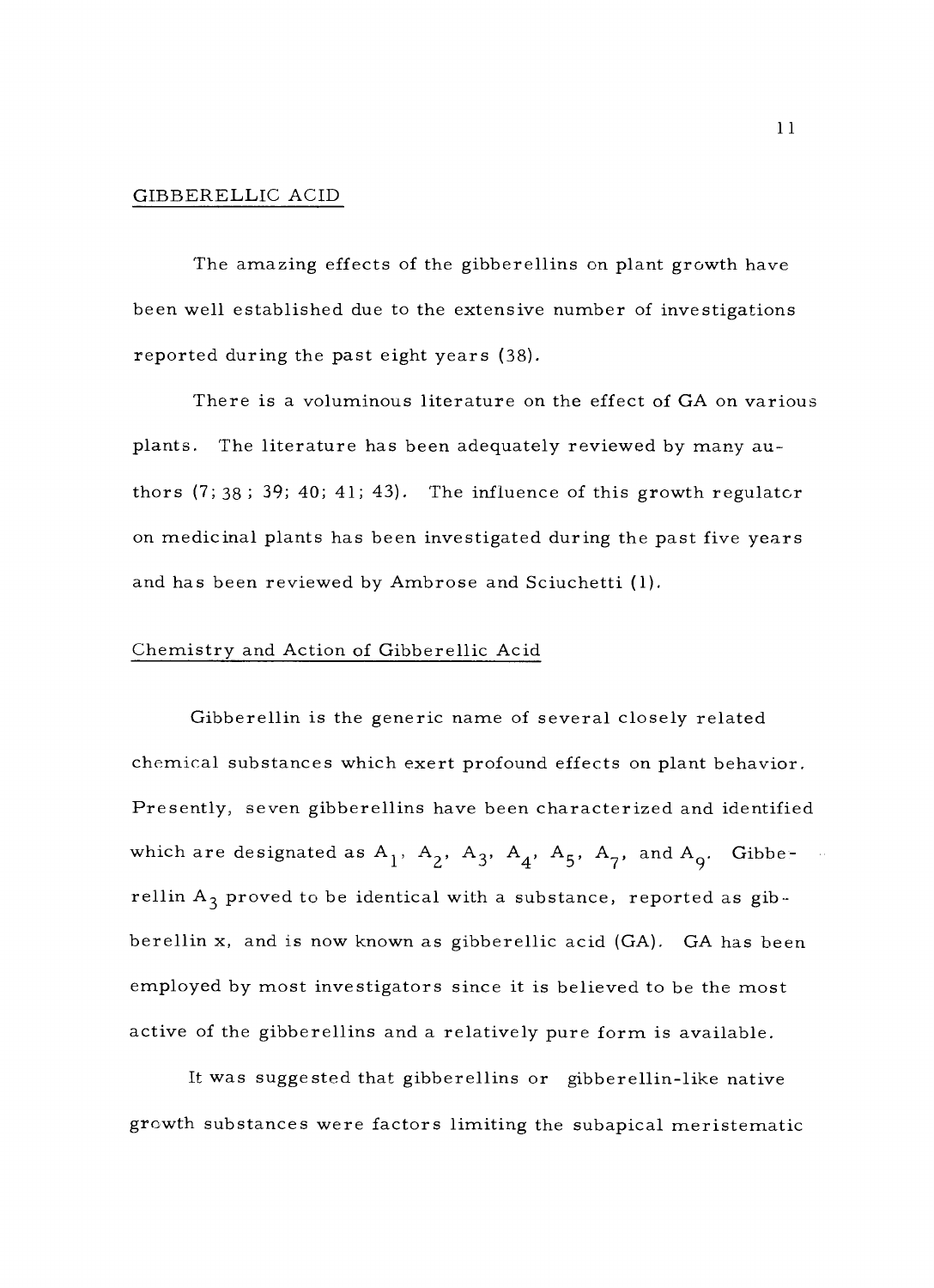activity in rosette plants. Thus, the transition from the rosette habit of growth to stem elongation is the result of cell division in the subapical region of the shoot and this process is controlled by gibberellin.

Sachs and Lang (34) concluded that GA- induced stem elongation in rosette plants by stimulating mitotic activity immediately below the apical meristem. The cells produced in this zone after elongation, constitute the tissues of the mature, elongate stem. In caulescent plants a subapical zone of mitotic activity was observed as much as two cm in length, similar in activity to that in rosette plants receiving prolonged treatment with GA. It would appear from the reports in the literature on the action of GA in the cell that both cell extension and cell division play an important role in GA- induced growth. The recent work of Sachs and Lang indicate that cell division is implicated to a greater extent than heretofore believed.

# Dormancy and Seed Germination in the Solanaceae

The dormancy of potato tubers is broken by treatment with GA. This type of dormancy is not related to photoperiod or any requirement for vernalization, but disappears gradually following the harvest of the tubers. Earlier and more uniform sprouting which results in a more rapid maturity of the crop has resulted from treatment of both dormant and non-dormant tubers (6).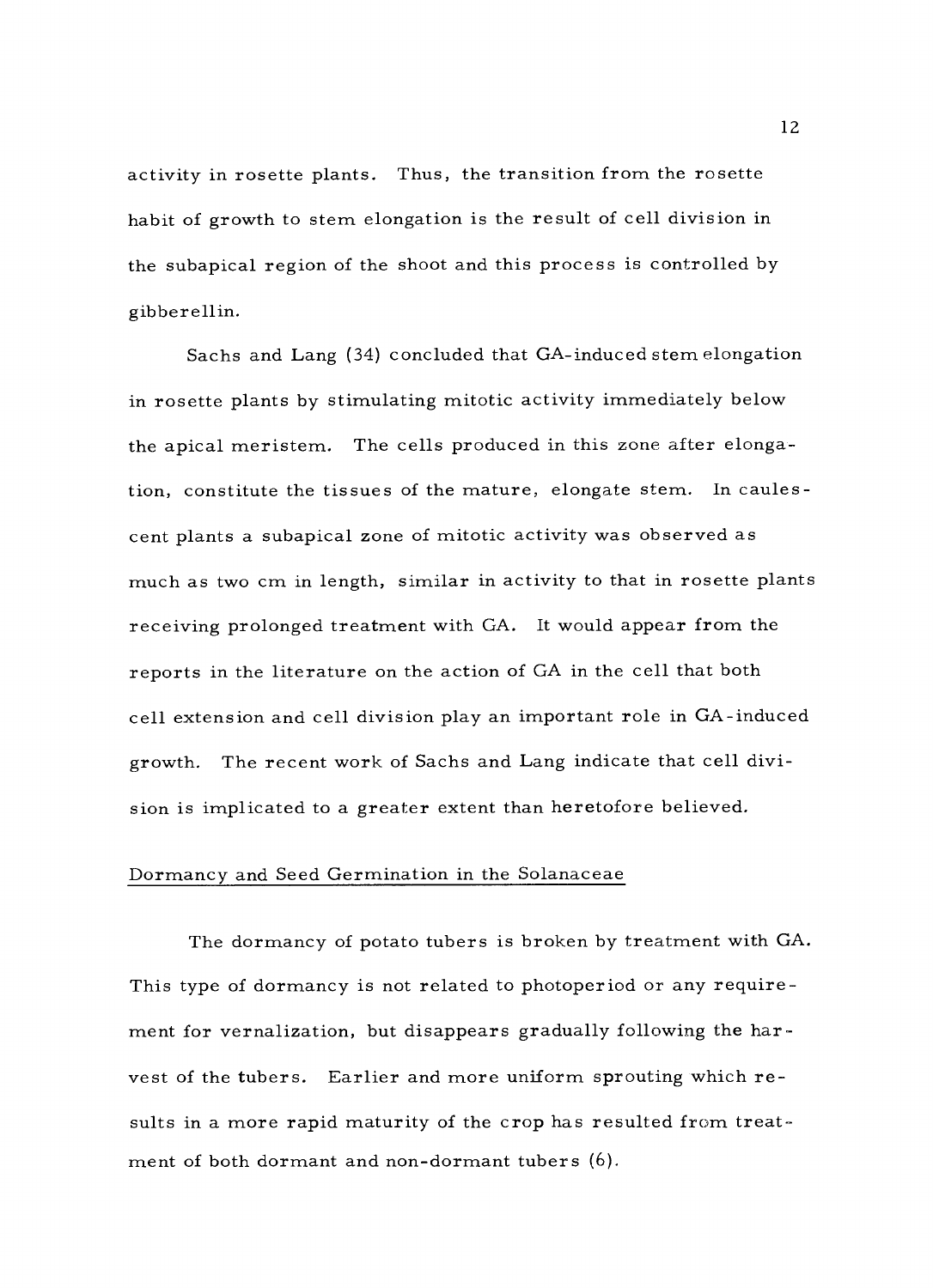Treatment of seeds with GA has, in many cases, overcome seed dormancy and has promoted an earlier and more uniform emergence of the seedlings. Work at Oregon State University (38) has indicated that seeds from stramonium plants treated with GA germinated more rapidly and that a more uniform stand was obtained. Similar trends were noted in gibberellin- treated seeds from Atropa belladonna, Hyoscyamus niger and H. albus (37).

Caldwell and Sciuchetti (10) conducted an experiment on the seeds of Datura stramonium. A three fold increase in germination was noted in the treated seeds. Throughout the observation period the habit of these plants closely resembled the controls except that they were slightly shorter than plants grown from untreated seeds. It was noted from dry weight data that during the early stages of growth the treatment induced a deleterious effect. However, no significant change was observed in weights at the final harvest. The concentration of alkaloids in the plant organs was not altered markedly. Due to the decreased growth the total alkaloidal content of the plant at the first two harvests was considerably reduced in the treated group. However, no significant difference was observed at the final harvest. The seed treatment was considered beneficial since a greater and more uniform emergence of seedlings was obtained while the total alkaloid content per plant was reduced only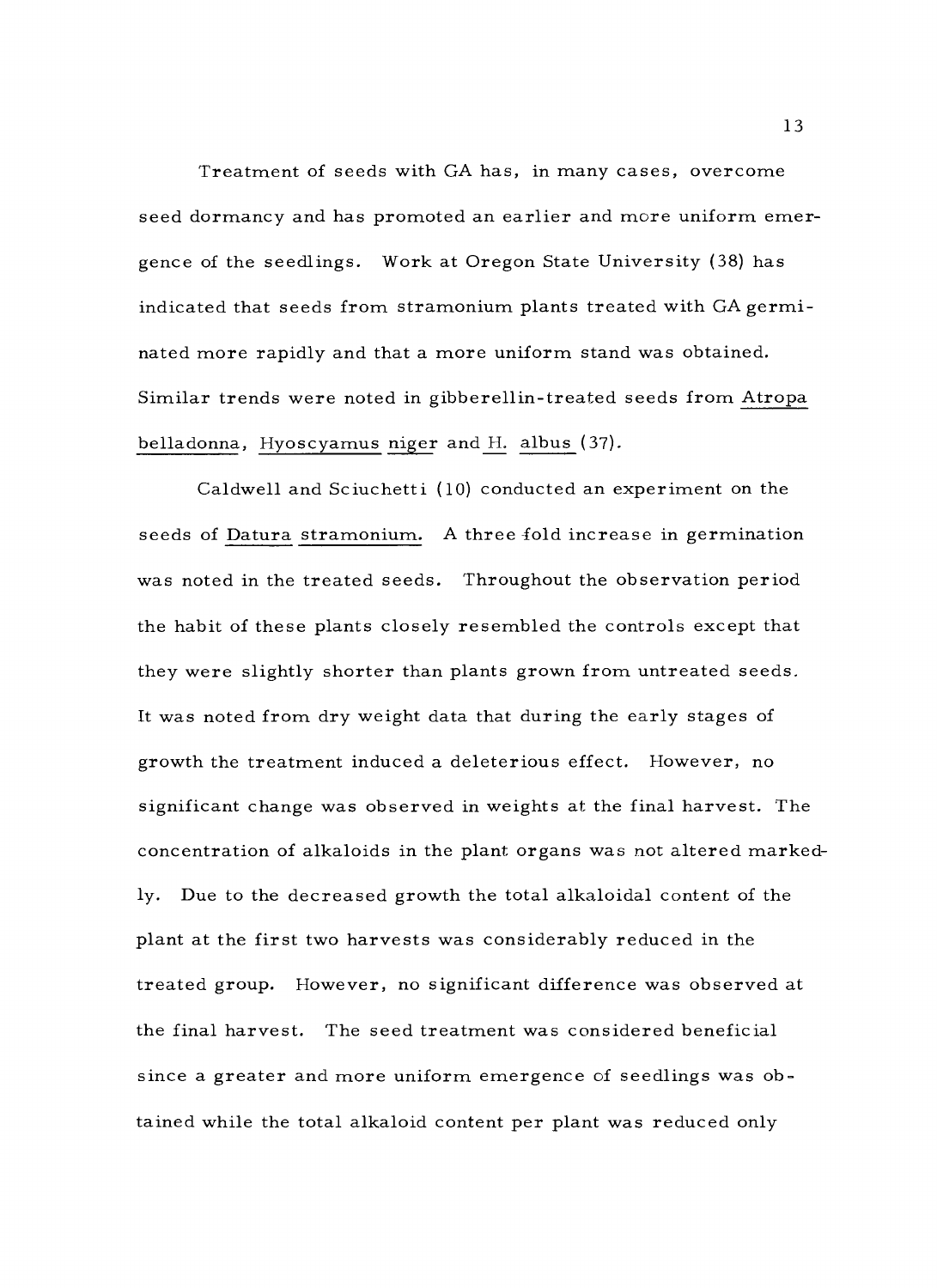slightly at the final harvest.

#### Effect of GA on Alkaloid -producing Plants

Among medicinal plants the most intensive investigations have been done with those producing alkaloids. Thus far, the members of the Solanaceae have received the most attention. Curry and Wassink (14) reported that GA substituted for the long-day requirements necessary for the flowering of annual Hyoscyamus niger. Lang (24) made the important discovery that GA substituted for the cold treatment needed by the biennial plant to flower. Lang's results have since been generally confirmed with other cold-requiring long-day plants.

From a review of the literature  $(1; 7; 16; 28; 38; 39)$  characteristic gibberellin- effects have been noted in solanaceous plants. GA has been shown to induce taller and spindlier plants, greater internodal elongation, slight chlorosis of the leaves and stems and decreased concentration of alkaloids in the aerial parts. The above effects have been reported in Datura stramonium (7; 16;38 ;39 ), Datura innoxia (22), Atropa belladonna (7; 39), Hyoscyamus niger (39), Nicotiana sp. (9; 28), and Datura meteloides (1).

Ragan and Sciuchetti studied the effect of GA on the second generation of Datura stramonium (31). It was concluded that the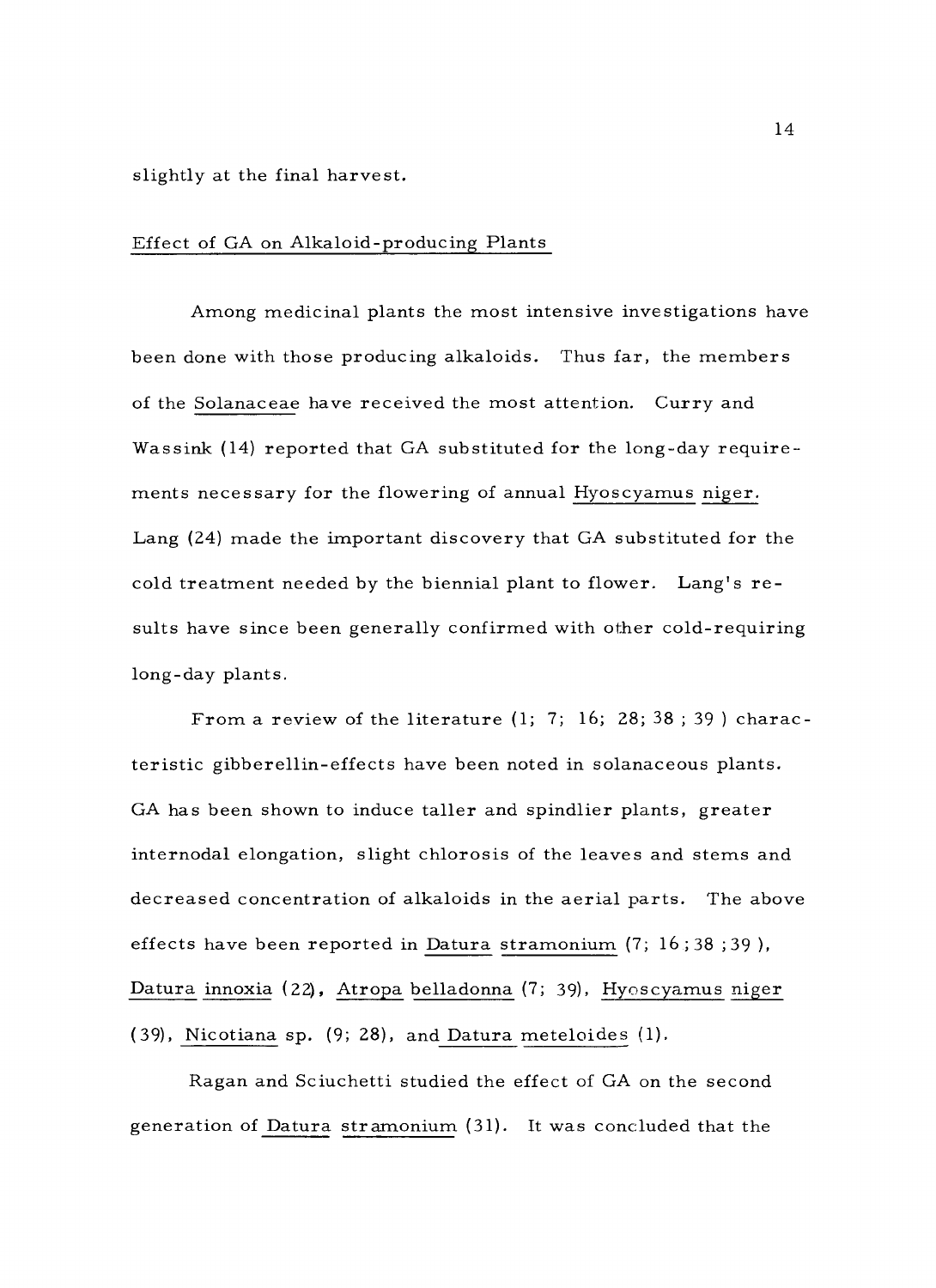"gibberellin effect" did not manifest itself in the second generation plants. Likewise, gibberellin- effects were not noted in the second generation of Atropa belladonna (36).

In view of the fact that AMO 1618 and MII had growth retarding effects on many plants and since the effects of these chemicals had not been previously investigated, the Pharmacognosy department (20; 21) at Oregon State University decided to determine the influence of these growth regulators on the growth and subsequent alkaloid formation in Datura tatula. The first phase, which was done by other workers is presented in Part II of this thesis ( phase I of the overall experiment). The results of the first part of the experiment indicated that further work on the second generation plants would be desirable. This phase (part II of the overall experiment), described in Part III, was performed by the author.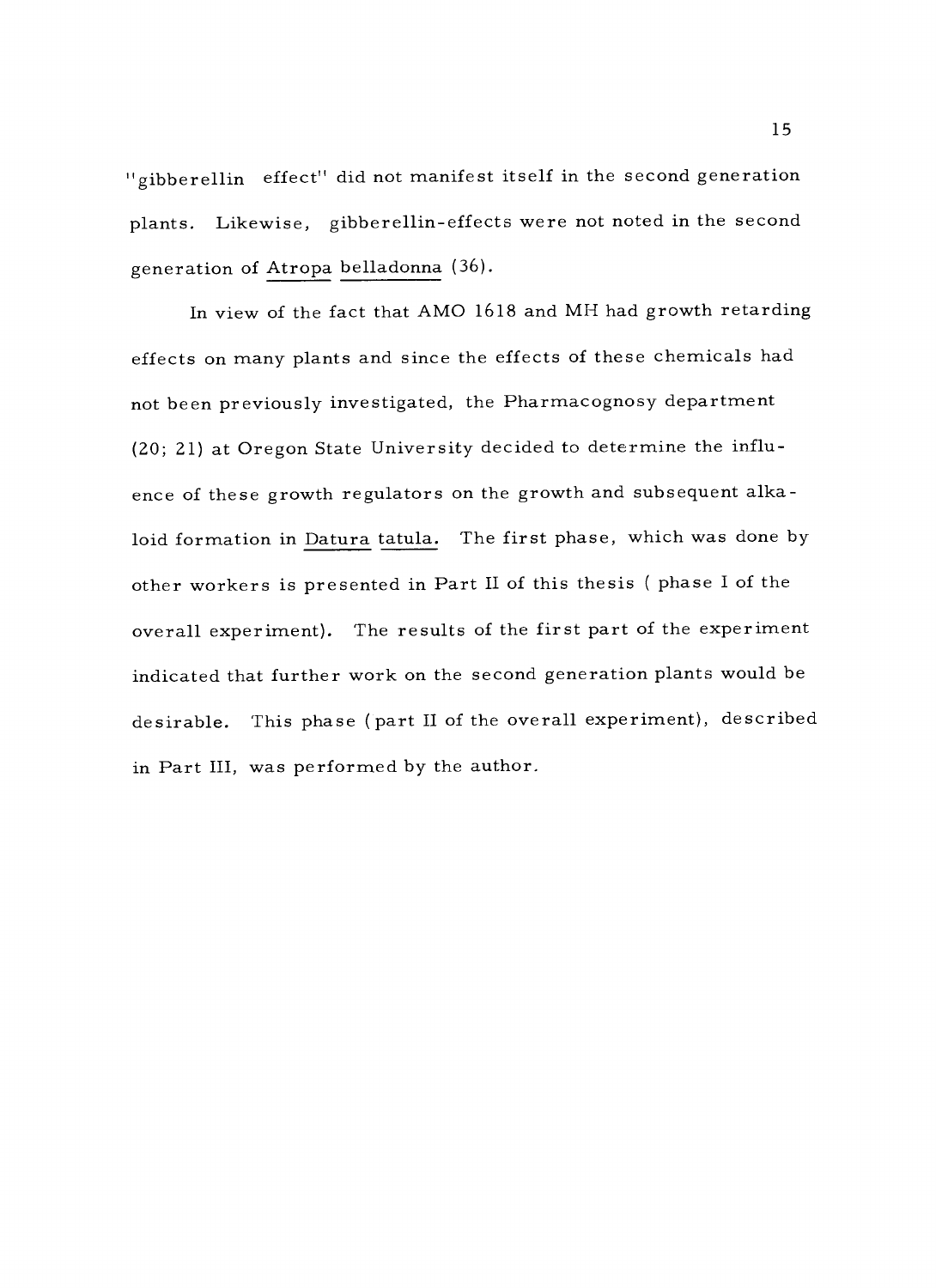## II - PREVIOUS WORK ON THE FIRST GENERATION

#### EXPERIMENTAL

#### Plant Material

The first phase of this experiment was started on April 14, 1960, by Hisatomi and Sciuchetti (20; 21). The Datura tatula plants used were selected from seedlings grown in flats at the greenhouse at Oregon State University. The plants were then transplanted into containers (one-gallon cans with drainage holes at the base) that had been filled with a sandy loam mixture. Approximately five grams of complete organic fertilizer<sup>1</sup> was previously mixed into the soil of each container. The cans were randomized and placed on a bench in the greenhouse.

#### Treatment of Plants

The purpose of the first phase of this investigation was to determine the effects of two growth retardants, MH and AMO 1618, on the growth pattern and alkaloid accumulation in Datura tatula. The chemicals were administered in the form of a spray with a nebulizer

Organic Morcrop<sup>®</sup>, Chas. Lilly Co., Seattle, Wash. Analysis: 5% of total nitrogen,  $3\%$  available phosphate,  $2\%$  available potash.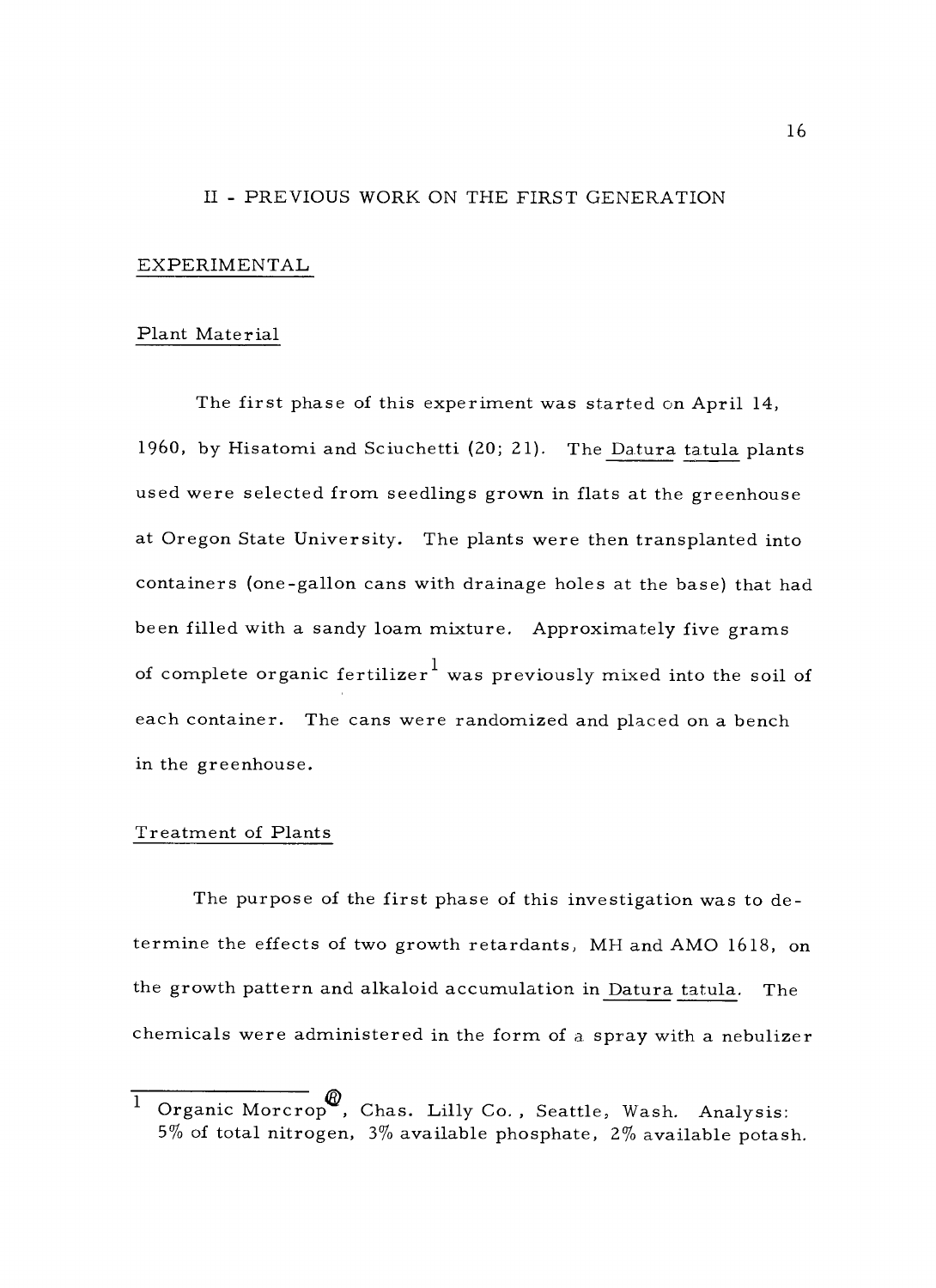to the youngest leaves of the plants. Three sprayings of approximately 0. 1 ml each of a 100 ppm solution were given to each plant. The MH series was treated once weekly; the AMO series, twice weekly; the controls were not treated. Treatments commenced on April 26, 1960, and were continued until plants were harvested. Height measurements were taken twice weekly.

#### Harvesting of the Plants

The 53- day -old plants were harvested on June 6. Each plant was thoroughly washed and then blotted to remove excess water, and divided into three portions: leaves -tops, stems and roots. Each of the morphological parts was immediately weighed to determine fresh weight. The respective plant parts were then dried in a hotair circulating dryer at approximately 48<sup>0</sup> C. for 48 hours. Then the dry weights were determined. The plant parts were pooled according to treatment, powdered in a Wiley mill and stored in glass containers until needed for subsequent analysis. The alkaloid content was determined by the Brummett -Sciuchetti method (7).

#### RESULTS

The leaves of both the AMO 1618 and MH treated plants appeared slightly chlorotic when compared with control plants.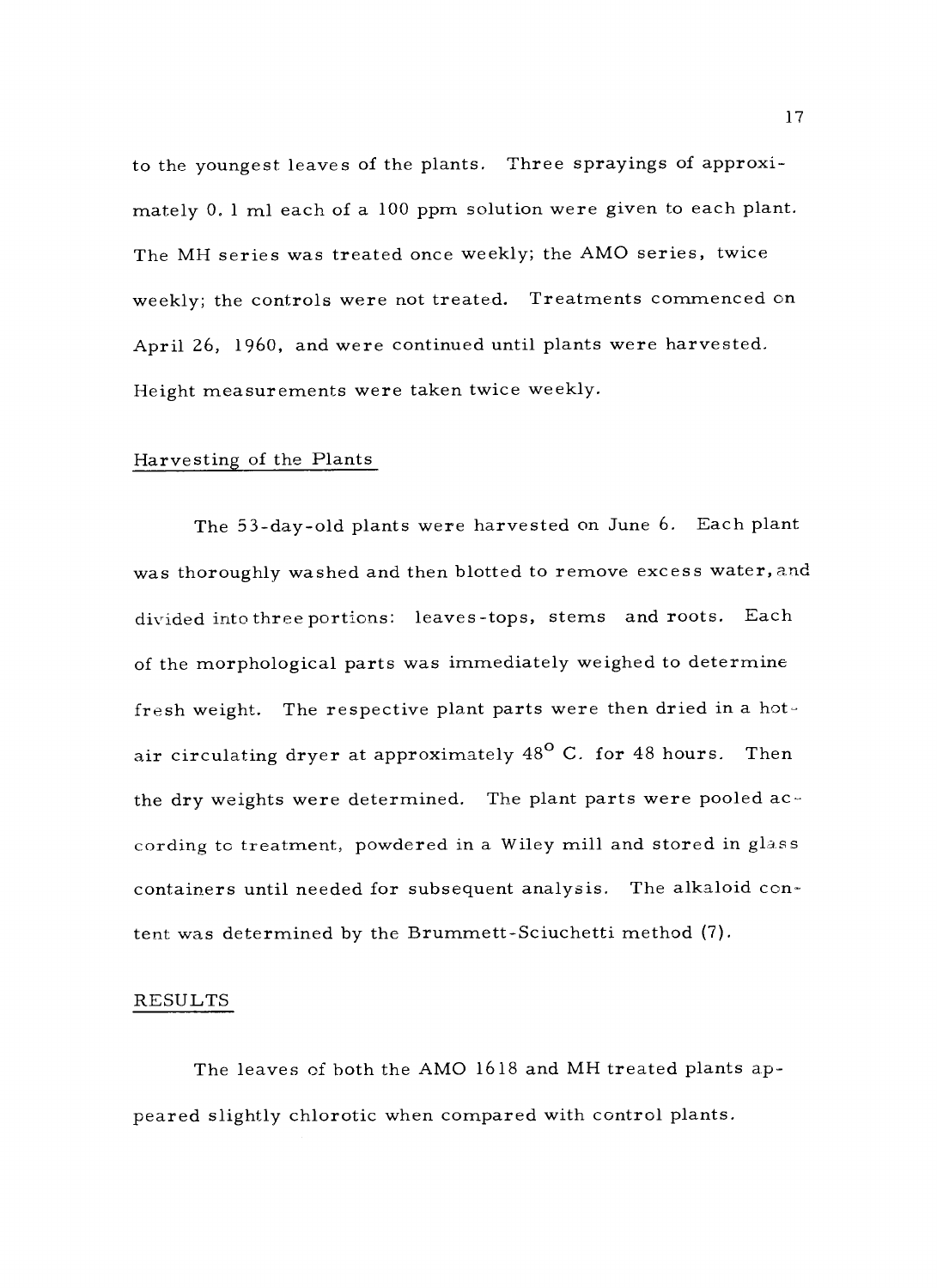Otherwise, the treated plants appeared as healthy as the controls. The average heights of plants treated with AMO 1618 paralleled that of the controls, whereas, those treated with MH were shorter (Figure 3).

Table I summarizes the fresh and dry weight data. The total fresh weight of the treated plants was considerably greater than controls. A similar trend was noted in the dry weights. However, a marked increase was noted in the dry weight of the leaves and tops of plants treated with MH. Root dry weight was increased in both treated groups.

#### TABLE I

|                                        | Leaves<br>and Tops |    | Stems           |    | Roots                             |      | Total<br>$Wt$ ./Plant     |      |
|----------------------------------------|--------------------|----|-----------------|----|-----------------------------------|------|---------------------------|------|
| Treatment                              | Fresh Dry<br>Gm    | Gm | Fresh Dry<br>Gm | Gm | Gm                                | - Gm | Fresh Dry Fresh Dry<br>Gm | Gm   |
| Control                                |                    |    |                 |    | 46.0 11.0 31.5 7.0 27.5 3.5 105.0 |      |                           | 21.5 |
| Maleic<br>Hydrazide 51.0 14.0 31.5 6.7 |                    |    |                 |    | $30.0$ $3.5$ $112.5$ $24.2$       |      |                           |      |
| AMO 1618                               | 51.8 11.5 31.0 7.1 |    |                 |    | $33.8$ 4.6                        |      | $116.6$ 23.2              |      |

# AVERAGE WEIGHT OF DATURA PLANT PARTS

Based on the average of six plants per group.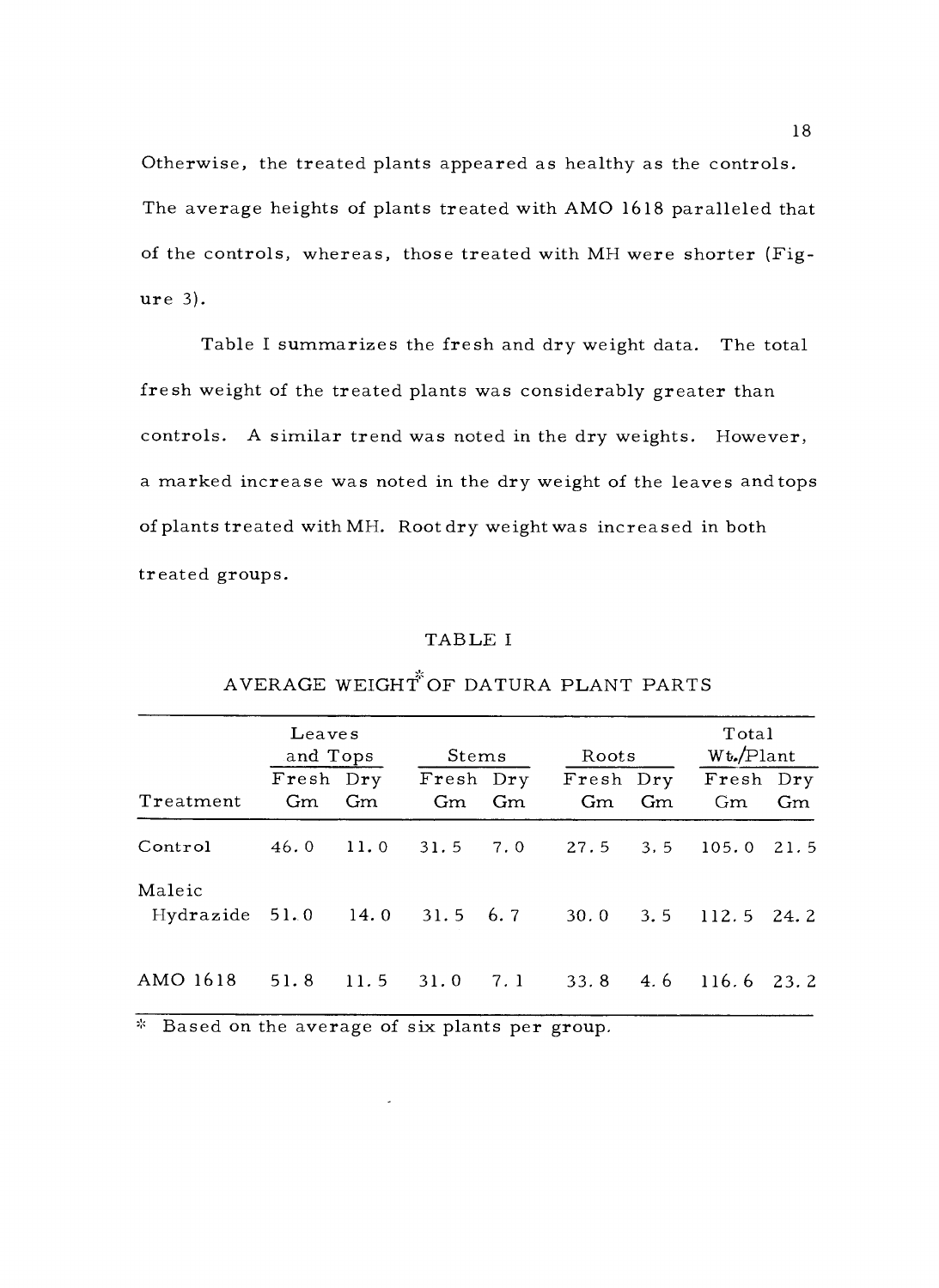

Figure 3. Height measurement of first generation.

 $\hat{\boldsymbol{\beta}}$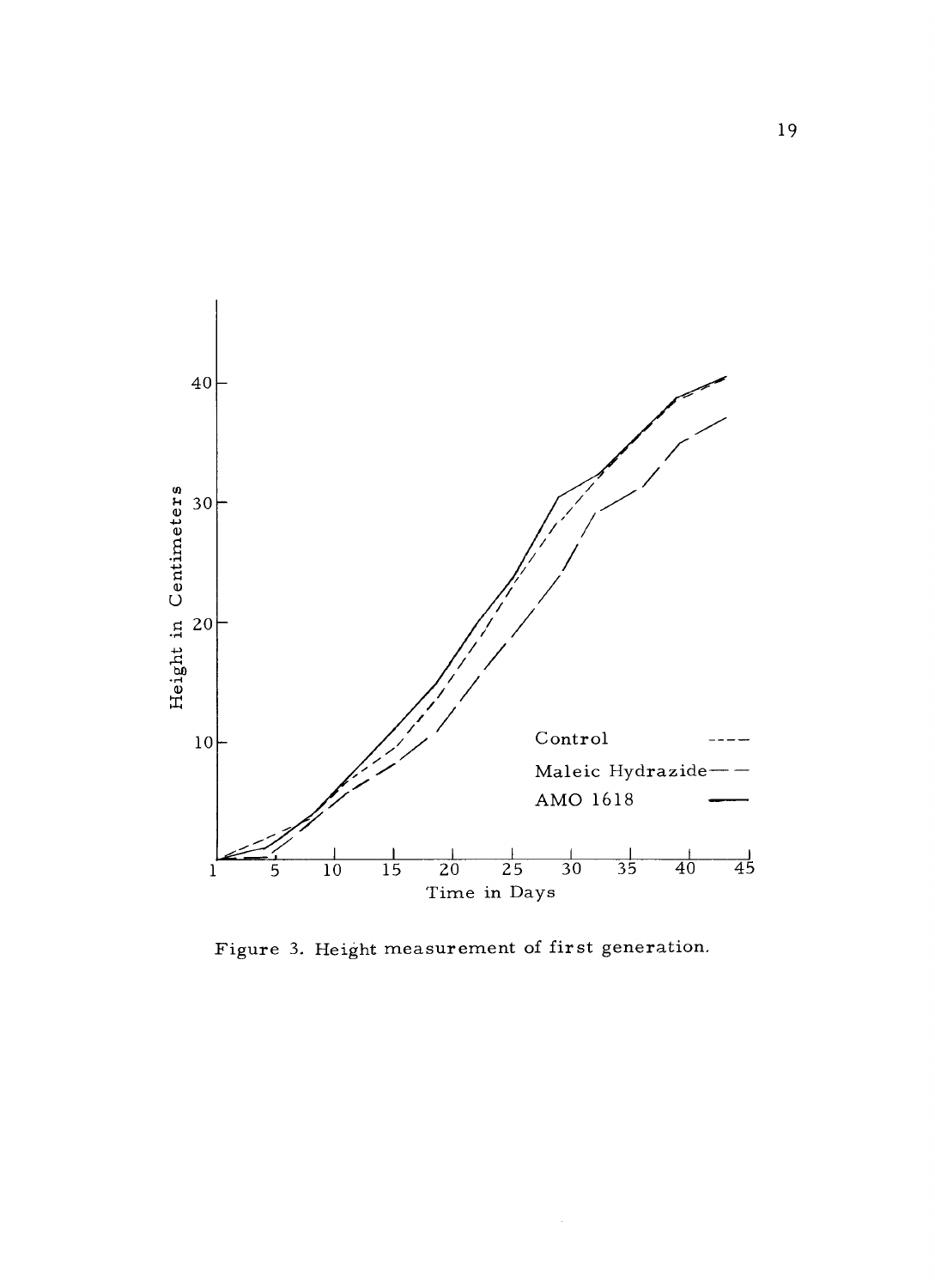The concentration of alkaloids in the leaves -tops of the AMO 1618 group was significantly reduced (Table II). The concentration in the stems was less in the treated groups than in controls, whereas, that of the roots showed variable trends. The total alkaloid content, based on the alkaloid analyses and dry weight data, was generally increased in the MH group but decreased in the AMO 1618 group (Table III).

## TABLE II

| Treatment           | Leaves and Tops<br>mg/Gm | Stems<br>mg/Gm | Roots<br>$mg/\overline{Gm}$ |
|---------------------|--------------------------|----------------|-----------------------------|
| Control             | .5.1                     | 2.3            | 1.95                        |
| Maleic<br>Hydrazide | 4.8                      | 2.2            | 2.1                         |
| AMO 1618            | 3.9                      | 1.8            | 1.5                         |

# ALKALOID CONCENTRATION OF PLANT ORGANS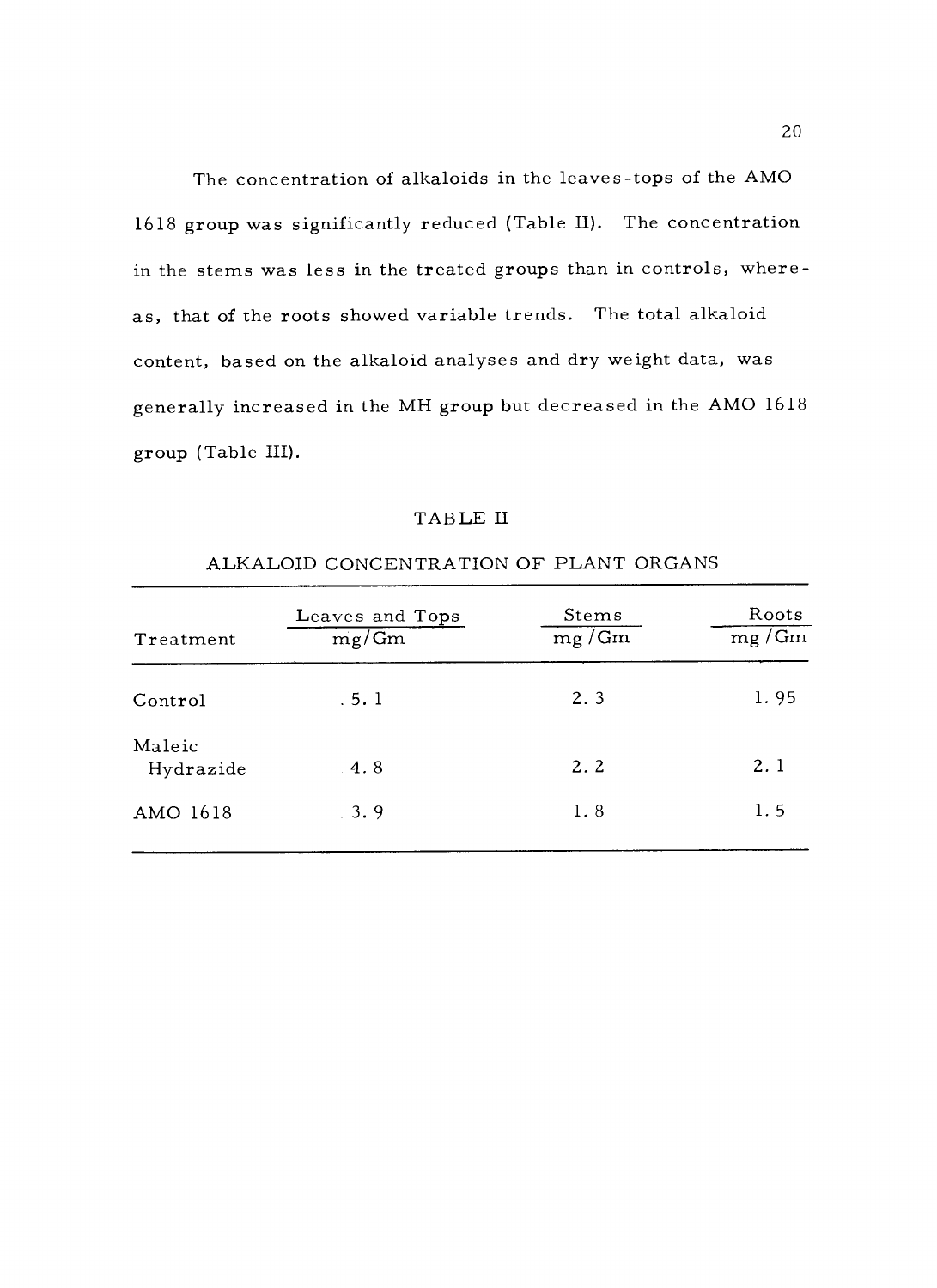# TABLE III

|                     | Whole Plant                 |                          | Leaves and Tops             |                          | <b>Stems</b>                |                | Roots |                              |  |
|---------------------|-----------------------------|--------------------------|-----------------------------|--------------------------|-----------------------------|----------------|-------|------------------------------|--|
| Treatment           | Percent of<br>Control<br>mg |                          | Percent of<br>Control<br>mg |                          | Percent of<br>Control<br>mg |                | mg    | Percent of<br>Control        |  |
| Control             | 79.7                        | $\overline{\phantom{a}}$ | 56.1                        | $\overline{\phantom{a}}$ | 16.8                        | $\blacksquare$ | 6.8   | $\qquad \qquad \blacksquare$ |  |
| Maleic<br>Hydrazide | 88.2                        | 110                      | 67.2                        | 117                      | 14.7                        | 87             | 7.3   | 107                          |  |
| AMO 1618            | 64.4                        | 79                       | 44.8                        | 78                       | 12.7                        | 75             | 6.9   | 101                          |  |

# TOTAL ALKALOID CONTENT<sup>\*</sup> PER PLANT AND PER PLANT ORGAN

 $\ast$  -Calculated from dry weight and alkaloid analyses data; per plant = leaves-tops + stems + roots.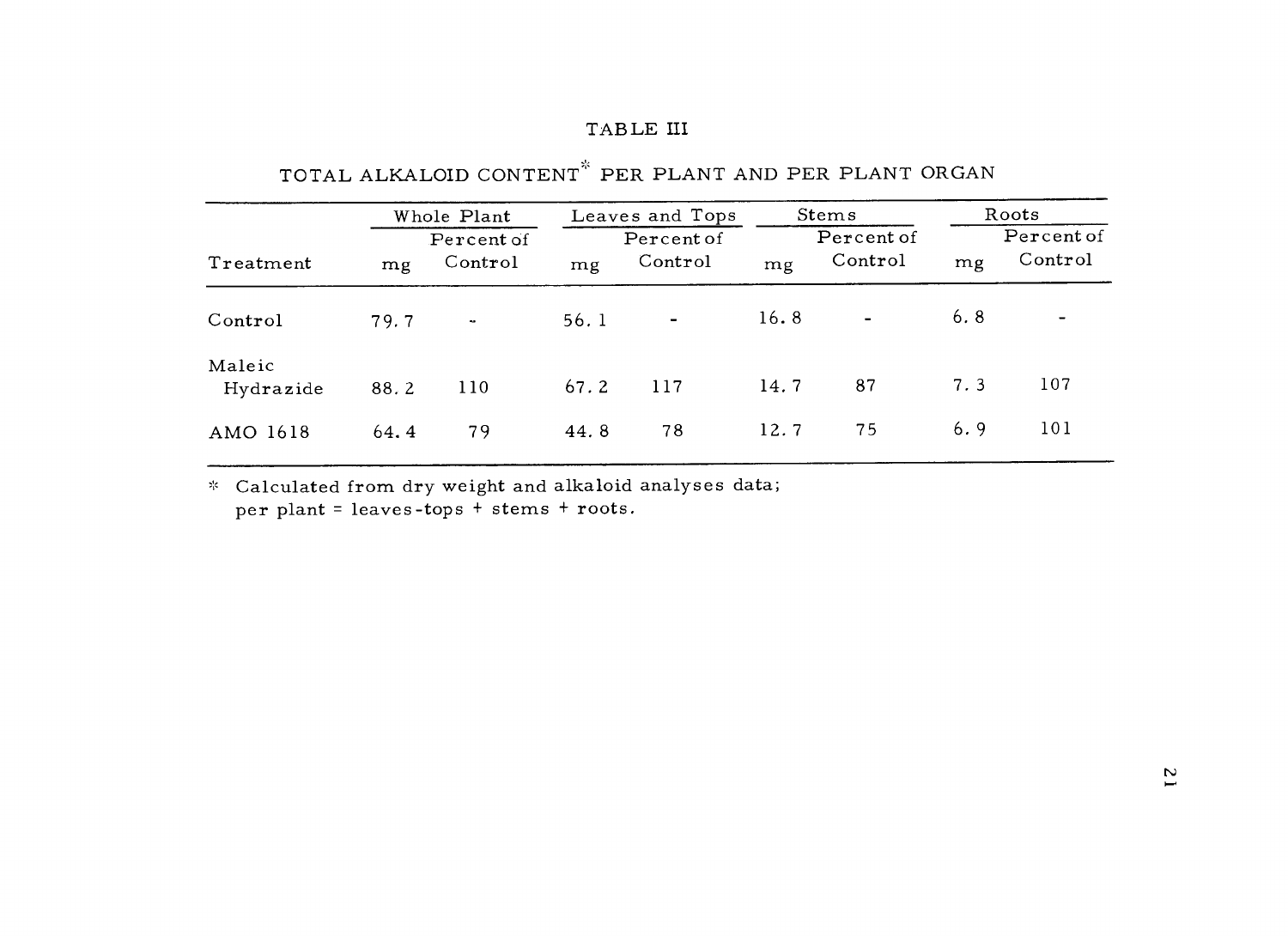#### III - EXPERIMENTAL

This research (the second phase which was conducted by the author) was a continuation of the work previously mentioned. The purpose of this phase of the project was to determine whether the effects of the growth retardants which were noted in the first generation would be carried over into the second generation of plants. Further, since the literature indicates that there is a possibility of interaction between GA and some growth retardants, it was desired to ascertain whether GA would overcome growth inhibition if it occurred in plants grown from seeds obtained from plants which had been previously treated with growth retardants.

#### Plant Material

The seeds which were used in this study were obtained from Datura plants which had received in 1960 as previously described: (a) treatment with AMO 1618 (A series), (b) treatment with MH (M series), and (c) untreated plants (controls or  $C$  series). The seeds from each of the plants described in the previous study were pooled according to the above described plan and were thoroughly mixed together according to series so as to assure representation of all different genotypical recombinations within each treatment.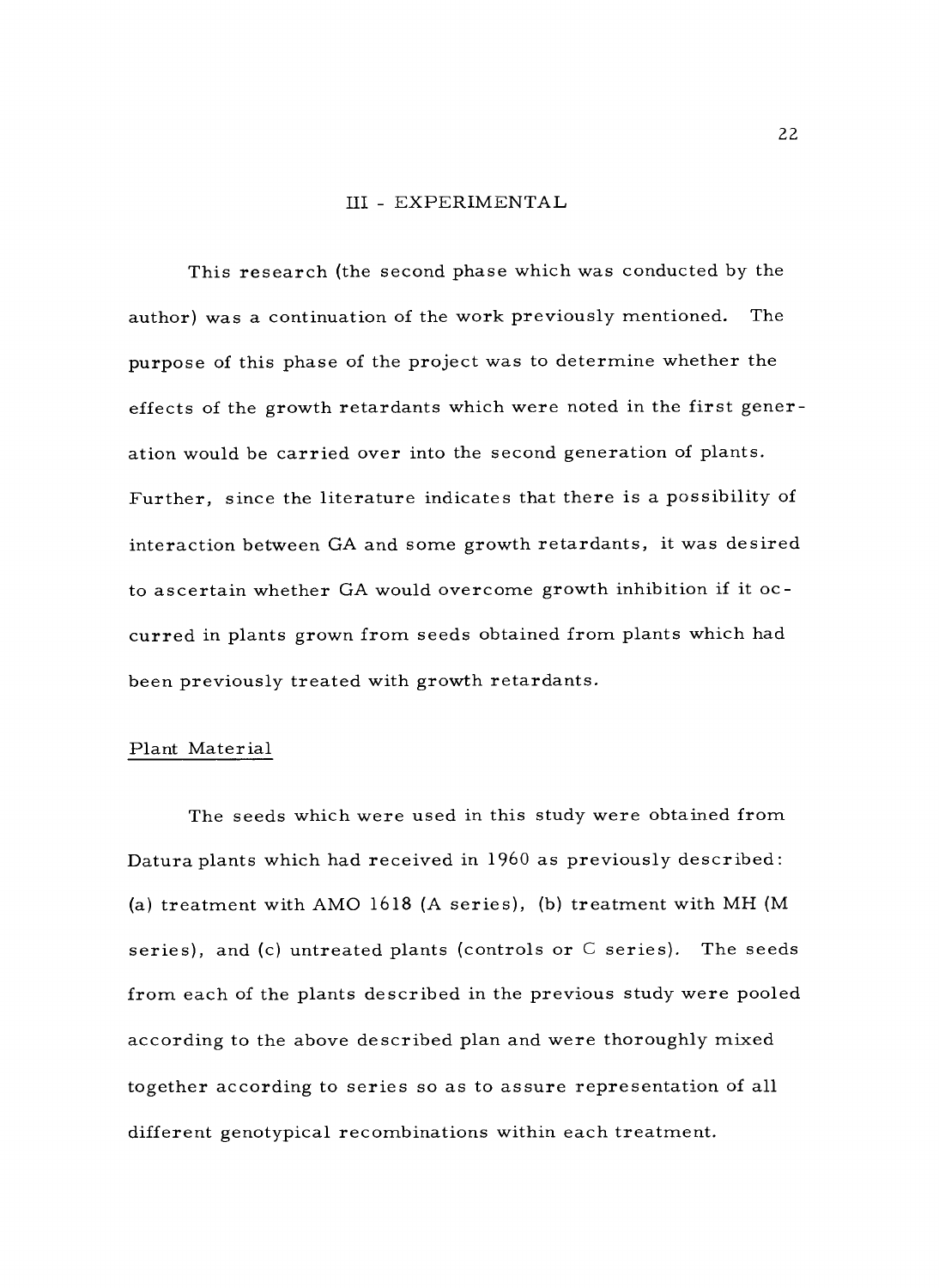#### Treatments

Two hundred seeds from each series were divided into two groups of 100 seeds. One group was soaked in a vial containing <sup>30</sup> ml of distilled water. The other group was soaked in a vial containing 30 ml of a 50 ppm solution of  $GA^2$ . The seeds were allowed to soak in the solutions for 48 hours. It was noted that most of the seeds had settled to the bottom of the vials which indicated almost complete imbibition of the solutions. This procedure provided six series of plants for this phase of the experiment,viz. , series A, plants grown from seeds of plants treated previously with AMO 1618; series AGA, plants grown from series A seeds treated further with GA; series M, plants grown from seeds of plants treated previously with MH; series MGA, plants grown from series M seeds treated further with GA; series C, plants grown from seeds of untreated plants; series CGA, series C seeds treated further with GA.

#### Germination

On July 7, 1962 the seeds were germinated in flats containing a mixture of one part of sand and two parts of loam. About 50 Gm

 $\overline{C}$  GA (10 percent powder), 50 mg of this powder was diluted in 100 ml distilled water. The GA was furnished through the courtesy of Dr. Edwin F. Alder, Plant Physiologist, Agricultural Research Center, Eli Lilly and Co. , Greenfield, Indiana.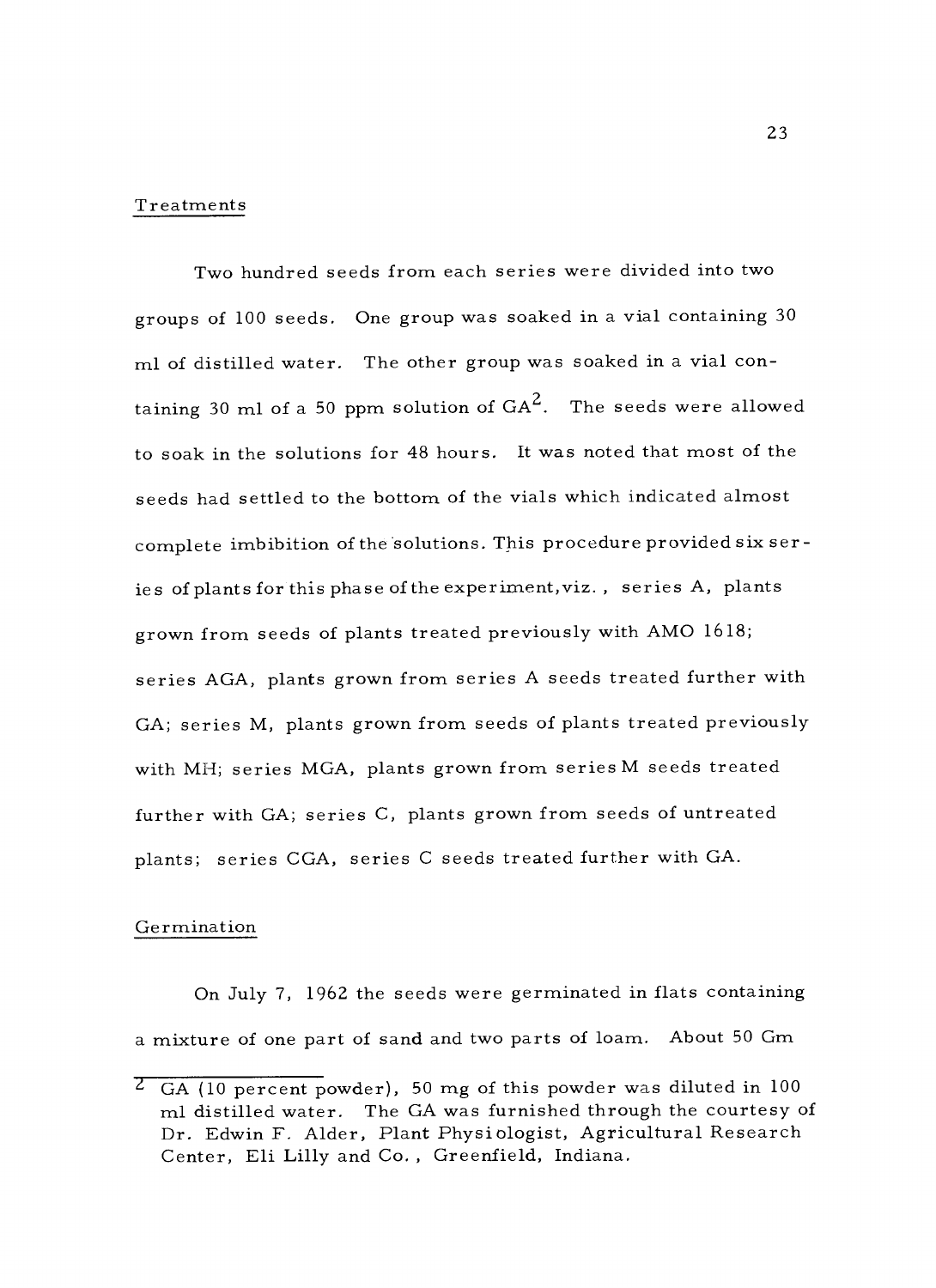of Organic Morcrop was previously mixed thoroughly into the soil of each flat. Each of the flats was divided into six rows. Fifty seeds were planted in each row and the seeds and the series according to treatment were arranged at random. The flats were covered with glass plates to provide optimal germinating conditions. The glass was removed after germination and after satisfactory seedling growth had been attained. Germination took place after about a week. Some of the seedlings showed damping -off symptoms. All the flats were treated with a fungicide called  $Ferbam^3$ . The soil was kept moist by daily waterings.

## Plant Growth

On July 23, 1962, 20 representative seedlings were selected from each series and were transplanted into paper bands filled with the previously mentioned soil mixture. The paper bands were arranged in flats, 20 per flat.

On August 7,ten uniform plants were selected from the 20 of each of the six series. Each plant was transferred to a one-gallon tin can and filled with the previously described soil mixture to

 $3$  Ferbam Wettable Powder Fungicide  $\infty$ : made by the General Chemical Division of the Allied Chemical and Dye Corporation, 40 Rector St. New York 6, New York. Analysis: 76% ferric dimethyldithiocarbamate 24% inert ingredients.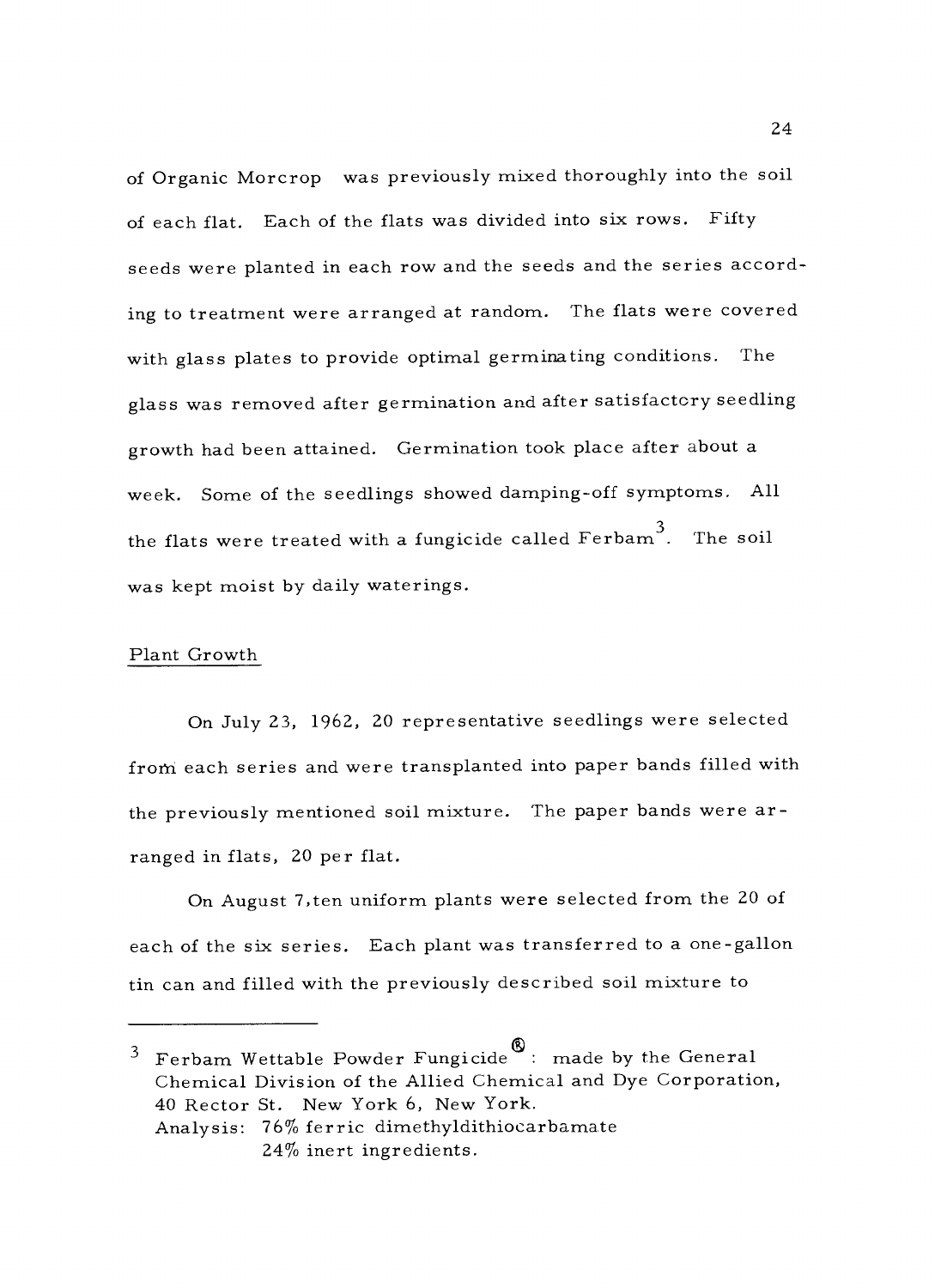which had been thoroughly incorporated five Gm of organic fertilizer.

The plants were randomized by arranging the 60 cans in <sup>12</sup> rows of five each. Sixty stakes properly labeled to indicate <sup>10</sup> plants for each of the six series were placed in a carton box and were thoroughly mixed. Then the stakes were picked at random, one by one and placed in the cans. The plants were then transplanted into the cans according to the particular treatment indicated by the stake in the can. In this manner the plants from different treatments were homogenously randomized.

## Care and Measurements

The plants were watered daily. In order to minimize infestation with the red spider (Tetranychus telarius) and aphids, all plants were dusted every other day during the infestation with Malathion Powder (4% Malathion Dust) which was applied to the lower surface of the leaves where the spiders and aphids live and lay their eggs. This insecticide appeared to be satisfactory to overcome the aphid infestation but it was not very effective against the red spider. Miller's Tetradane<sup>4</sup> spray was also applied. It was used as a 4 Miller's Tetradane ornamental and rose spray

| Active ingredients:                                                         |        |
|-----------------------------------------------------------------------------|--------|
| $M3$ lathion (0.0 - dimethyl dithiophosphate of diethyl mercapto succinate) | 10.00% |
| $0, 0$ diethlyl-0- (2 isopropyl - 4 methyl - 6 pyrimidinyl phosphothionate  | 3.40%  |
| $1, 1$ - bis (chlorophenyl) 2, 2, 2 - trichloroethenol                      | 3.00%  |
| DDT (Dichloro Diphenyl Trichloroethane)                                     | 7.78%  |
| Lindane, Gamma isomer of $B_{\bullet}$ H. C.                                | 4.00%  |
| Diethyl Diphenyl Dichloroethane                                             | 7.78%  |
| Related Reaction Products                                                   | 0.41%  |
| Aromatic Petroleum Derivative Solvents                                      | 13.60% |
| Inert ingredients                                                           | 50.03% |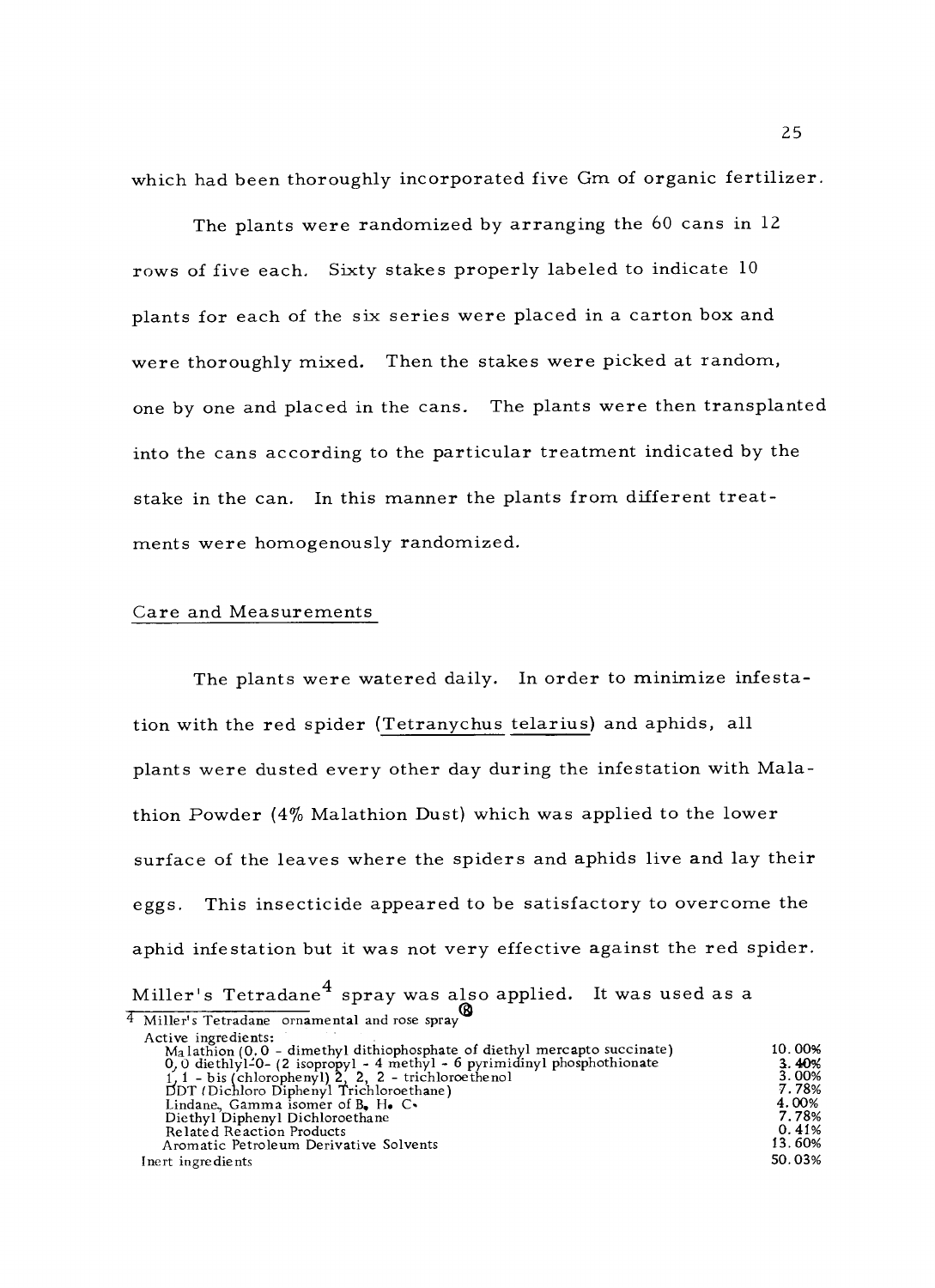diluted oily emulsion in water, sprayed on the lower surface of the leaves. These precautionary measures satisfactorily controlled the insect infestations.

Height measurements were commenced on August 13, 1962, when the plants were about 37-days-old. The height, in centimeters, was taken from the base of the stem at soil level to the highest leaf. Measurements were taken twice weekly, on Mondays and Thursdays at about the same time in the morning, throughout the observation period.

## Harvesting of Plants

All of the plants were harvested, on September 13, 1962. At that time the plants were 67- days -old. The plants were removed from the soil by using water at relatively high velocity to free the whole root system. The whole plant was washed carefully to remove the dirt, the insecticides and other residues that remained on the plant parts. They were then separated into four plant parts; leaves and tops, capsules, stems, and roots. Each plant part was blotted carefully and weighed immediately to determine the fresh weight; then it was labeled and wrapped in a light piece of muslin and arranged in a large tray designed to fit the dryer. These plant parts were dried in a circulating hot-air dryer at approximately  $48^{\circ}$  C.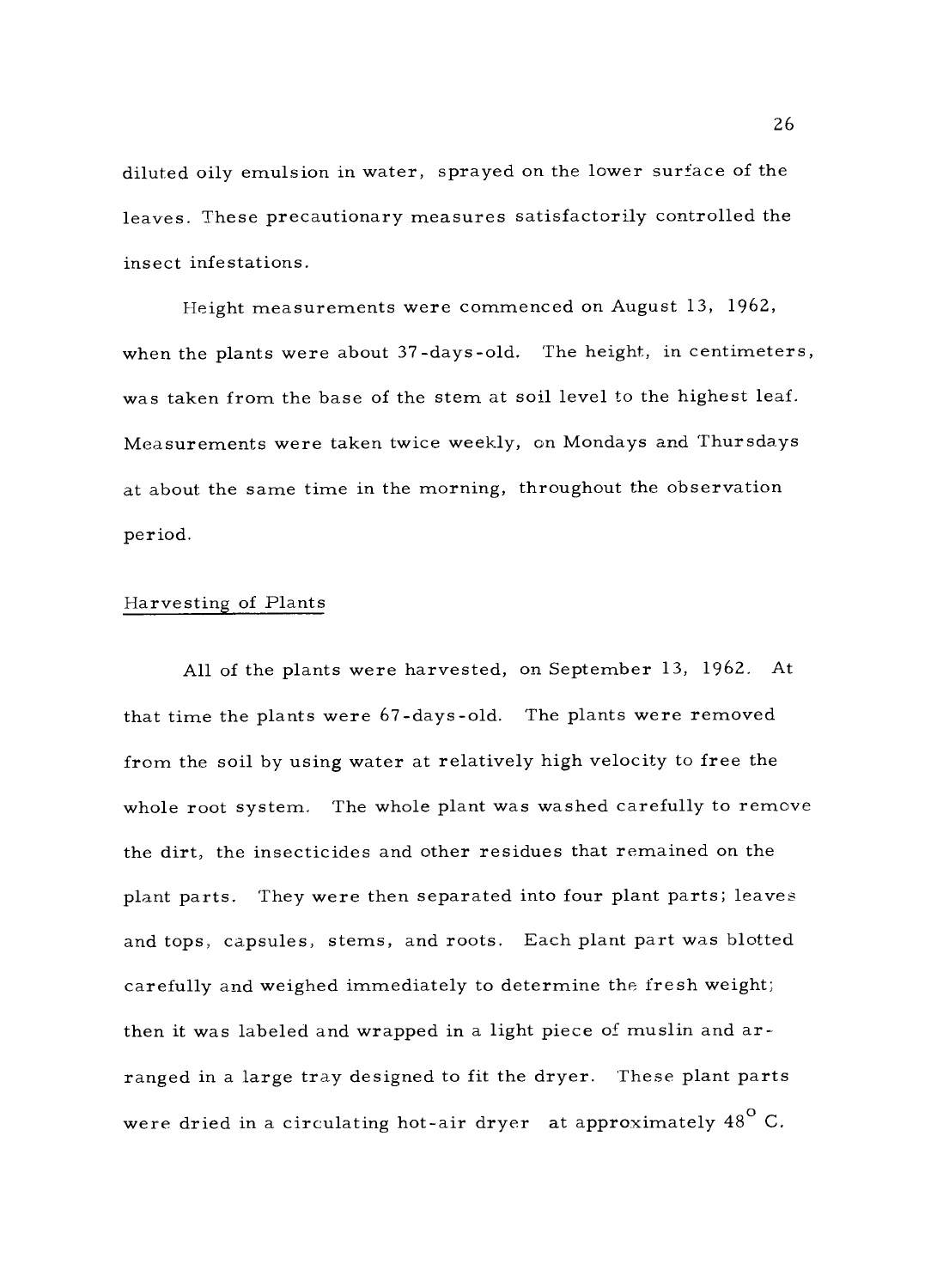for 48 hours. The dry weight of each plant part was recorded separately. The plant parts from each treatment were pulverized in a Wiley mill to a #60 powder. The pulverization was done immediately after taking the dry weights. The plant parts from each series were pooled and stored in airtight, colored glass containers. In order to assure complete mixing of each pooled sample, each container was tumbled in a rotating tumbler for 15 minutes. Previous to each analysis the containers were stored in a desiccator for at least 48 hours.

#### Alkaloid Analysis

The alkaloid analysis was conducted by a method described by Brummett and Sciuchetti (7). The procedure was as follows:

- 1. A small cotton plug was placed in the bottom of the extractor. The 25 -mg sample of pooled drug was then placed in the extractor and shaken into a compact column. Another plug was placed gently on the top of the sample.
- 2. Citric acid buffer (0. 4 ml) was placed on the plant material and allowed to macerate for two hours.
- 3. The extracted aqueous solution was withdrawn directly into a 25 -ml separatory funnel containing 15 ml of chloroform. First, a 3-ml portion of citric acid buffer and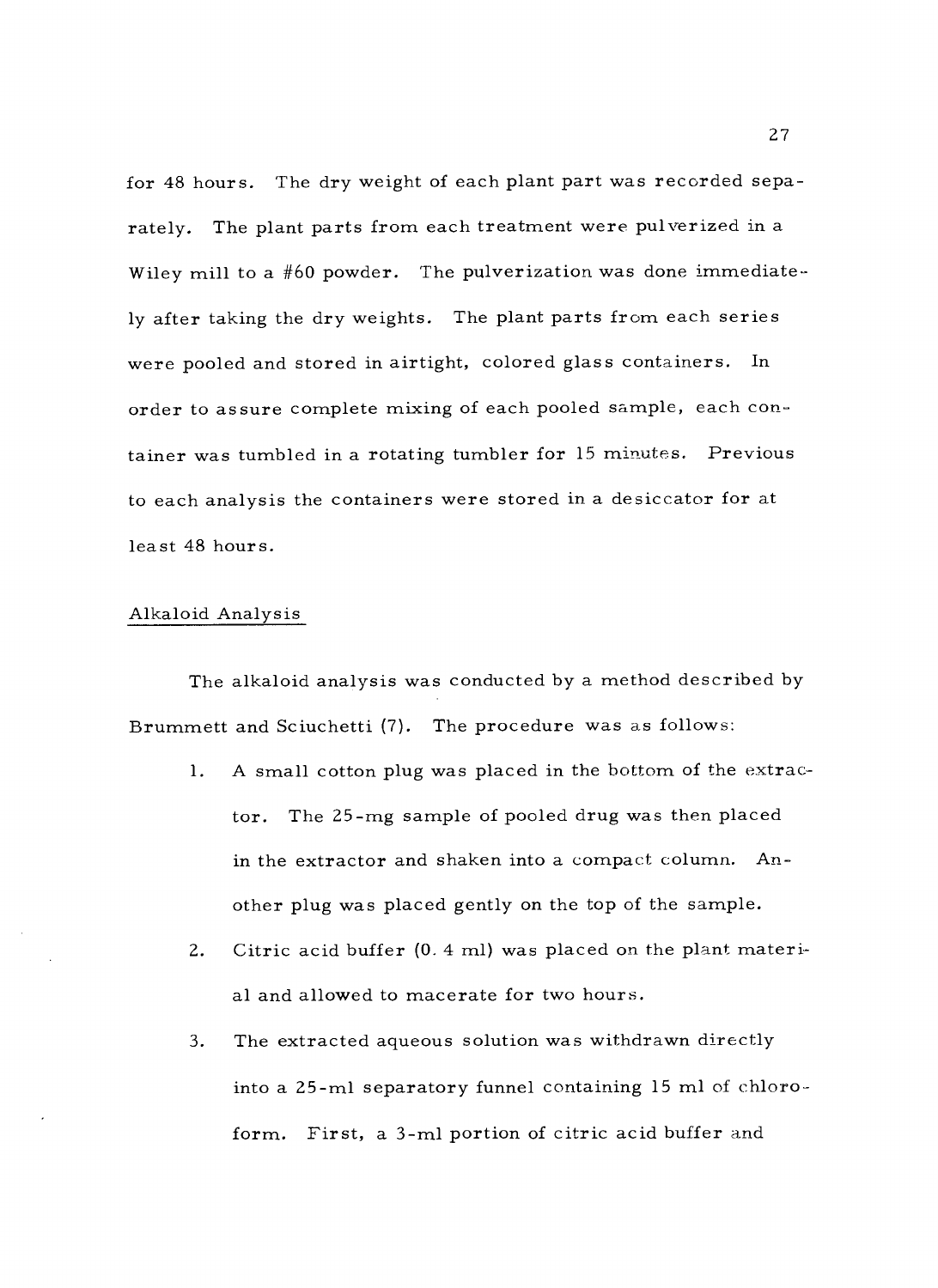then two 1-ml portions of buffer were used to complete the extraction and rinse the extractor.

- 4. The combined collection of the aqueous phase was made basic to litmus paper by using 28% ammonium hydroxide. The contents of the separatory funnel was then shaken by hand for one minute and allowed to stand overnight.
- 5. The 15 -ml portion of chloroform was then removed and collected in air tight glass containers. The remaining aqueous phase was shaken for one minute, using an additional 10 ml of chloroform. This was then added to the first 15 -ml portion.
- 6. A 10 -ml quantity of the extraction solution was placed in an evaporating dish and evaporated on a hot water bath just to dryness.
- 7. Then 0. 2 ml of fuming nitric acid was added and this was evaporated to dryness.
- 8. The residue was dissolved in a few ml of acetone, and transferred to a 10 -ml volumetric flask. A quantitative

<sup>5</sup> The separatory funnels were fitted with Teflon stop-cocks to avoid the use of stop -cock grease which often interferes with obtaining accurate reproducible results from the subsequent color-<br>imetric determination.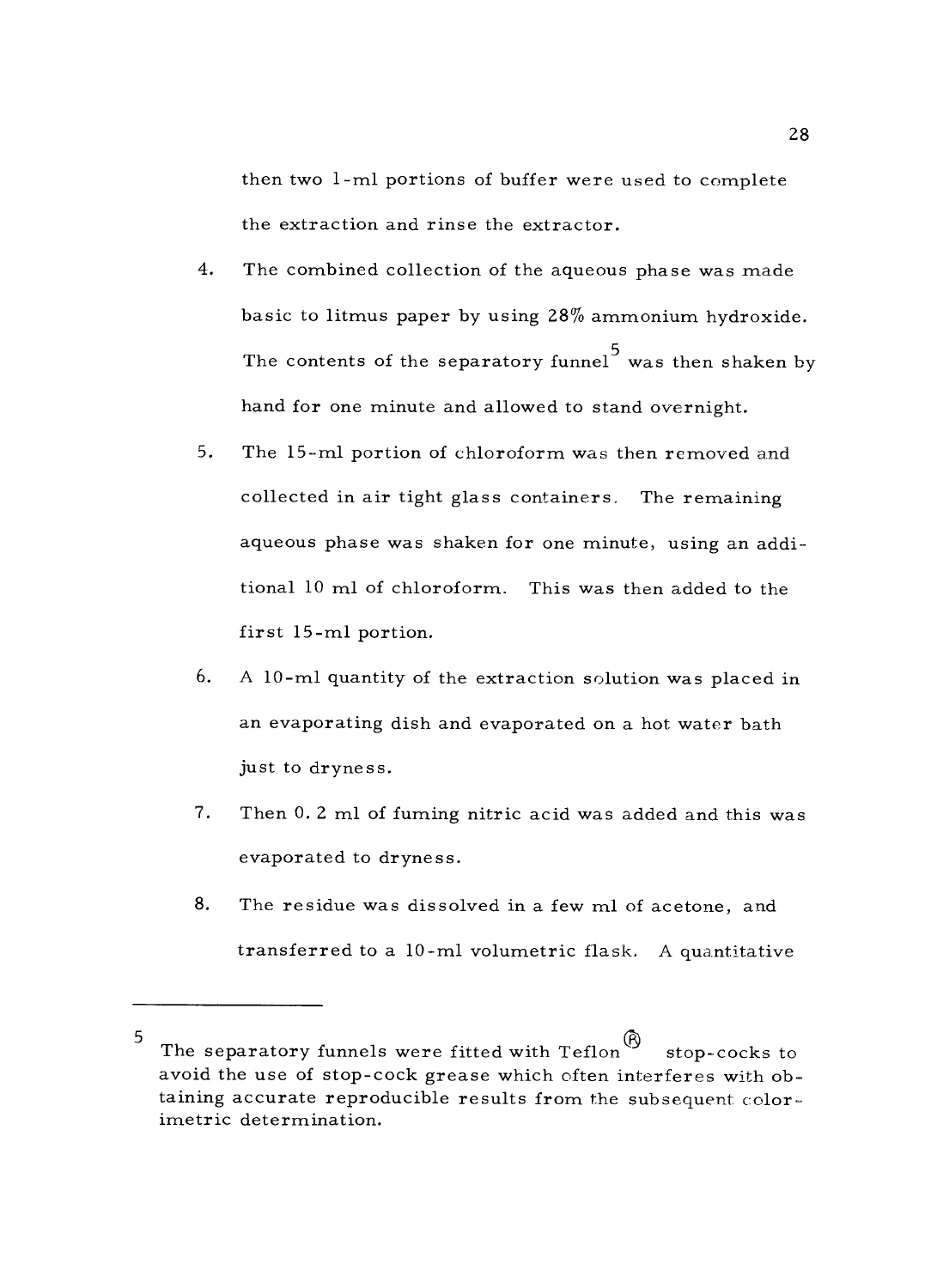transfer was made by repeated rinsings of small portions of acetone, and a sufficient quantity of acetone was added to the flask to fill it to the 10 -ml mark.

- 9. A volume of O. 1 ml of recently prepared 3% potassium hydroxide in methyl alcohol was added and mixed with the acetone solution.
- 10. The mixture was thoroughly shaken and at exactly five minutes later the resultant Vitali color produced was measured in a Bausch and Lomb Spectronic 20 Colorimeter using a 550 millimicron interference filter.
- 11. The results were compared with a standard curve of scopolamine obtained from known concentrations of the alkaloid (Figure 4).

## Chlorophyll Determination

The chlorophyll analysis performed entailed the use of a modification (1) of the method used by Gjerstad (18) in his work with Mentha piperita Linne. The method was as follows:

- 1. A 0. 5-Gm sample of the leaves from each treatment was accurately weighed and placed in a thimble in the extraction chamber of a Soxhlet extractor.
- 2. One hundred ml of solvent (20% water in acetone) was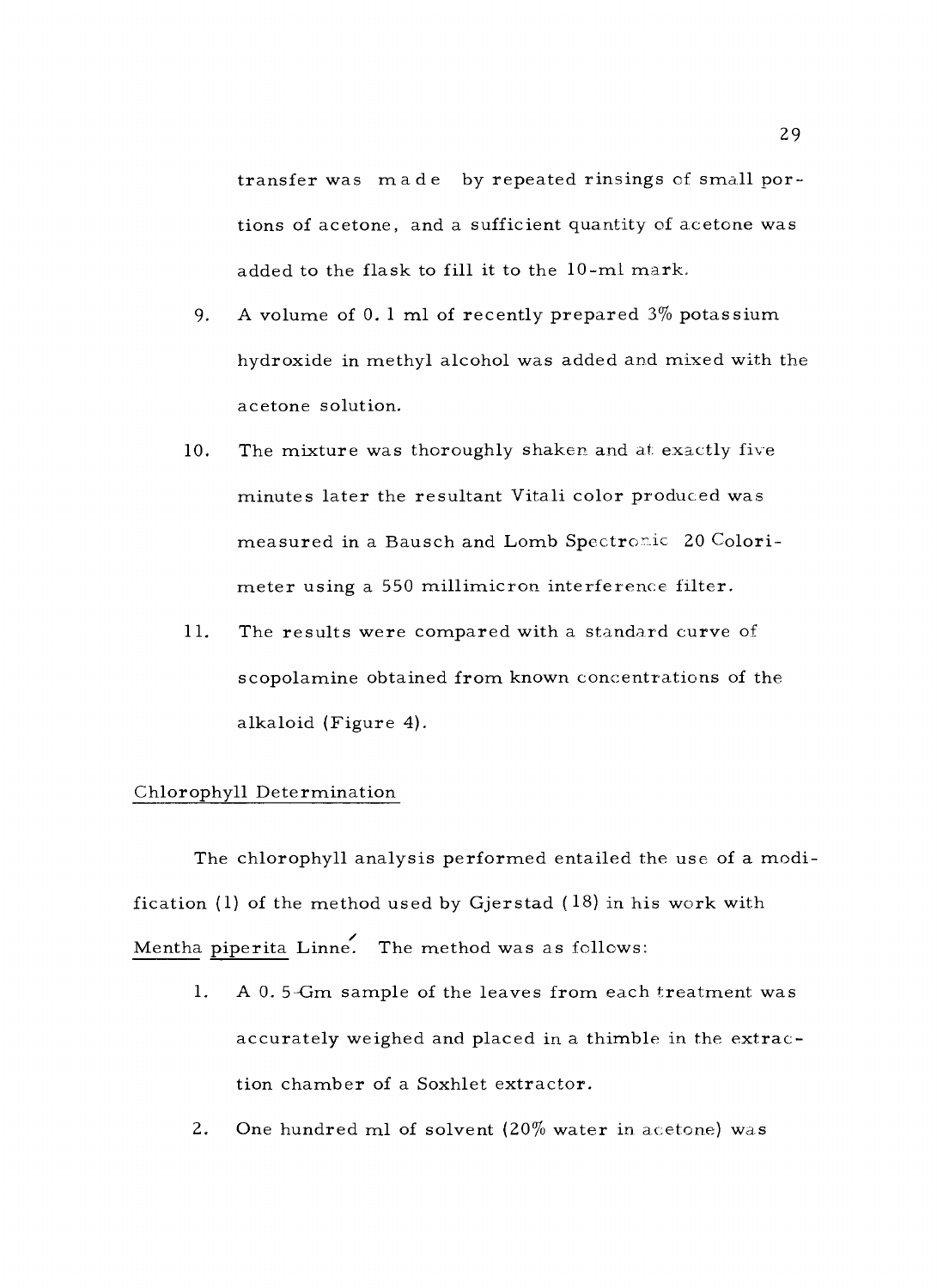

Figure 4. Scopolamine standard curve for alkaloid determination.

 $\overline{30}$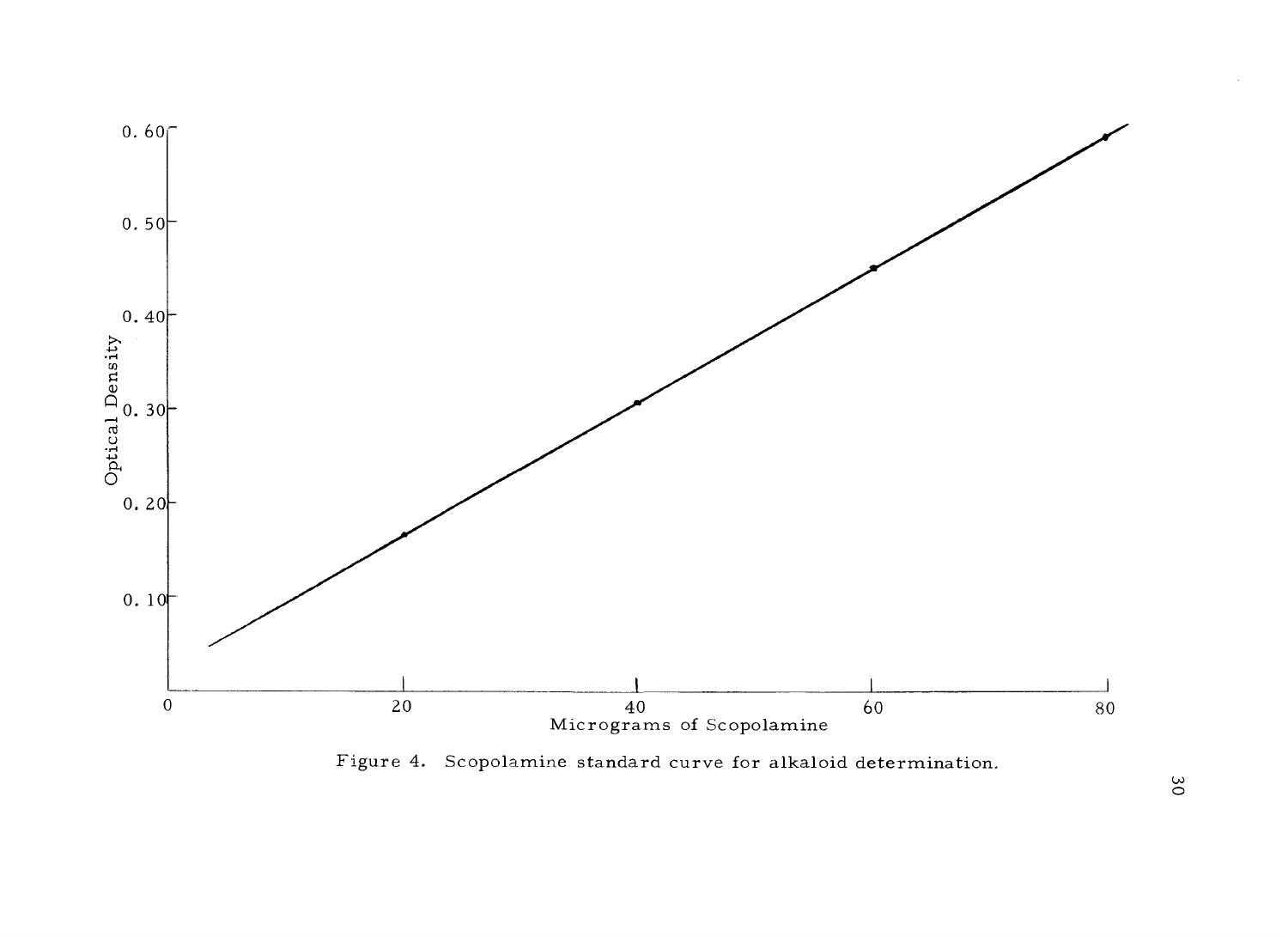used in the extraction process which proceeded for 1 1/2 hours, (a predetermined time necessary for complete extraction) at a rate of approximately one cycle every ten minutes.

- 3. When the extraction was complete, the chlorophyll-con taining solvent was transferred to a 250 -ml volumetric flask, and then brought to volume with subsequent washings of the solvent.
- 4. The optical density of the solution was then read on the Bausch and Lomb Spectronic 20 Colorimeter. Readings were taken at 663 millimicrons and 645 millimicrons, respectively, for each sample. All determinations were made in duplicate.
- 5. The values thus obtained were inserted in the following simultaneous equations (18) in which x is the concentration of chlorophyll a, and y is the concentration of chlorophyll b. The equations were then solved for x and y.

Log 
$$
\left[\frac{Io}{I}\right]
$$
 = 82.04 X + 9.27 Y  
663  
Log  $\left[\frac{Io}{I}\right]$  = 16.75 X + 45.6 Y  
645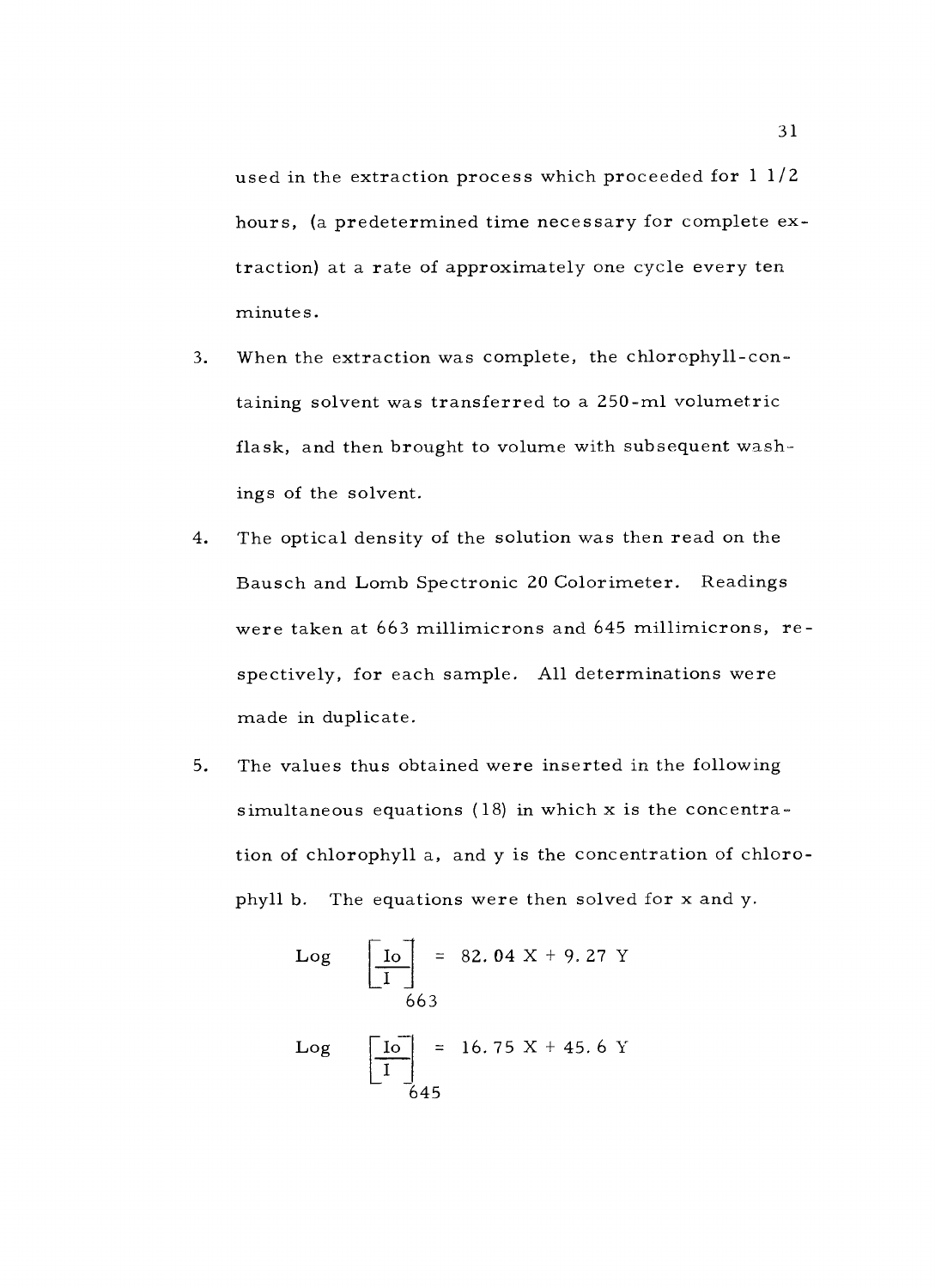### Selective Solvent Extraction

In order to ascertain the effect of various treatments on other types of components, in addition to alkaloids, it was decided to run the selective solvent extraction.

The principle of the method entails the treatment of the powdered material with a series of different solvents in succession (33, p. 35 -40). The decrease in weight in the powdered material represents the amount of solute which is dissolved in each solvent. As a rule each solvent was allowed to percolate until no further substance was extracted. The solvents used successively were as follows:

- I. Petroleum ether which may dissolve fats and fatty oils, waxes, essential oils, coloring matters and phytosterols; and less often, alkaloids (present in the free state), glucosides and resinous substances.
- 2. Absolute ether in turn may dissolve a few glucosides and alkaloidal bases, resinous components and coloring mat mer and ether - soluble acids like gallic acid and indifferent bodies.
- 3. Absolute alcohol will then extract salts (alkaloidal and other salts), saponins or other glucosides of similar behavior, sugars and tannins.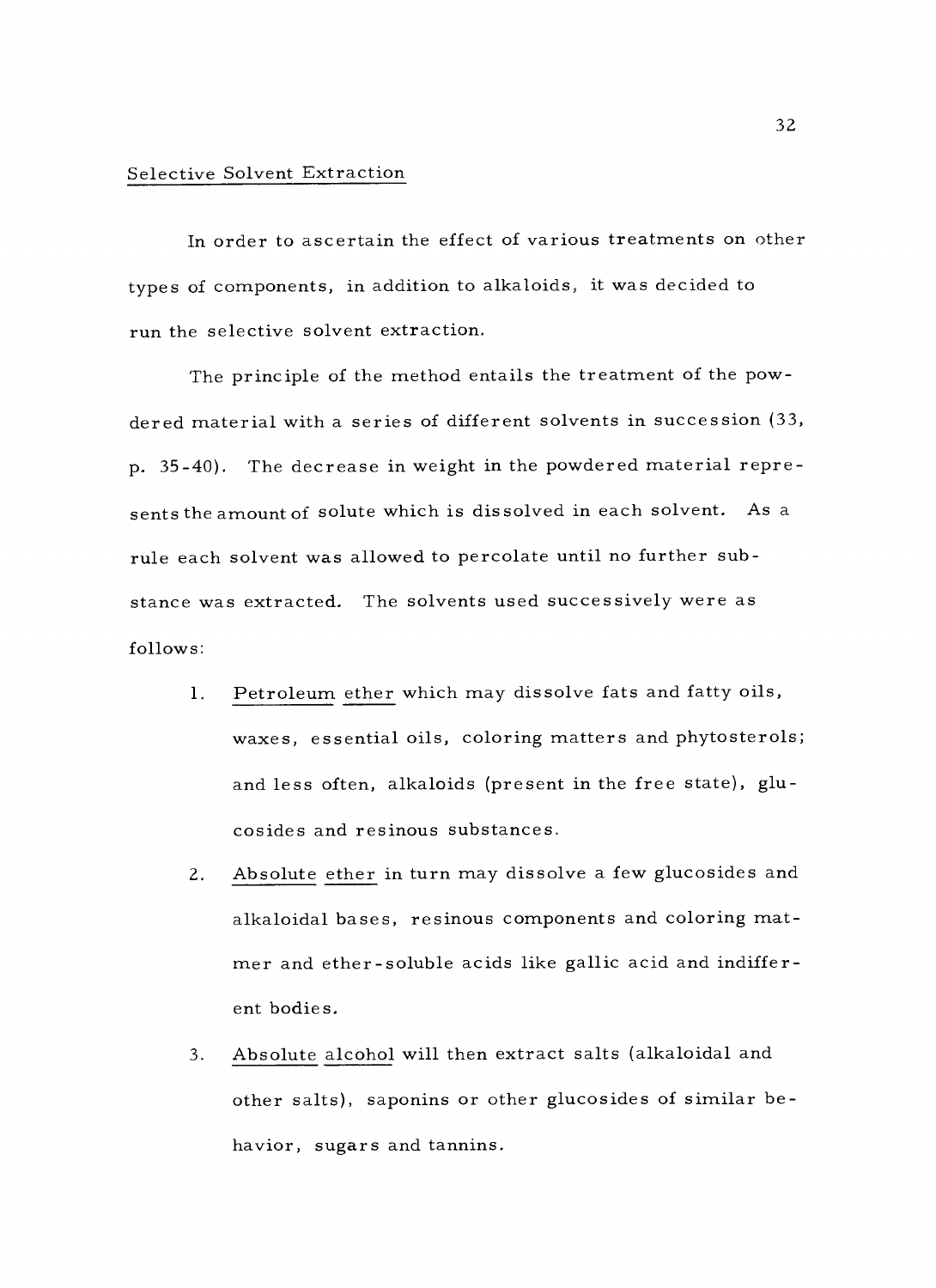4. Distilled water finally will dissolve some bitter substances and glucosides which may not have been dissolved by the previous solvents. Other substances such as sugars, salts, gums, mucins, proteins, xylans, inulin, and pectins may also be extracted.

The thimbles of the Soxhlet extractor were numbered with pencil and accurately weighed. Two grams of powdered leaf material were accurately weighed and placed in the extraction thimbles, At least one duplicate determination was made for each series. The thimbles were then placed in the Soxhlet apparatus and 100 -ml quantities of the solvents were added directly to the Soxhlet flasks. The temperature of each of the Labline hot plates was adjusted so that a regular rate of evaporation could be maintained for each solvent (about one cycle every ten minutes). The extraction was continued until the marc was completely extracted. The times required were about eight hours for the petroleum ether and ether, and about six hours for the alcohol and the water.

After completion of each extraction the thimbles were removed from the apparatus and air dried. The thimbles were then placed in the oven at a temperature of  $100^{\circ}$  C. and dried to constant weight. No change in weight occurred after 20 hours in the oven. Accordingly the thimbles were dried for 24 hours. When the thimbles were removed from the oven they were placed in a dessicator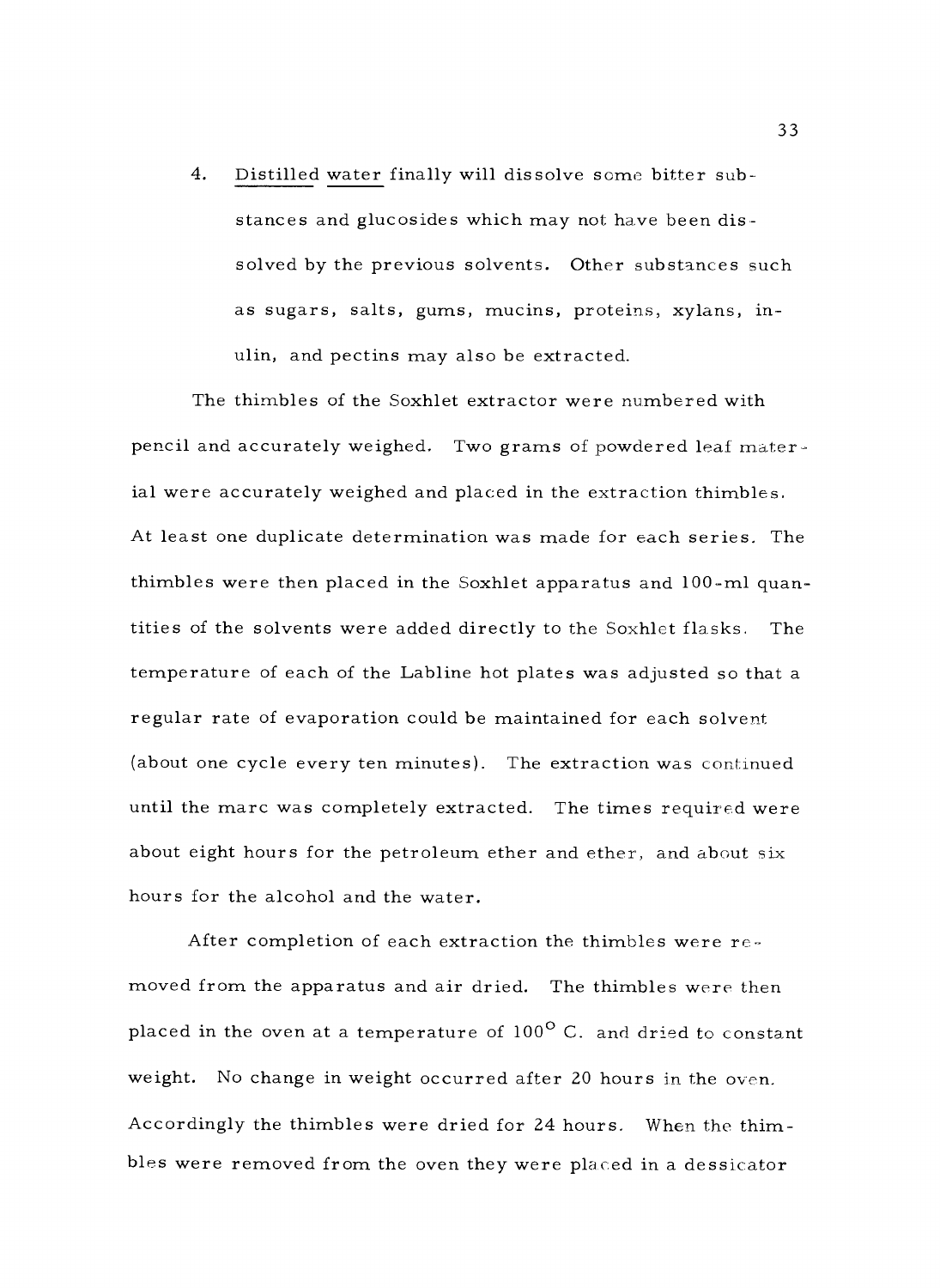until cool and then weighed accurately and quickly to prevent change in weight by absorption of moisture from the atmosphere. In order to determine the weight of material extracted by each successive solvent, the new weight obtained was substracted from the previous recording.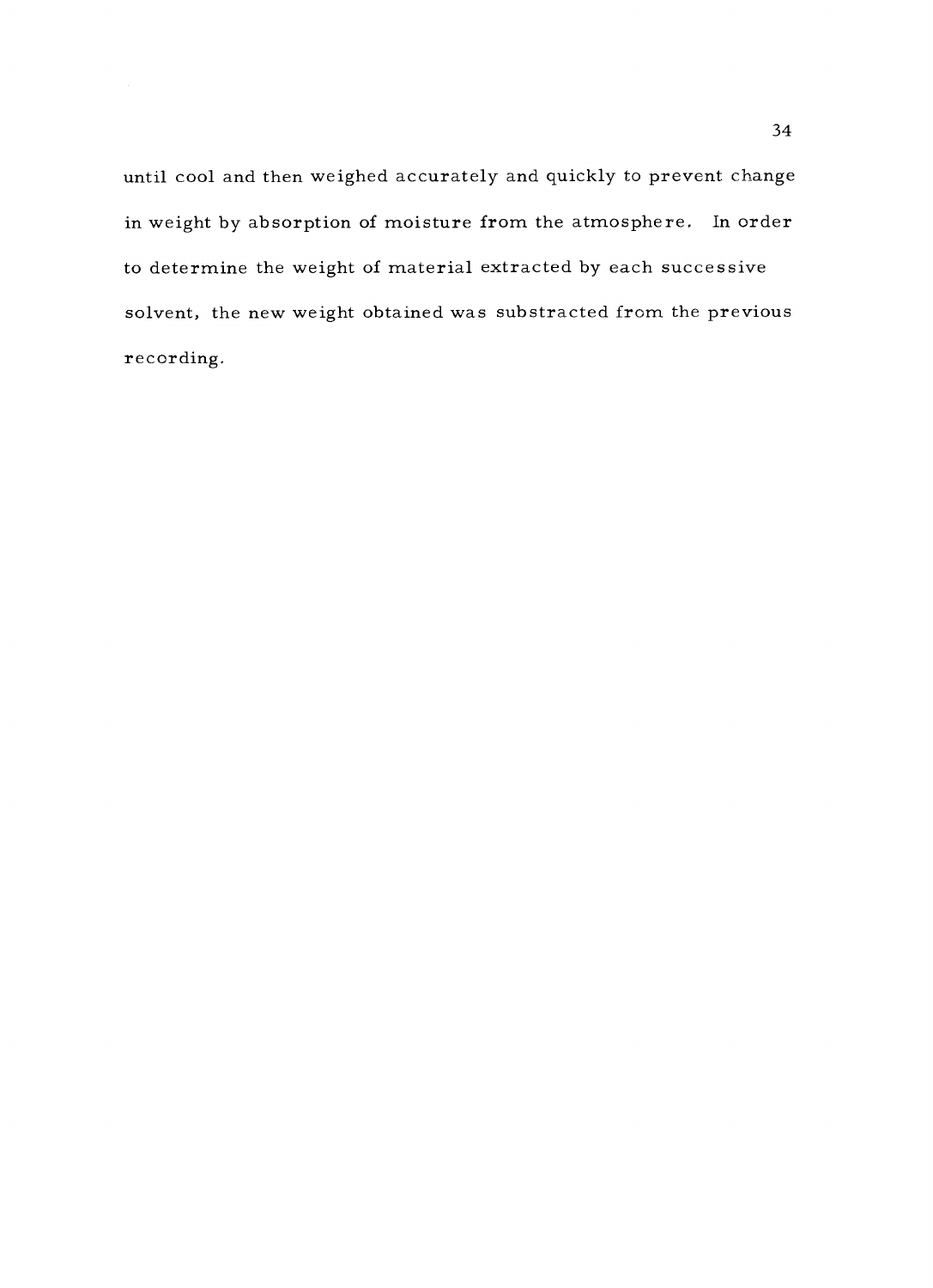## IV. RESULTS AND DISCUSSION

## Effect on Height

The plants were measured twice weekly for four weeks. The first measurement was taken when the plants were of a measurable size, which was about five weeks from the average germination date. There were no marked differences obtained in height (Table IV) or growth rate (Table V).

## TABLE IV

| Measurement    |    |               |       |      | Treatment |      |                         |
|----------------|----|---------------|-------|------|-----------|------|-------------------------|
| Date           |    | $\mathcal{C}$ | CGA   | А    | AGA       | М    | $\overline{\text{MGA}}$ |
| August 13      |    | 13.5          | .10.8 | 12.8 | 13.1      | 14.1 | 14.7                    |
| $\mathbf{H}$   | 16 | 15.6          | 13.1  | 14.5 | 14.9      | 16.0 | 16.8                    |
| 11             | 20 | 22.4          | 18.7  | 20.6 | 21.0      | 21.6 | 23.6                    |
| $\blacksquare$ | 23 | 29.1          | 24.7  | 26.9 | 27.7      | 27.9 | 31.2                    |
| $\blacksquare$ | 27 | 45.3          | 42.7  | 44.0 | 45.6      | 46.0 | 49.8                    |
| 11             | 30 | 58.9          | 55.1  | 58.0 | 59.4      | 59.9 | 63.9                    |
| Sept.          | 3  | 76.3          | 73.6  | 76.1 | 77.0      | 77.0 | 79.5                    |
| 11             | 10 | 89.1          | 90.6  | 93.7 | 91.7      | 93.2 | 92.2                    |
| $\mathbf{H}$   | 12 | 90.5          | 90.4  | 95.0 | 92.6      | 93.8 | 93.2                    |

AVERAGE HEIGHT $*$  IN cm OF PLANTS DURING FOUR -WEEK OBSERVATION PERIOD

Each figure is an average of ten plants.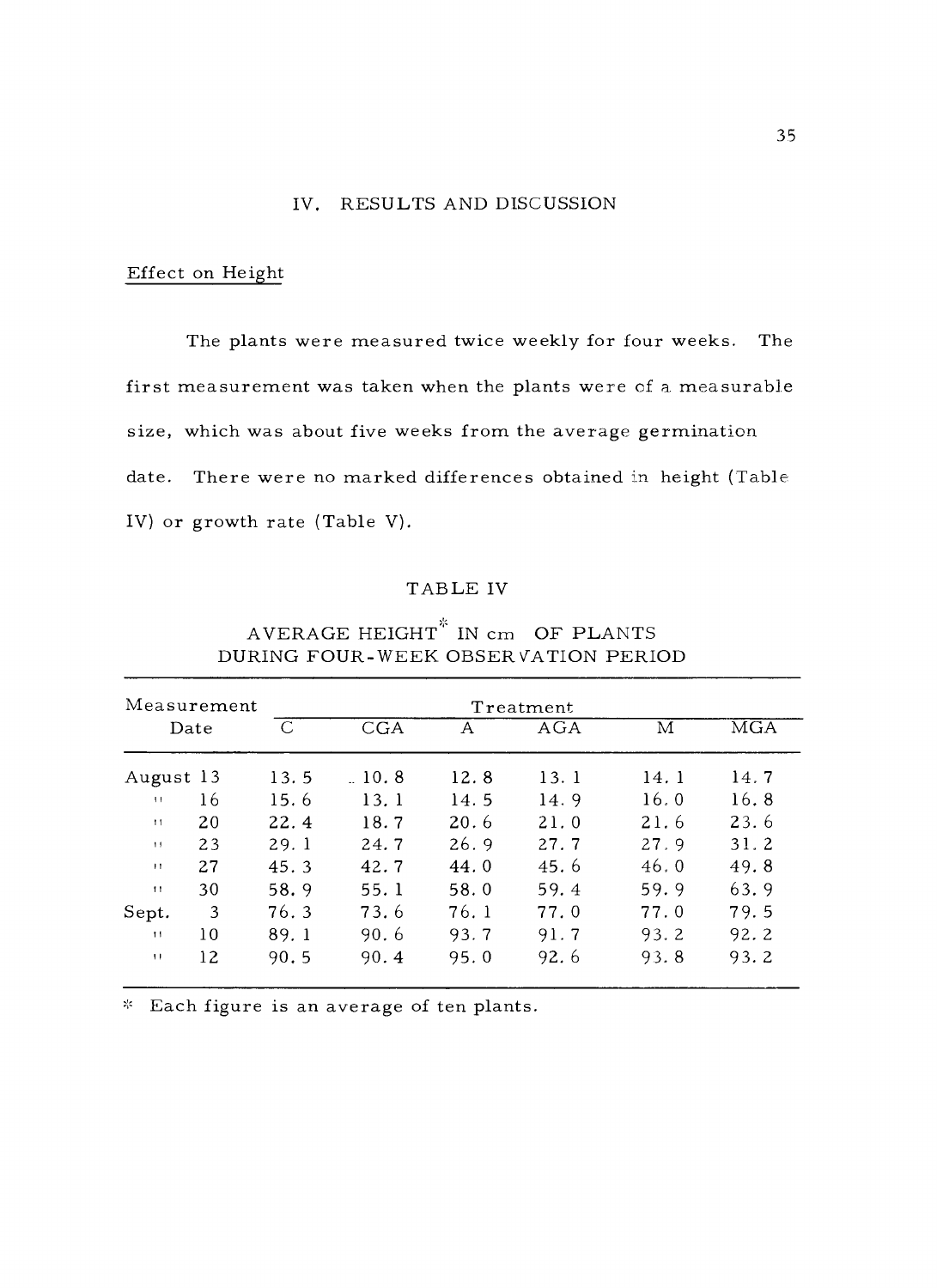#### TABLE V

| Measurement |                           |    |      |            | Treatment |            |      |      |
|-------------|---------------------------|----|------|------------|-----------|------------|------|------|
|             | Number & Date             |    | C    | <b>CGA</b> | A         | <b>AGA</b> | M    | MGA  |
| 1,          | August 13                 |    | 0.0  | 0.0        | 0.0       | 0.0        | 0.0  | 0.0  |
| 2,          | $\mathbf{1}$              | 16 | 2.1  | 2.3        | 1.7       | 1.8        | 1.9  | 2.1  |
| 3,          | $^{\dagger}$ $^{\dagger}$ | 20 | 8.9  | 7.9        | 9.8       | 7.9        | 7.5  | 9.9  |
| 4,          | $\mathbf{1}$              | 23 | 15.6 | 13.9       | 14.1      | 14.6       | 13.8 | 16.5 |
| 5,          | 11                        | 27 | 13.8 | 31.9       | 31.2      | 32.5       | 31.9 | 35.1 |
| 6,          | $\ddot{\phantom{1}}$      | 30 | 45.4 | 44.3       | 45.2      | 46.3       | 45.8 | 49.2 |
| 7,          | Sept.                     | 3  | 62.8 | 62.8       | 63.3      | 63.9       | 62.9 | 64.8 |
| 8,          | -11                       | 10 | 75.6 | 79.8       | 80.9      | 79.6       | 79.1 | 77.7 |
| 9,          | 11                        | 12 | 77.0 | 79.6       | 82.2      | 79.5       | 79.7 | 78.5 |

# GROWTH PATTERNS\* FROM DIFFERENT TREATMENTS AS DEMONSTRATED BY HEIGHT MEASUREMENTS

 $\mathbf{x}^{\prime}_{\mathbf{c}}$ The amount of growth in cm after the first measurement, considering the first measurement the zero point.

Effect on Fresh Weights (refer to Table VI and Figure 5)

1. Effect on Leaves. The fresh weights of the leaves of the AMO 1618 treated plants were slightly decreased as compared with controls. MH treated plants also showed slight decreases. The CGA group showed a decrease when compared with the controls; also the AGA group showed less growth than the AMO 1618 group. However, in the case of MGA there was no decrease when compared with the M group.

2. Effect on Stems. The stem fresh weight of all treated groups was higher than the controls (Table VI). The largest increases were noted in the CGA, M and MGA groups. GA seed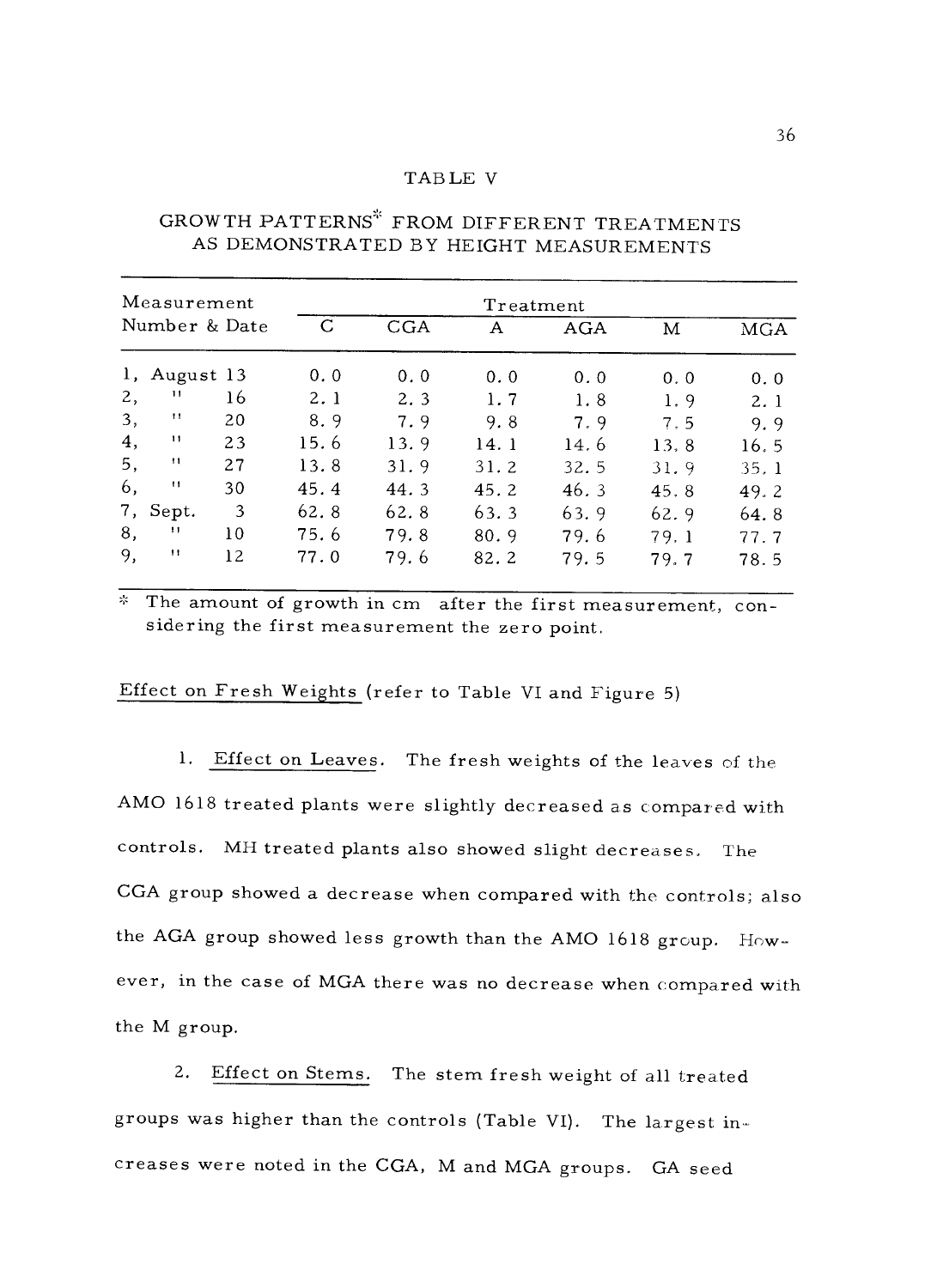

Figure 5. Fresh weights resulting from different treatments.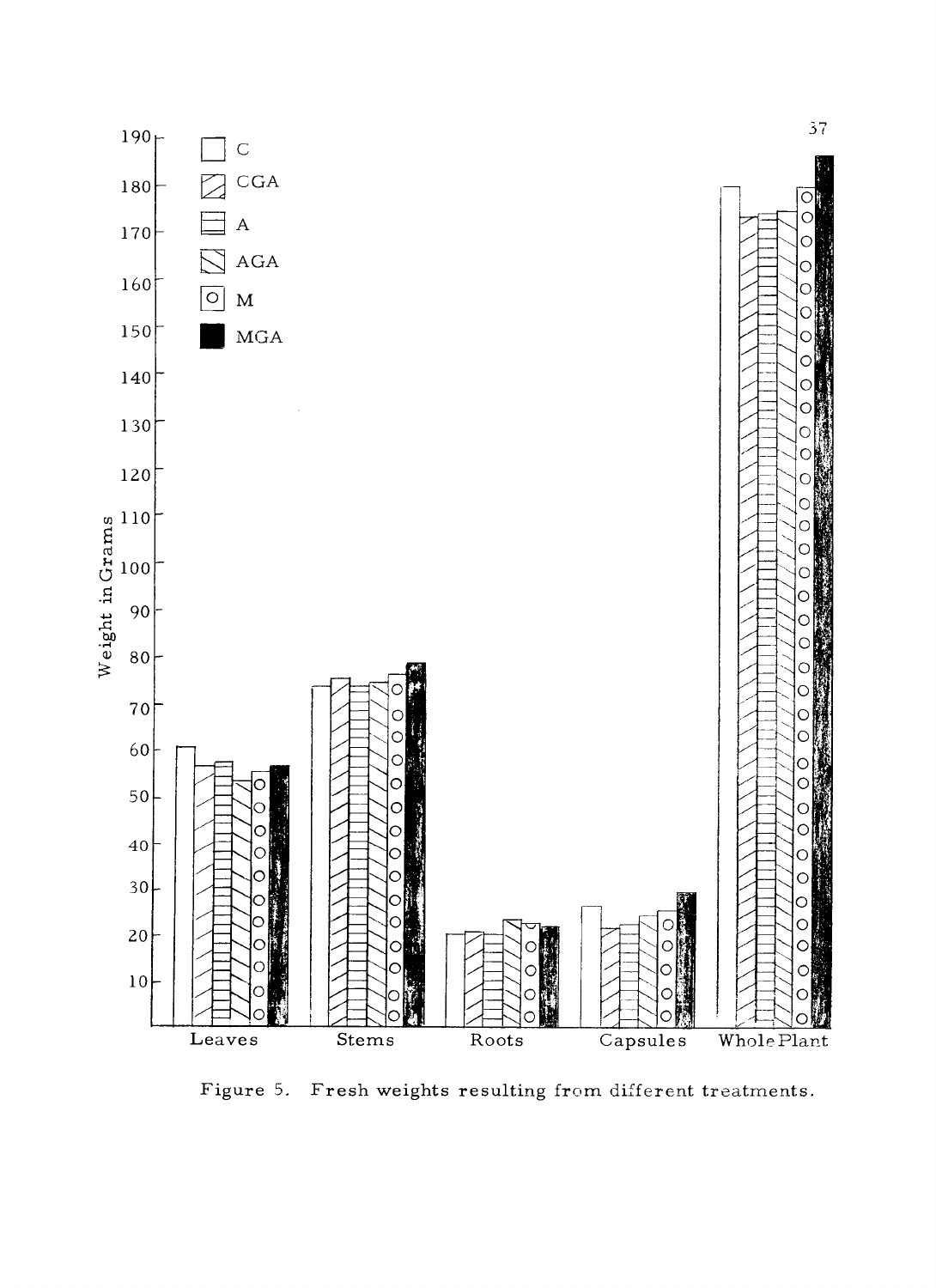treatment appeared to increase stem growth in the control and M groups.

3. Effect on Roots. The AGA, M, and MGA groups indicated increased root weights. No significant difference from controls was noted in the remaining groups. Only in the A group was stimulation of growth noted from GA seed treatment.

4. Effect on Capsules. Reductions in the weight of capsules were observed in all the groups except the MGA group. In this case, a considerable increase was noted. GA-seed treatment induced a marked decrease in the controls, but, considerable increases were noted in the AMO 1618 and MH treated plants (Table VI).

5. Effect on the Whole Plant. Total plant weight was considerably greater in the MGA group than in the controls. Decreased plant weight was noted in the CGA, A, and AGA groups. GA-seed treatment appeared to have a stimulating effect in the M group.

In general, the effect of the AMO 1618 and the MH varied in the different plant parts. However, AMO 1618 caused inhibition in total plant growth, while the MH treatment did not cause such inhibition.

The GA-seed treatment elicited an inhibitory effect only in the case of controls, but it caused an increase in weight in the other groups.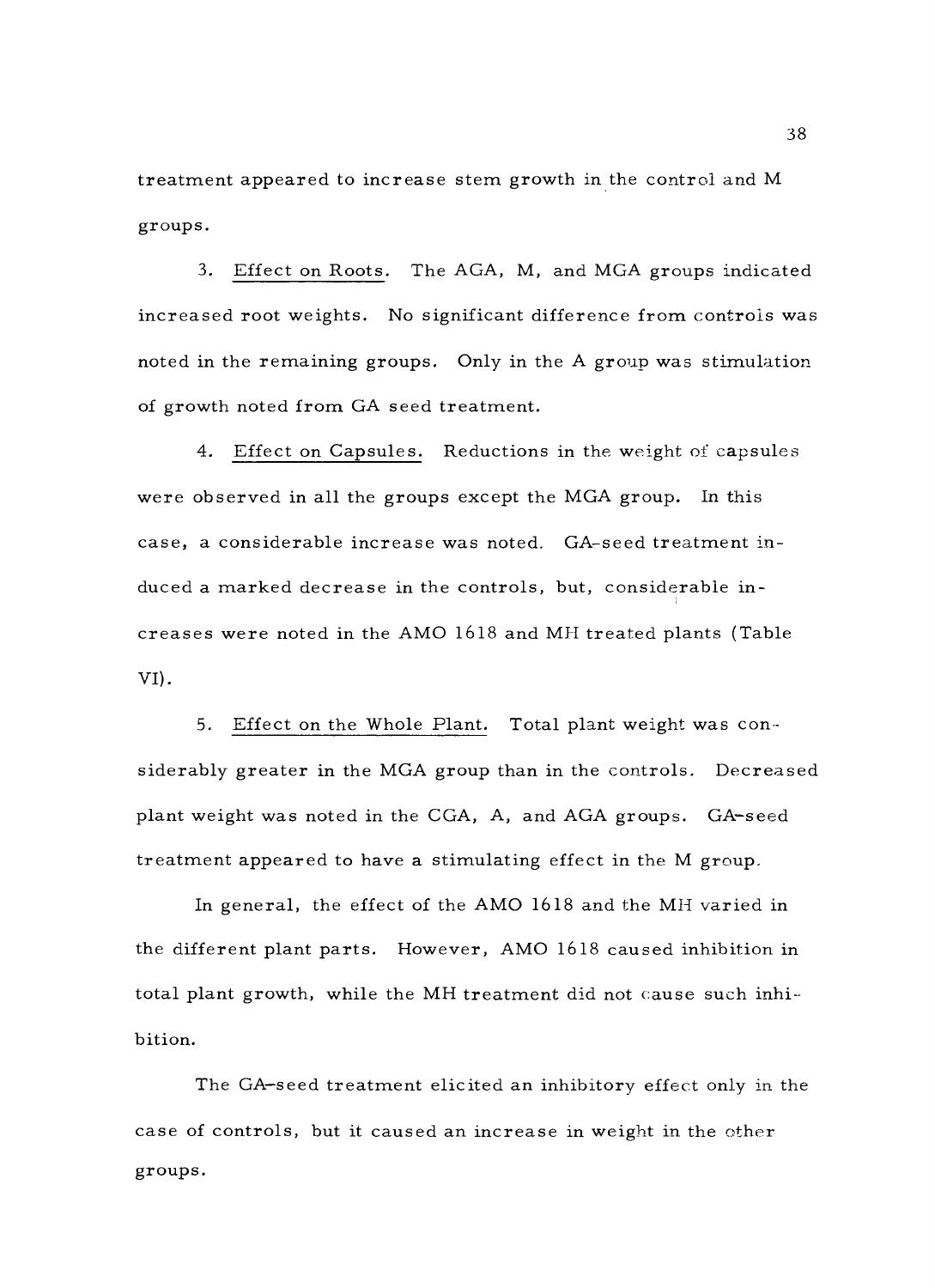| Treatment | Leaves | Stems | Roots | Caps  | The Whole<br>Plant |
|-----------|--------|-------|-------|-------|--------------------|
| C         | 60.30  | 72.80 | 20.11 | 26.51 | 179.72             |
| CGA       | 56.00  | 75.30 | 20.52 | 21.57 | 173.39             |
| A         | 57.00  | 73.30 | 20.15 | 22.59 | 173.04             |
| AGA       | 53.70  | 73.80 | 23.32 | 24.26 | 174.58             |
| M         | 55.80  | 75.70 | 22.80 | 25.01 | 179.31             |
| MGA       | 56.80  | 77.70 | 22.06 | 29.51 | 186.07             |

THE EFFECT OF TREATMENTS ON FRESH WEIGHT<sup>\*</sup>

Each figure represents the average weight in grams of ten plants \* within the same group.

# Effect on Dry Weights

The averages per group of ten plants of the dry weights are shown in Table VII and Figure 6.

#### TABLE VII

| Treatment  | Leaves | <b>Stems</b> | Roots | Caps | The Whole<br>Plant |
|------------|--------|--------------|-------|------|--------------------|
| C          | 6.19   | 13.77        | 2.76  | 3.71 | 26.43              |
| <b>CGA</b> | 5.86   | 14.32        | 2.72  | 2.90 | 25.80              |
| Α          | 5.51   | 12.84        | 2.81  | 3.03 | 24.19              |
| AGA        | 5.40   | 13.55        | 2.73  | 3.34 | 25.02              |
| M          | 5.90   | 14.25        | 2.59  | 3.54 | 26.28              |
| MGA        | 5.77   | 14.77        | 2.76  | 4.33 | 27.63              |

THE EFFECT OF TREATMENTS ON DRY WEIGHT\*

Each figure represents the average weight in grams of ten plants within the same group.  $\mathcal{H}$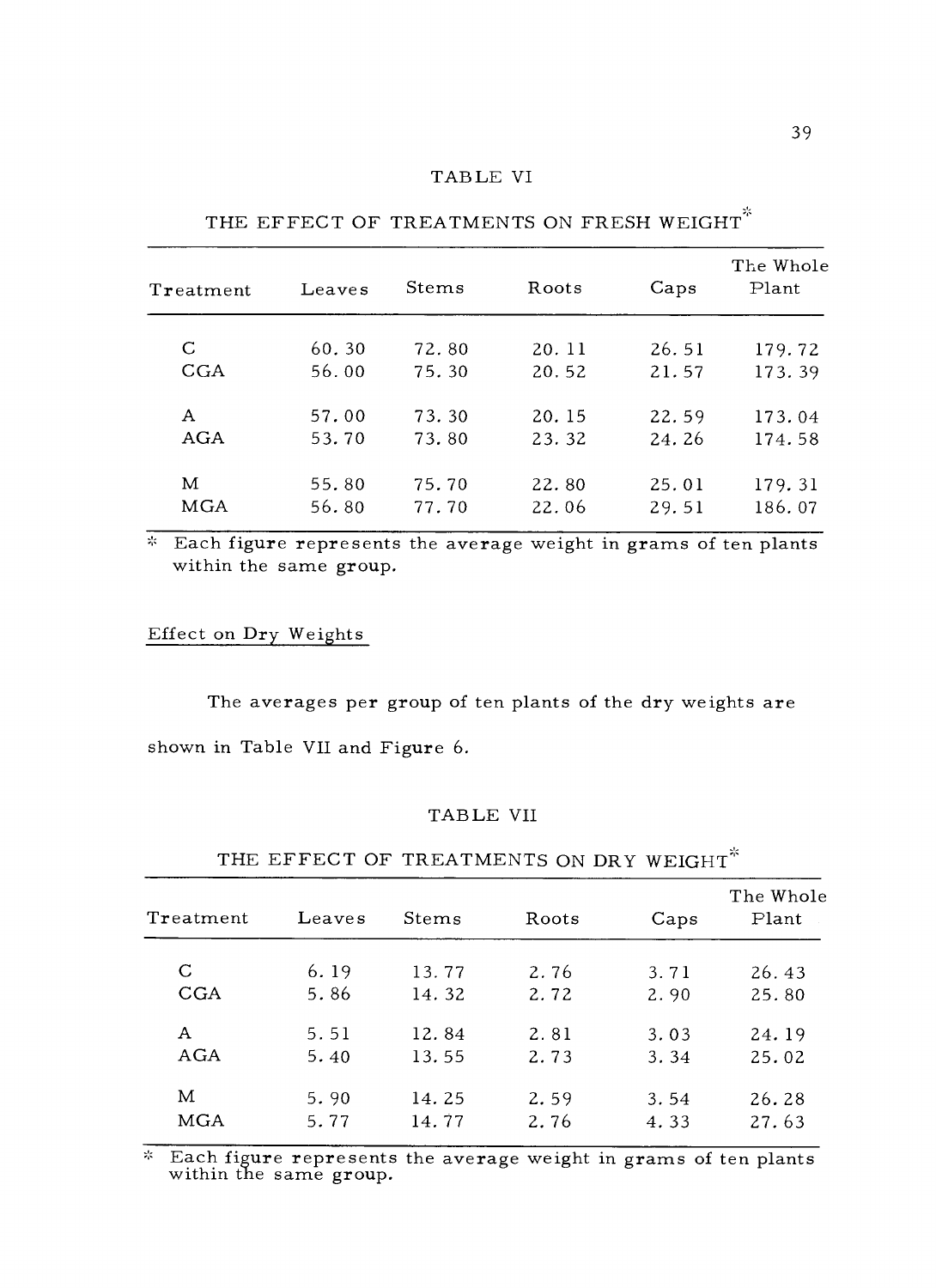

Figure 6. Dry weights resulting from different treatments.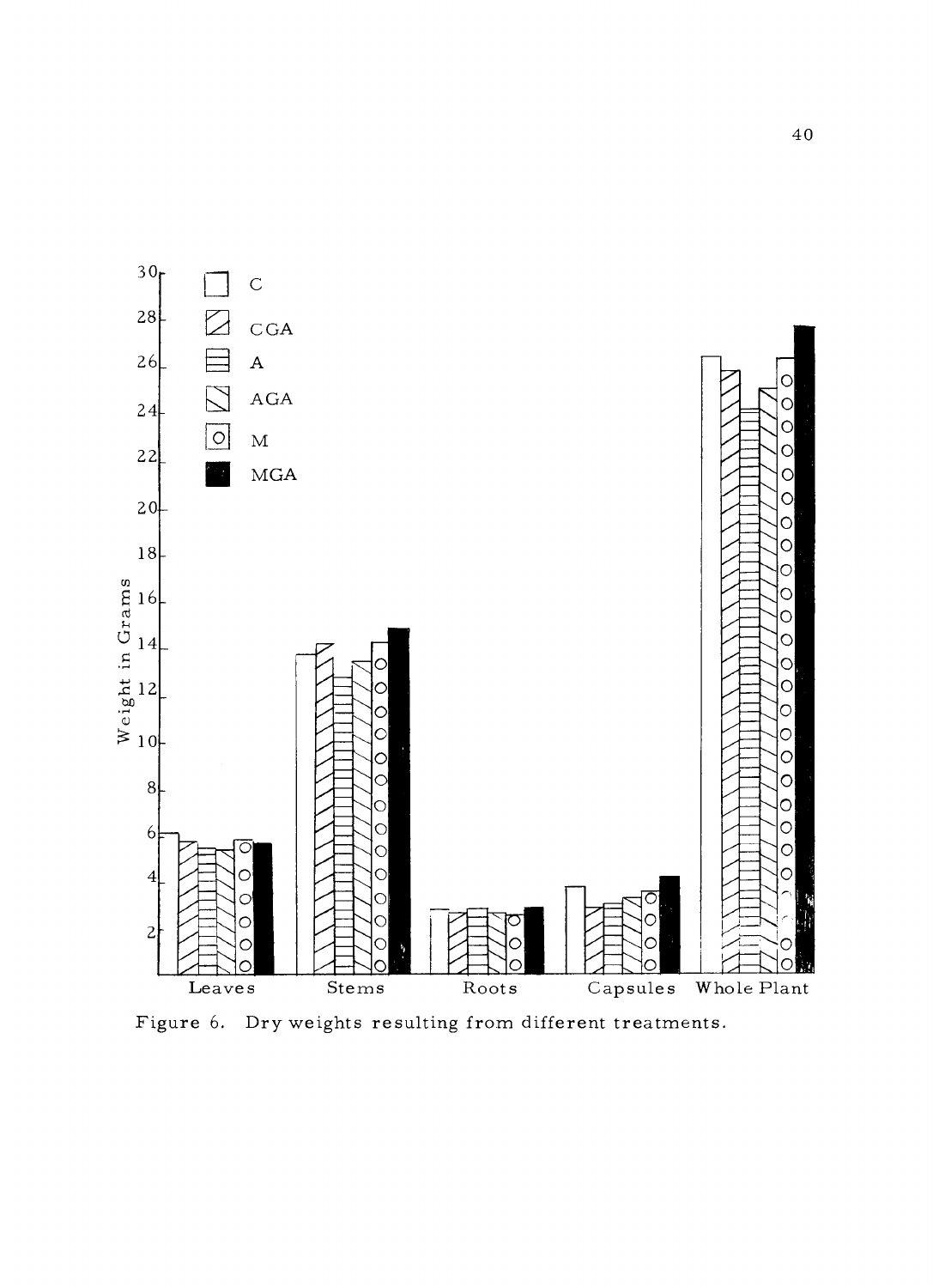## Statistical Analysis of Dry Weights

The dry weight data was analyzed statistically to show the variance within each treatment and between different treatments, and to determine the significance of effects due to any particular treatment (Tables VIII -XI).

1. Leaves (Table VIII). Differences in replications were not significant, but differences between treatments were significant at the five percent significance level. Differences due to individual treatments were calculated as follows:

CGA vs. C: There was no significant difference. This indicates that GA seed treatment did not have an effect on the control plants.

A vs. C: A significant decrease was observed in the one percent significance level. This indicates that AMO 1618 had a significant residual effect on the second generation.

M vs. C: No significant difference was observed. This indicates that there was no residual effect of MH in the second generation.

AGA vs. CGA: No significant difference between these two treatments was observed. This indicates that the residual inhibition of growth by the AMO 1618 was reversed by the GA.

 $6$  The statistical analysis was performed by Dr. A.A. El-Badawi, see acknowledgment.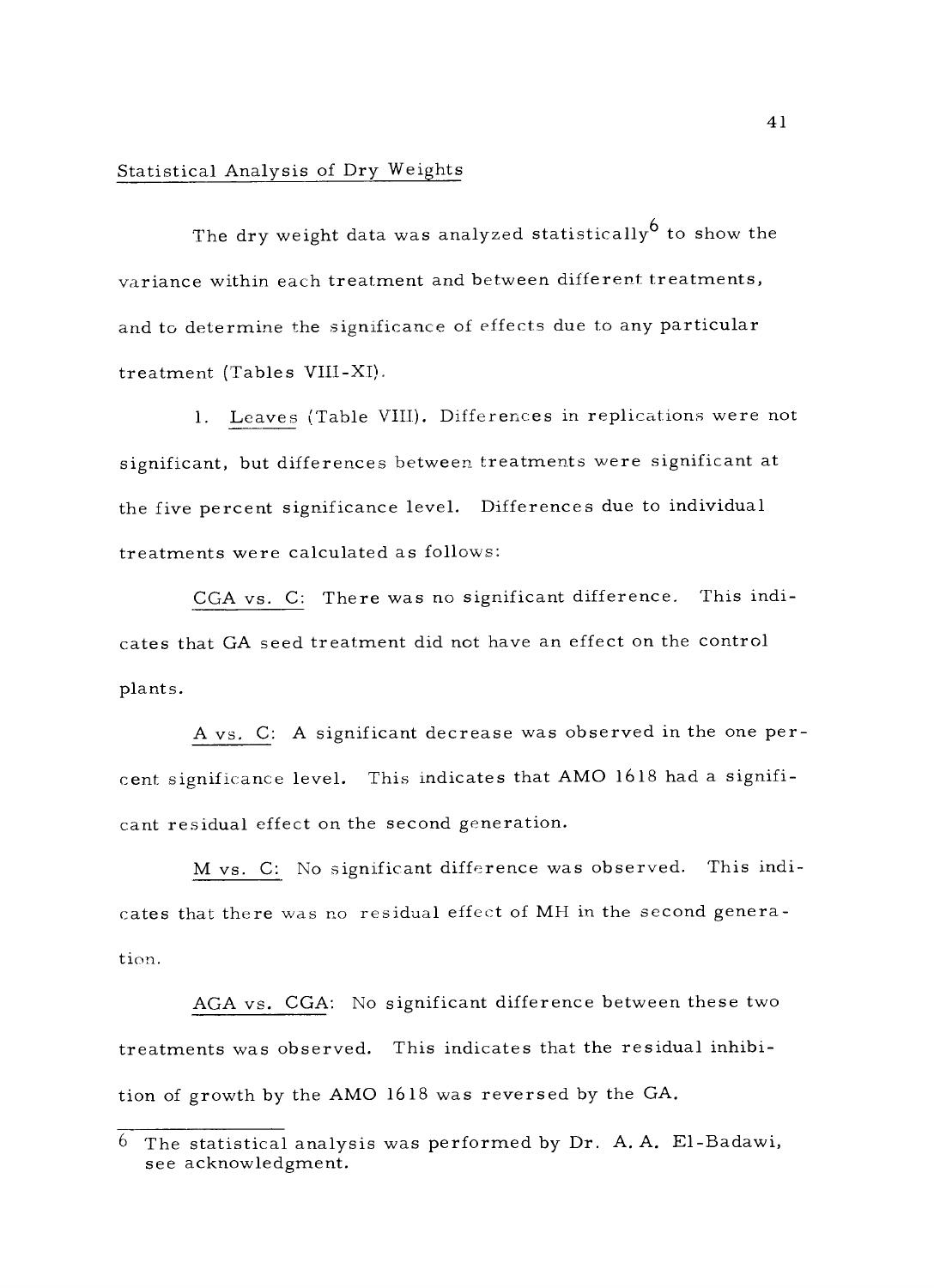MGA vs. CGA: No significant difference was observed between these two groups. From this it may be stated that there was no particular significance resulting from combining the MH with GA. Each alone did not show significant difference vs. controls.

2. Stems. The differences in replications were not significant. In addition, the differences between treatments were not significant. This indicates that the six groups did not show a significant difference due to treatments (Table IX).

3. Roots. There were no significant differences within replications or between treatments (Table X).

4. Capsules. There was no significant difference within replications. However, there were significant differences between various treatments at the five percent confidence level (Table XI).

Differences due to individual treatments were as follows:

CGA vs. C: No significant difference; GA did not have an effect on the treated plants when compared with the controls.

A vs. C: There was no significant difference between these two groups. AMO 1618 had residual effect when compared to controls.

M vs. C: There was no significant difference between the two. This indicates that there is no residual inhibitory effect of MH on the second generation.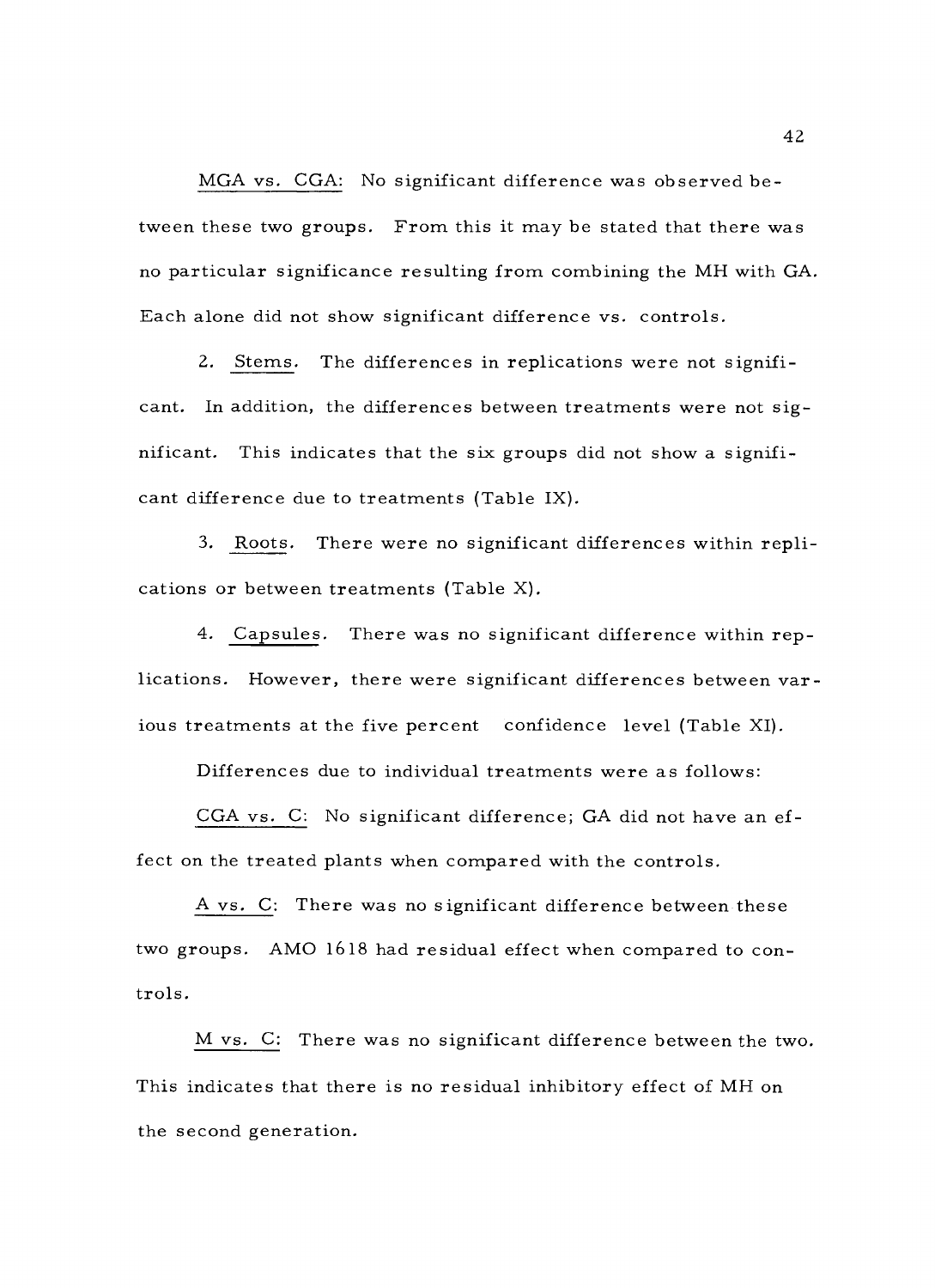AGA vs. CGA: There was no significant difference between these two groups. It can be stated that the combination did not bring about a difference in effect as compared to the individual treatment. Hence, neither the individual treatments nor the combined treatments produced an effect.

MGA vs. CGA: There was a significant increase in the MGA combination at the one percent significance level.

Even though there was no significant effect for either MH or GA alone, the combination caused significant stimulation.

Conclusion of Dry Weight Results: The dry weights of the roots and the stems were not affected at all by the treatments. In the case of the leaves and capsules, differences resulted from treatments.

The dry weights of the leaves showed significant decreases due to the residual inhibition of AMO 1618. There were no other significant differences in the leaf data.

The dry weights of the capsules showed a significant increase in the case of the second generation of plants treated with MH whose seeds were treated with GA. There was no other significant effect in the capsules.

The above data indicate that GA seed treatment had a stimulating effect on the plants previously inhibited by MH. However, it did not stimulate the control plants.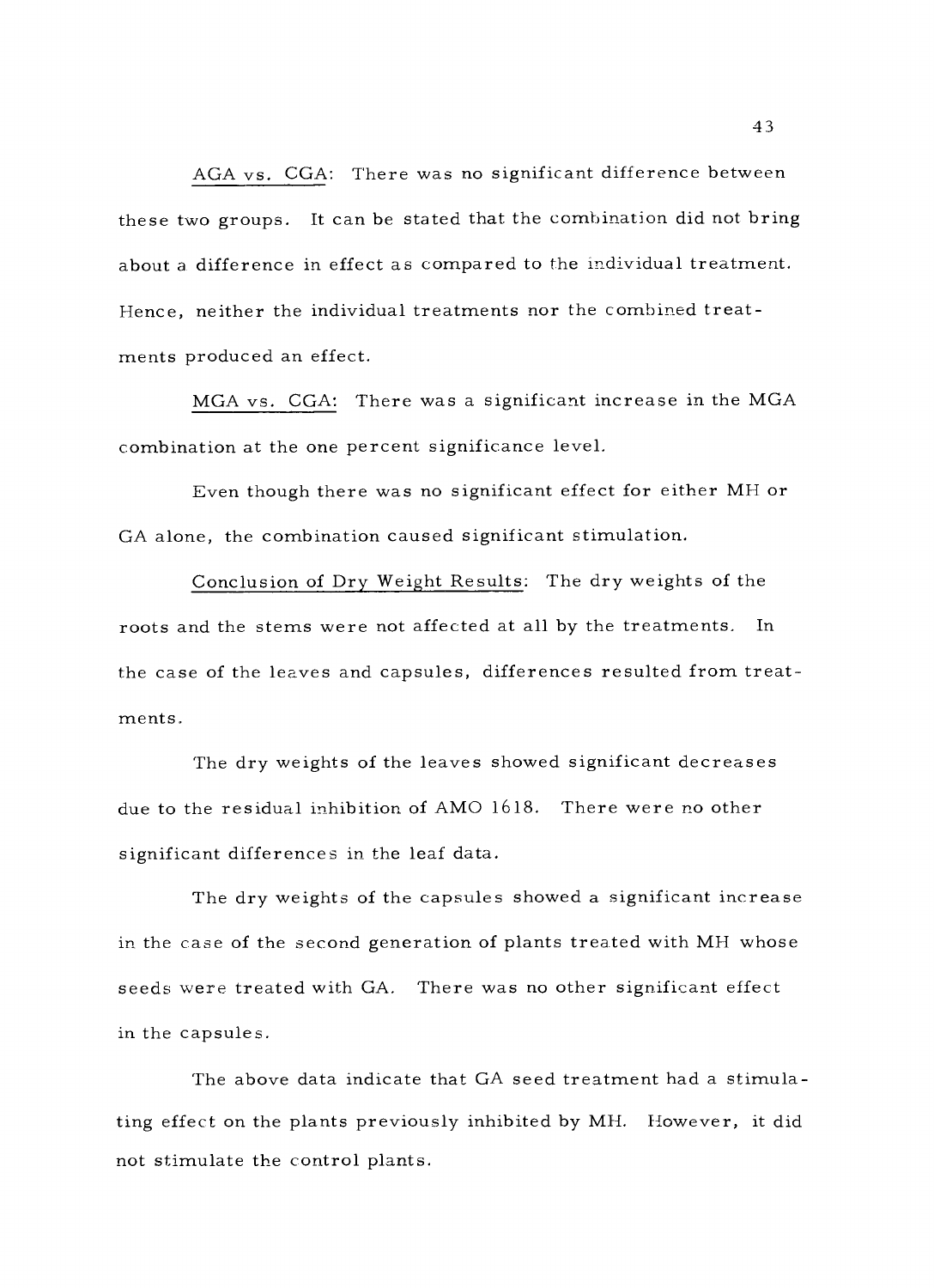## TABLE VIII

| Source of<br>Variation | Degrees of<br>Freedom | Mean<br>Square | $\mathbf F$ | Remarks*<br>0.05.0.01 |                   |
|------------------------|-----------------------|----------------|-------------|-----------------------|-------------------|
| Replication            | 8                     | 0.1676         | 0.5895      | <b>NS</b>             | $NS$ <sup>#</sup> |
| Treatment              | 5                     | 0.7478         | 2.6303      | S                     | <b>NS</b>         |
| CGA vs. C              | $\mathbf{1}$          | 0.5477         | 1.9265      | NS.                   | <b>NS</b>         |
| A vs. C                | 1                     | 2.4347         | 8.5638      | S                     | S                 |
| M vs. C                | $\mathbf{1}$          | 0.4050         | 1.4245      | <b>NS</b>             | <b>NS</b>         |
| AGA vs. CGA            | $\mathbf{1}$          | 0.7812         | 2.7478      | <b>NS</b>             | <b>NS</b>         |
| MGA vs. CGA            | $\mathbf{1}$          | 0.0624         | 0.2195      | <b>NS</b>             | <b>NS</b>         |
| Error                  | 40                    | 0.2843         |             |                       |                   |
| Total                  | 53                    | 0.3104         |             |                       |                   |

ANALYSIS OF VARIANCE OF DRY WEIGHTS OF LEAVES

 $\overline{\text{*}$  0.05 and 0.01 refer to the significance level  $#$  NS = not significant S = significant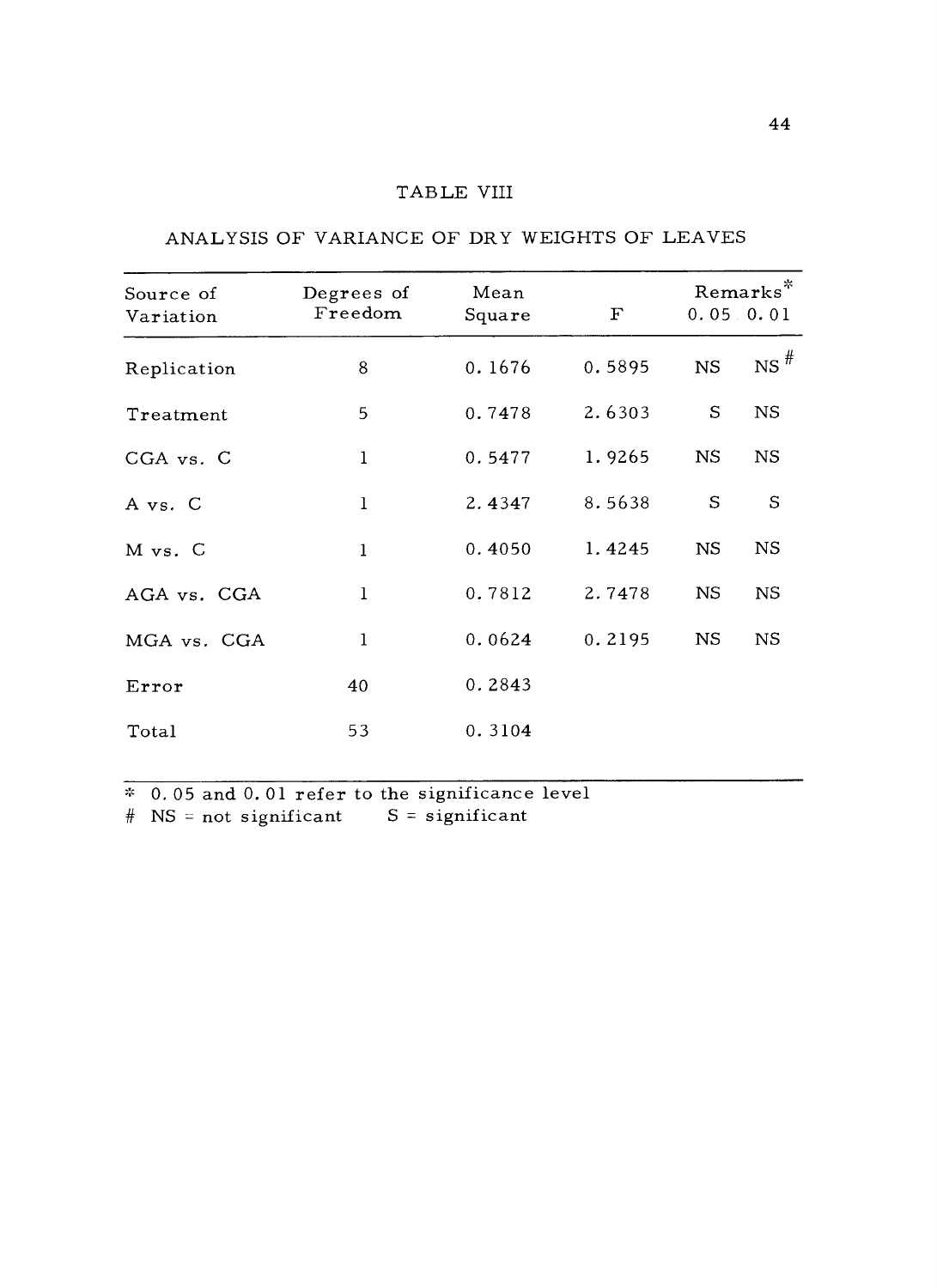# TABLE IX

| Source of<br>Variation | Mean<br>Degrees of<br>Freedom<br>Square |        | F      | $\mathrm{Remarks}^*$<br>$0.05$ $0.01$ |  |  |
|------------------------|-----------------------------------------|--------|--------|---------------------------------------|--|--|
| Replication            | 8                                       | 1.5503 | 0.9179 | <b>NS</b><br><b>NS</b>                |  |  |
| Treatment              | 5                                       | 3.7435 | 2.2165 | <b>NS</b><br>NS                       |  |  |
| Error                  | 40                                      | 1.6889 |        |                                       |  |  |
| Total                  | 53                                      | 1.8618 |        |                                       |  |  |

ANALYSIS OF VARIANCE OF DRY WEIGHTS OF STEMS

\* 0.05 and 0.01 refer to the significance level.

## TABLE X

# ANALYSIS OF VARIANCE OF DRY WEIGHTS OF ROOTS

| Source of<br>Variation | Degrees of<br>Freedom | Mean<br>Square | F             | $\gamma_{\rm K}$<br>Remarks<br>$0.05$ 0.01 |
|------------------------|-----------------------|----------------|---------------|--------------------------------------------|
| Replication            | 8                     | 0.6862         | $\cdot$ 1.218 | <b>NS</b><br><b>NS</b>                     |
| Treatment              | 5                     | 0.1935         | 0.3436        | <b>NS</b><br><b>NS</b>                     |
| Error                  | 40                    | 0.5632         |               |                                            |
| Total                  | 53                    | 0.5469         |               |                                            |

0. 05 and 0. 01 refer to the significance level.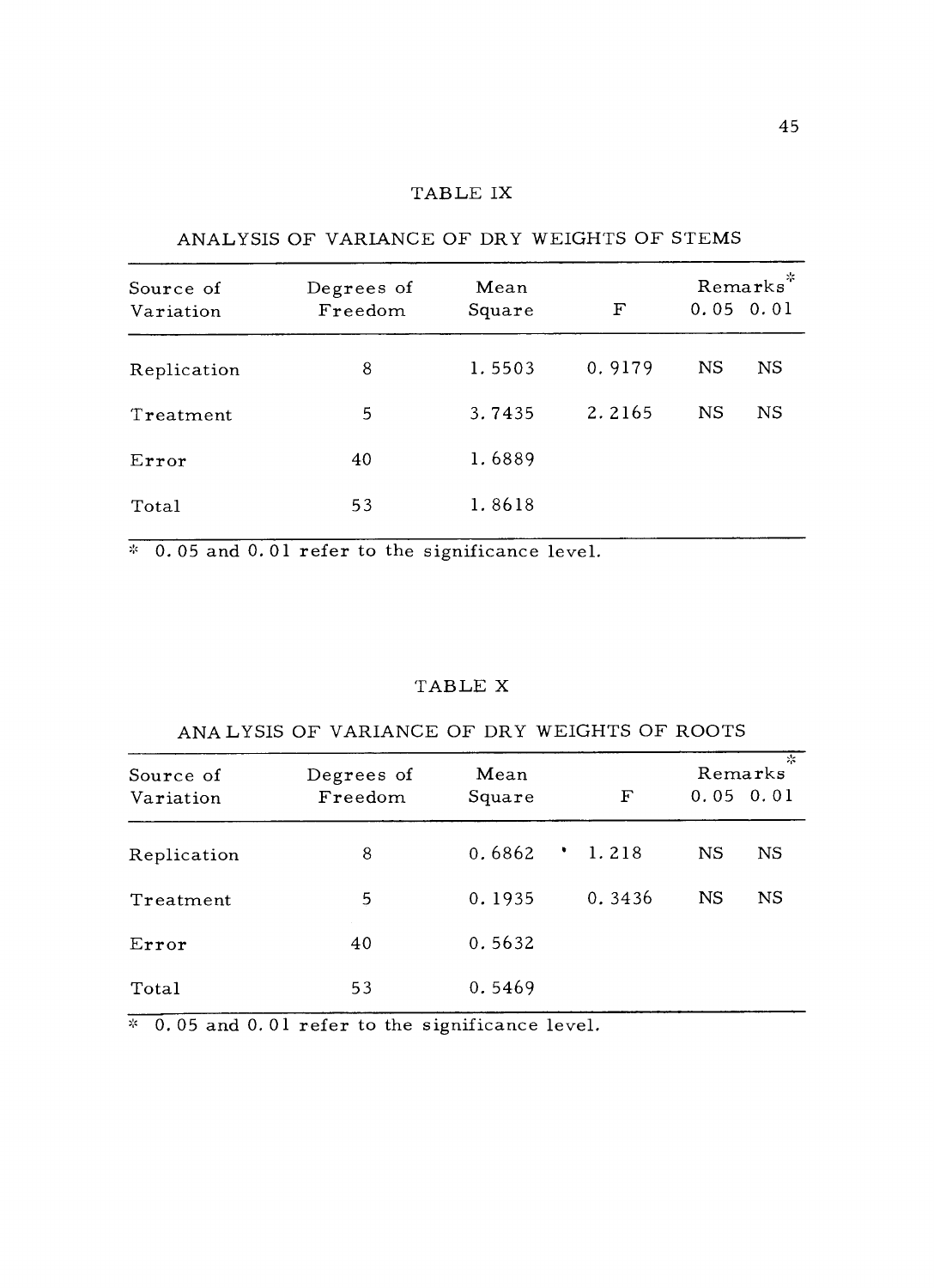# TABLE XI

# ANALYSIS OF VARIANCE OF DRY WEIGHTS OF CAPSULES

| Source of   | Degrees of   | Mean     |             | $\lesssim$<br>Remarks |               |
|-------------|--------------|----------|-------------|-----------------------|---------------|
| Variation   | Freedom      | Square   | $\mathbf F$ |                       | $0.05$ $0.01$ |
| Replication | 8            | 0.5054   | 0.1885      | <b>NS</b>             | <b>NS</b>     |
| Treatment   | 5            | 2.5813   | 2.6773      | S                     | <b>NS</b>     |
| CGA vs. C   | $\mathbf{1}$ | 3.2427   | 3.2378      | <b>NS</b>             | <b>NS</b>     |
| A vs. C     | $\mathbf{1}$ | 1.8560   | 1.8532      | <b>NS</b>             | <b>NS</b>     |
| M vs. C     | $\mathbf{1}$ | 0.0288   | 0.0287      | <b>NS</b>             | <b>NS</b>     |
| AGA vs. CGA | $\mathbf{1}$ | 2.1632   | 2.1600      | <b>NS</b>             | <b>NS</b>     |
| MGA vs. CGA | $\mathbf{1}$ | 10.88889 | 10.8726     | S                     | S             |
| Error       | 40           | 1.0015   |             |                       |               |
| Total       | 53           | 1.0851   |             |                       |               |
|             |              |          |             |                       |               |

 $\overline{\text{*} \ 0.05 \text{ and } 0.01 \text{ refer to the significance level.}}$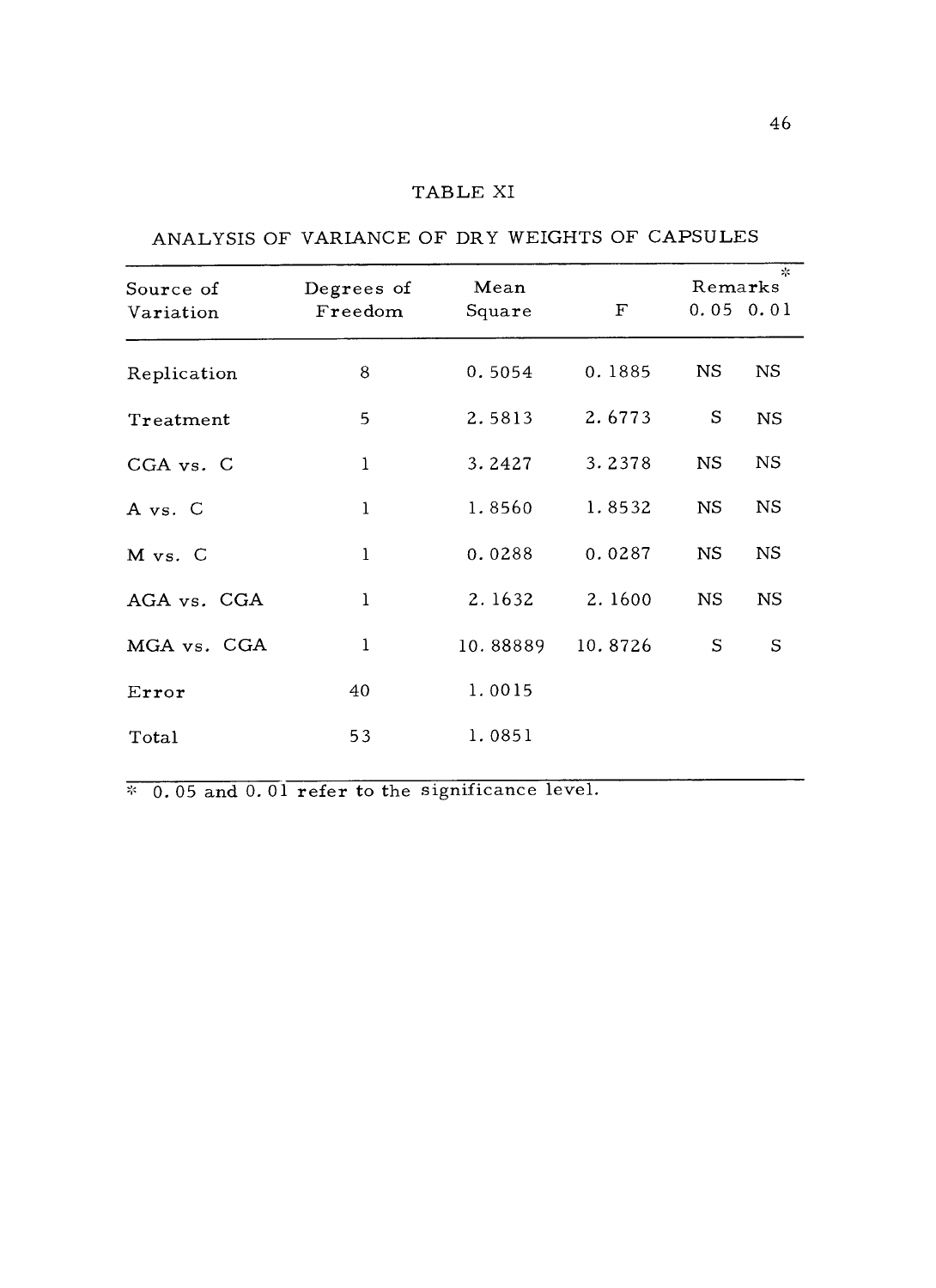#### Effect on Alkaloid Concentration

Effect on Leaves: The inhibitory effect on the alkaloid content of the leaves was not significant. There was a two percent increase in the A group as compared with the control, but there was a four percent decrease in the M group (Tables XII and XIII). From this it can be said that there was no significant residual effect of the inhibitors.

An 11 percent decrease compared with controls was noted in the CGA group. The AGA group showed a six percent increase over the A group and an eight percent increase over the C group. The MGA group demonstrated a two percent increase over the controls and an eight percent increase over the M group. From this it was concluded that the general effect of the GA-seed treatment was inhibitory to the controls, but stimulating to the plants previously treated with growth inhibitors.

Effect on Stems: The A group showed a seven percent increase over the controls, whereas the M group showed a 29 percent decrease as compared with the control. It was concluded that MH had a significant residual inhibitory effect, but the AMO 1618 did not.

The CGA plants showed a 15 percent decrease as compared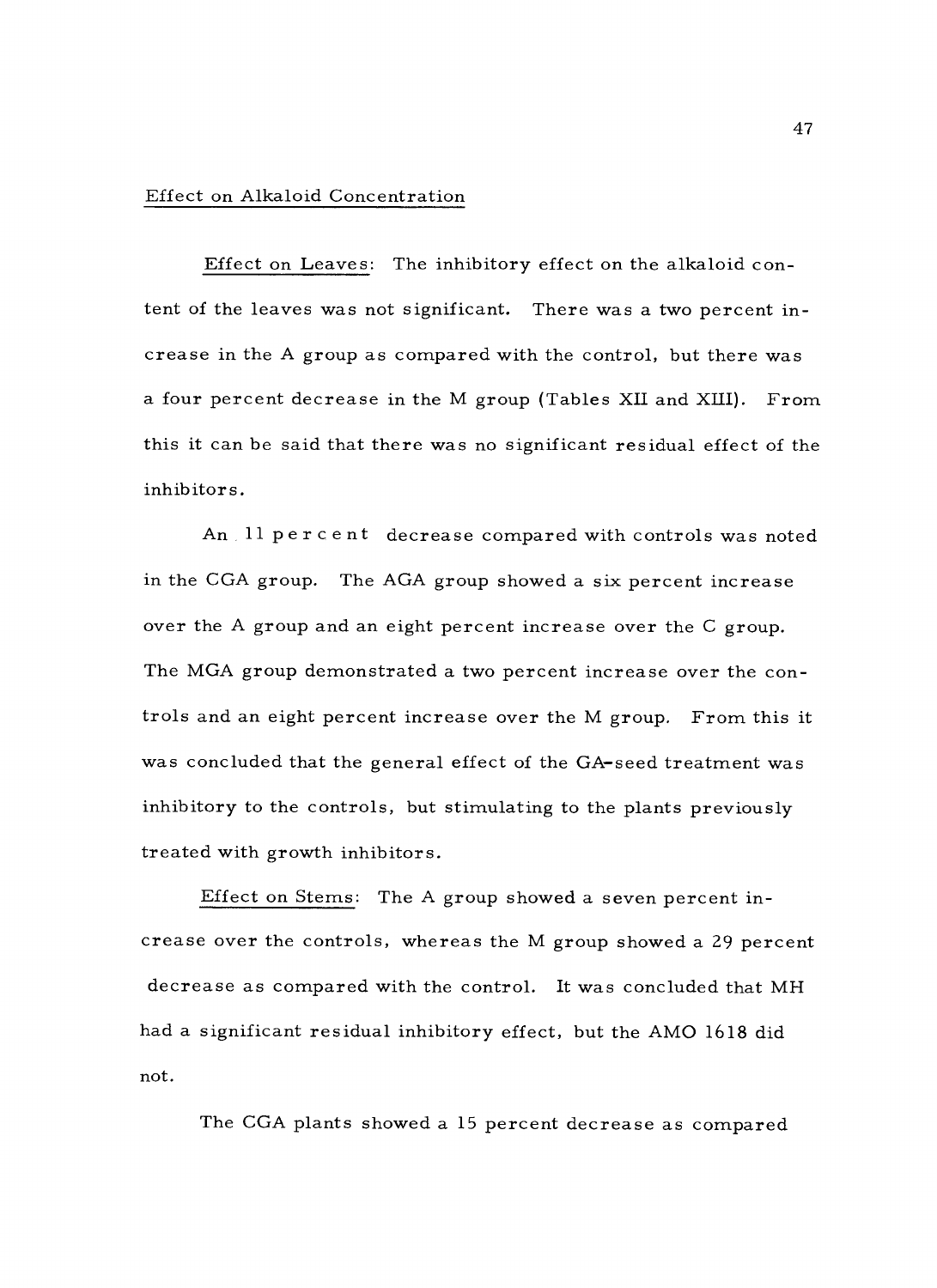with the controls. The AGA group showed a seven percent decrease when compared to the A group, but it was equal in concentration to the control group. The MGA group showed a 14 percent increase over the M group. However, it still showed a 15 percent decrease from the control.

Effect on the Roots: The A and M groups showed 15 percent decreases from the controls.

The CGA and AGA groups had the same alkaloid concentration as the controls. A decrease of 15 percent was found in the A group compared with the AGA group. This indicated that GA-seed treatment overcame the inhibitory effect of AMO 1618 on alkaloid production. In the case of the MGA group the reversal of inhibition was even greater since this group was 110 percent of controls (Table XIII).

Effect on the Capsules. There was an inhibitory effect in both the A and M groups in comparison with the controls. The decreases in alkaloid concentration were nine percent in the case of the A group, and 22 percent in the case of the M group.

The CGA group showed no difference in the alkaloid content as compared with the controls. The AGA group did not differ from the A group; in other words the inhibition was not reversed. However, in the case of the MGA, the inhibition was significantly reversed. The alkaloid content was raised from 78 percent of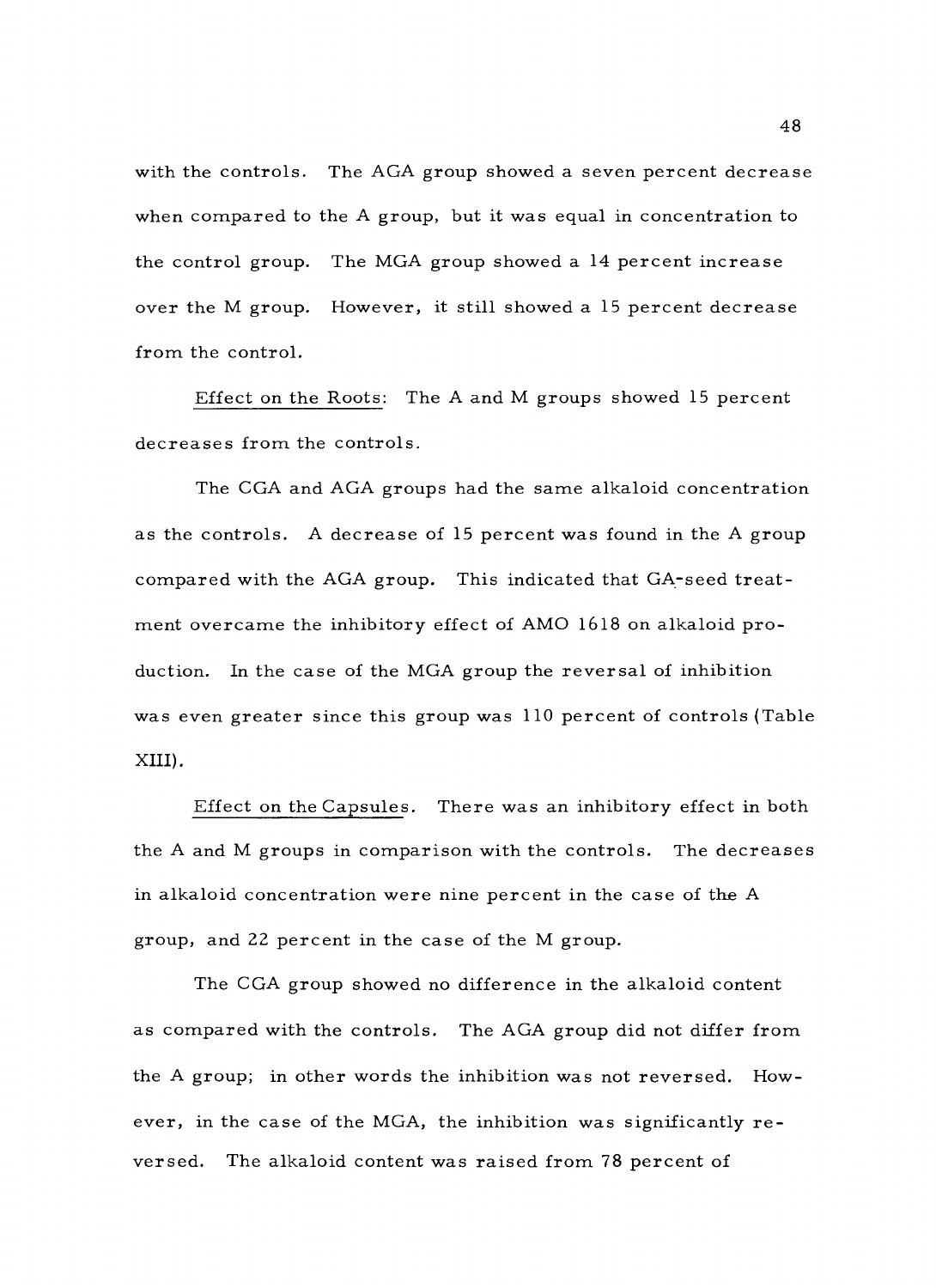controls in the M group to 118 percent in the MGA group.

Conclusions from effect on alkaloidal concentration. It was concluded that the residual inhibition caused by AMO 1618 on the alkaloid concentration in the various plant parts was not marked. Likewise, the stimulating effect of the GA -seed treatments on these plants was not pronounced in the plant parts other than the leaves where there was a considerable increase in the AGA group (Figure 7). The residual inhibition of MH was more pronounced that that of the AMO 1618 and was quite marked in leaves and capsules. The GA treatment apparently reversed the residual inhibition.

## TABLE XII

|              | Plant Parts |         |       |          |  |  |  |  |  |  |
|--------------|-------------|---------|-------|----------|--|--|--|--|--|--|
| Treatment    | Leaves      | Stems   | Roots | Capsules |  |  |  |  |  |  |
|              |             | (mg/Gm) |       |          |  |  |  |  |  |  |
| $\mathsf{C}$ | 3.36        | 0.56    | 0.56  | 2.84     |  |  |  |  |  |  |
| CGA          | 3.00        | 0.48    | 0.56  | 2.83     |  |  |  |  |  |  |
| $\mathbf{A}$ | 3.44        | 0.60    | 0.48  | 2.60     |  |  |  |  |  |  |
| AGA          | 3.64        | 0.56    | 0.56  | 2.60     |  |  |  |  |  |  |
| M            | 2.82        | 0.40    | 0.48  | 2.24     |  |  |  |  |  |  |
| <b>MGA</b>   | 3.46        | 0.48    | 0.62  | 3.36     |  |  |  |  |  |  |

## THE ALKALOID CONCENTRATION IN THE PLANT ORGANS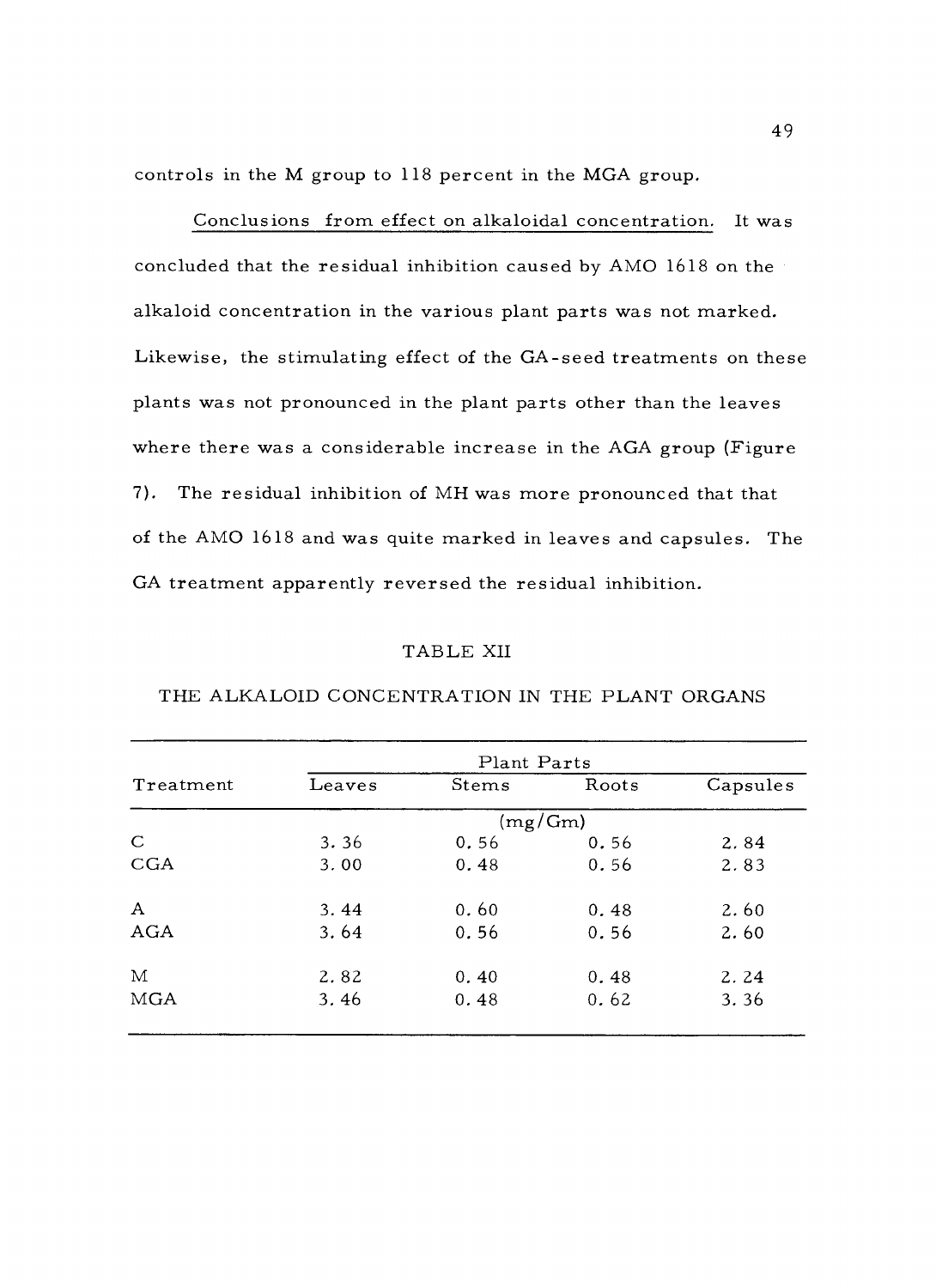

Figure 7. Effects of treatments on alkaloid concentration.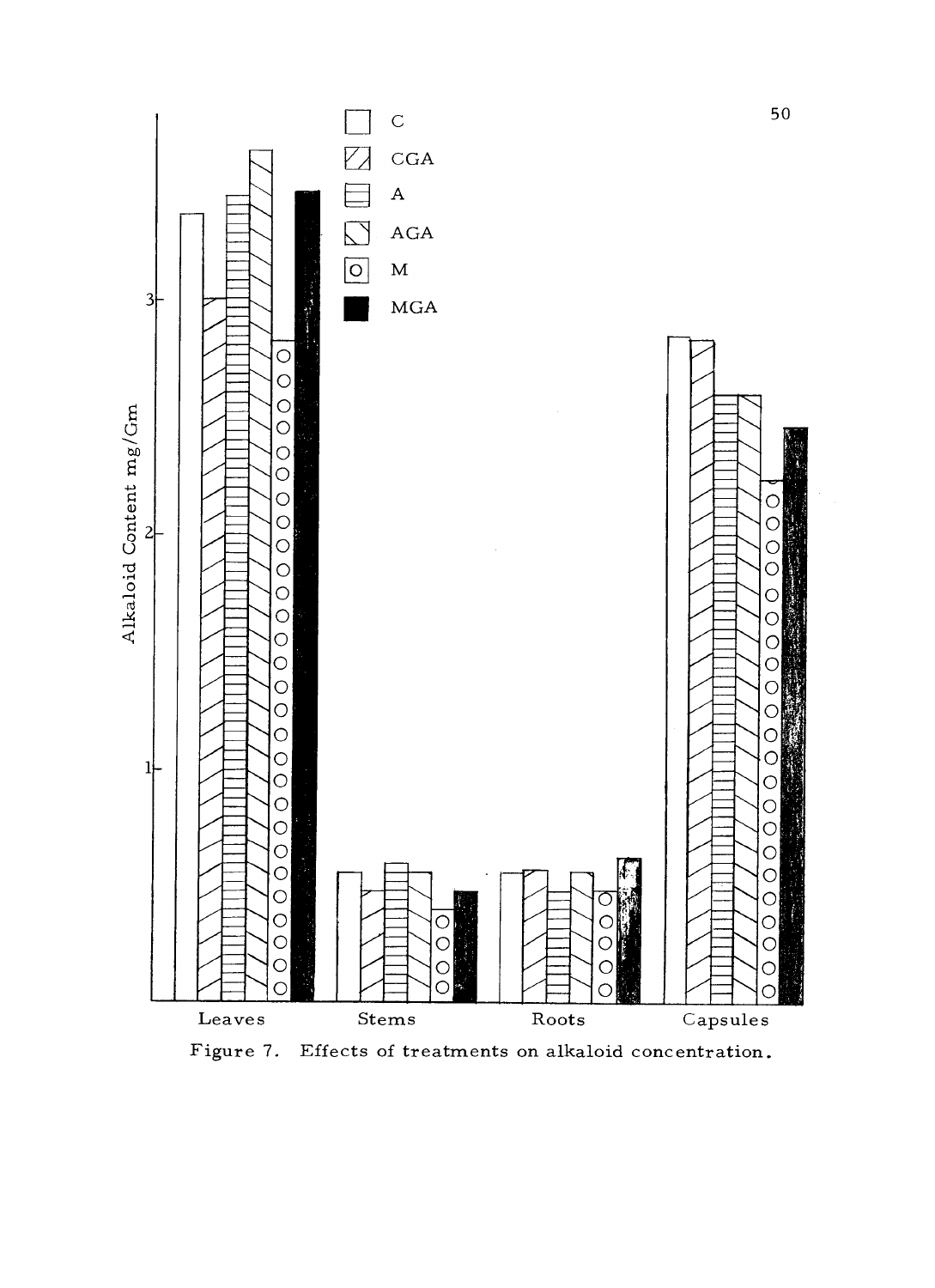## TABLE XIII

|                  | Plant Parts |       |       |          |  |  |  |
|------------------|-------------|-------|-------|----------|--|--|--|
| Treatment        | Leaves      | Stems | Roots | Capsules |  |  |  |
|                  | Percent     |       |       |          |  |  |  |
| $\mathsf{C}$     | 100         | 100   | 100   | 100      |  |  |  |
| CGA              | 89          | 85    | 100   | 100      |  |  |  |
| $\boldsymbol{A}$ | 102         | 107   | 85    | 91       |  |  |  |
| AGA              | 108         | 100   | 100   | 91       |  |  |  |
| M                | 96          | 71    | 85    | 78       |  |  |  |
| <b>MGA</b>       | 102         | 85    | 110   | 118      |  |  |  |

# THE ALKALOID CONCENTRATION OF DIFFERENT TREATMENTS EXPRESSED AS PERCENT OF CONTROLS

## Effect on Total Alkaloid Content

Effect on Alkaloid Content: The leaves of all treated groups contained less total alkaloids than the controls (Tables XIV -XV). However, the GA -seed treatment induced increased alkaloid production in the A and M groups. Total stem alkaloids were less in the treated groups than in the controls. The GA -seed treatment increased the alkaloid production in the stems of the M group only. Total root alkaloid was decreased in all the treated groups except for the AMO group which had 11 percent more alkaloids than the controls. Definite stimulation of alkaloid production was noted in both the A and M groups by the GA -seed treatment. A similar pattern was noted in the total alkaloids of the capsules and the whole plant (Tables XIV -XV).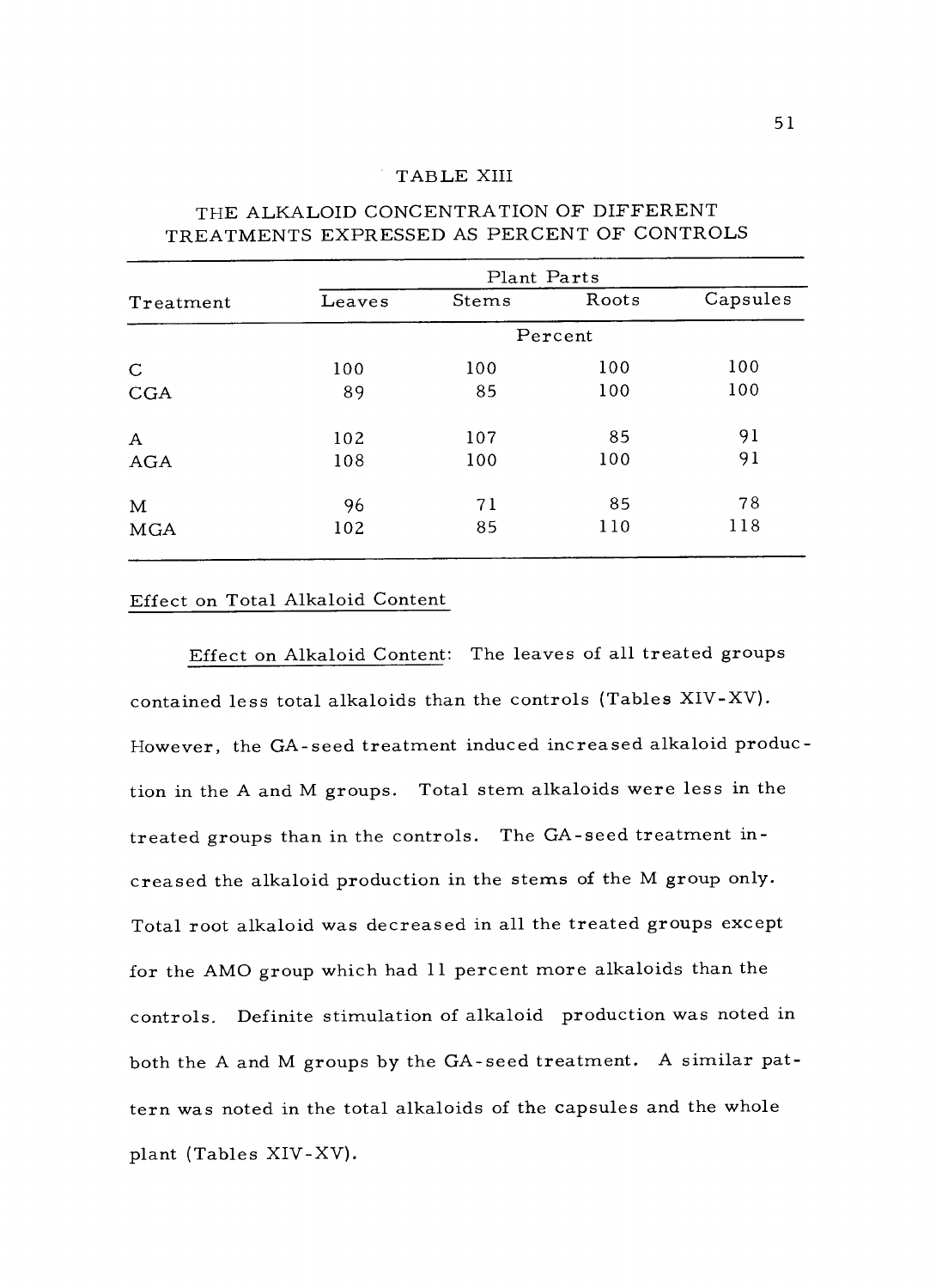## TABLE XIV

| Plant Parts  |        |       |              |          |                 |  |  |
|--------------|--------|-------|--------------|----------|-----------------|--|--|
| Treatment    | Leaves | Stems | Roots        | Capsules | Whole $Plant''$ |  |  |
|              |        |       | $(in \; mg)$ |          |                 |  |  |
| $\mathsf{C}$ | 20.79  | 7.71  | 1.54         | .10.53   | 40.57           |  |  |
| CGA          | 17.58  | 6.87  | 1.52         | 8.20     | 34.14           |  |  |
|              |        |       |              |          |                 |  |  |
| $\mathbf{A}$ | 18.95  | 7.70  | 1.34         | 7.87     | 35.86           |  |  |
| AGA          | 19.65  | 7.58  | 1.52         | 8.68     | 37.43           |  |  |
| $\mathbf M$  | 16.63  | 5.70  | 1.24         | 7.92     | 31.49           |  |  |
| <b>MGA</b>   | 19.96  | 7.08  | 1.71         | 14.54    | 43.29           |  |  |

# TOTAL ALKALOID CONTENT" OF PLANT PARTS

Calculated from dry weight and alkaloid analyses data.

# Whole plant = leaves + stems + roots + capsules.

## TABLE XV

## TOTAL ALKALOID CONTENT AS PERCENT OF CONTROL

| Leaves | Stems | Roots | Capsules | Whole Plant |
|--------|-------|-------|----------|-------------|
|        |       |       |          |             |
| 100    | 100   | 100   | 100      | 100         |
| 84     | 89    | 98    | 77       | 84          |
| 91     | 99    | 87    | 74       | 88          |
| 94     | 98    | 98    | 82       | 92          |
| 80     | 73    | 80    | 75       | 77          |
| 96     | 91    | 111   | 138      | 106         |
|        |       |       | Percent  | Plant Parts |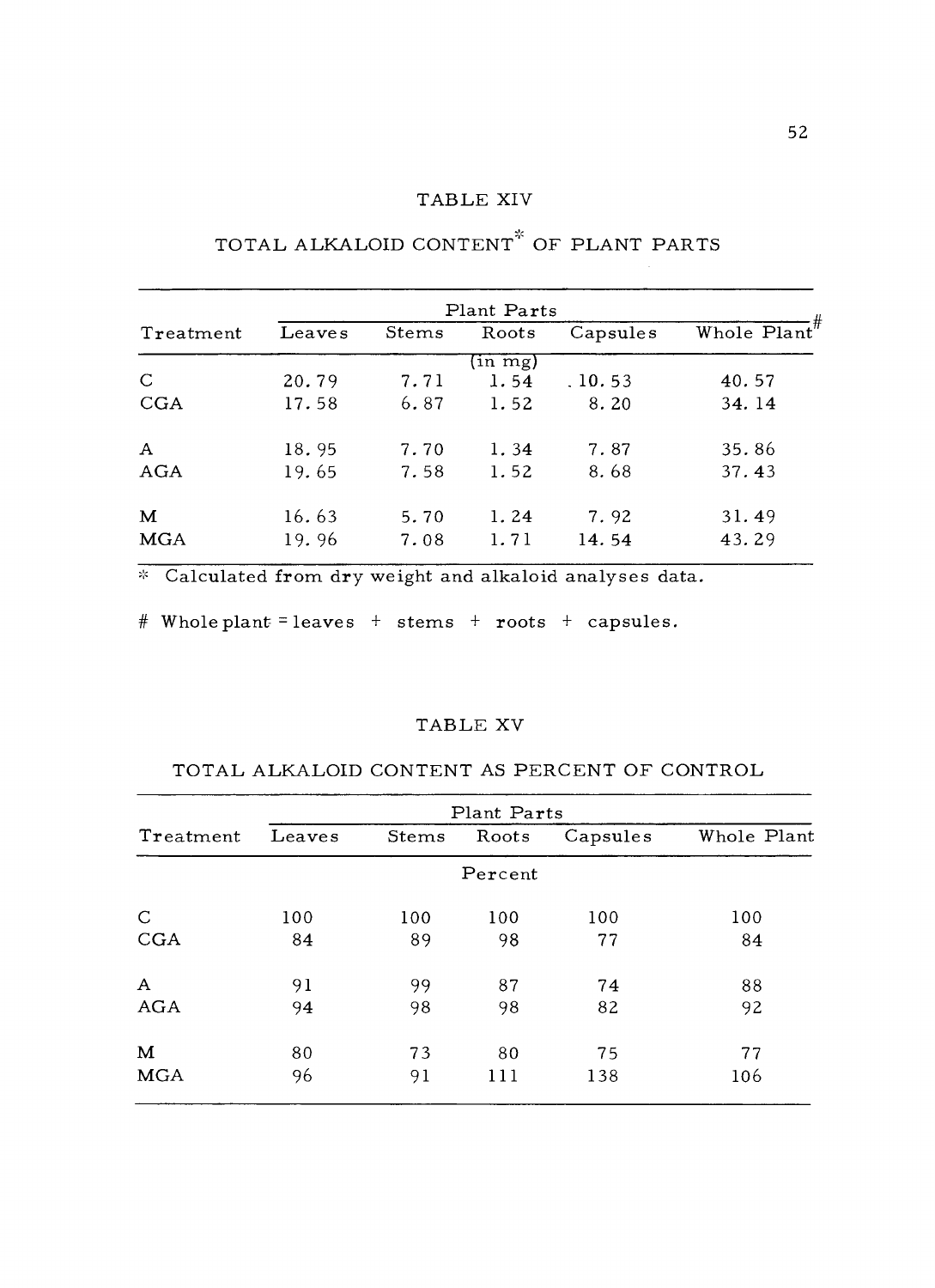#### Chlorophyll Data

In general, the control of chlorophyll a was higher than chlorophyll b(Table XVI). There were no significant differences between the various treatments on either the quantity or the ratio  $a/b$ . However, a considerable decrease in chlorophyll was noted in the MGA group.

#### TABLE XVI

| Treatment    | Chlorophyll a                                       | Chlorophyll b |
|--------------|-----------------------------------------------------|---------------|
|              | (Calculated as $\operatorname{mg/Gm)}\limits_{3.8}$ |               |
| $\mathsf{C}$ | 3.8                                                 |               |
| CGA          | 3.8                                                 | 3.2           |
| $\mathbf A$  | 3.8                                                 | 3.4           |
| AGA          | 3.8                                                 | 3.4           |
| M            | 3.8                                                 | 3.4           |
| MGA          | 3.4                                                 | 2.8           |

# CHLOROPHYLL CONTENT OF LEAVES OF PLANTS

## Data of Selective Solvent Extractions

The weight of the petroleum ether extract was considerably less in both the A and M groups than the controls (Figure 8, Table XVII). The amount of petroleum ether extract from the GA-seed treatment was less in the control and AMO 1618 groups, but considerably more in the MH group.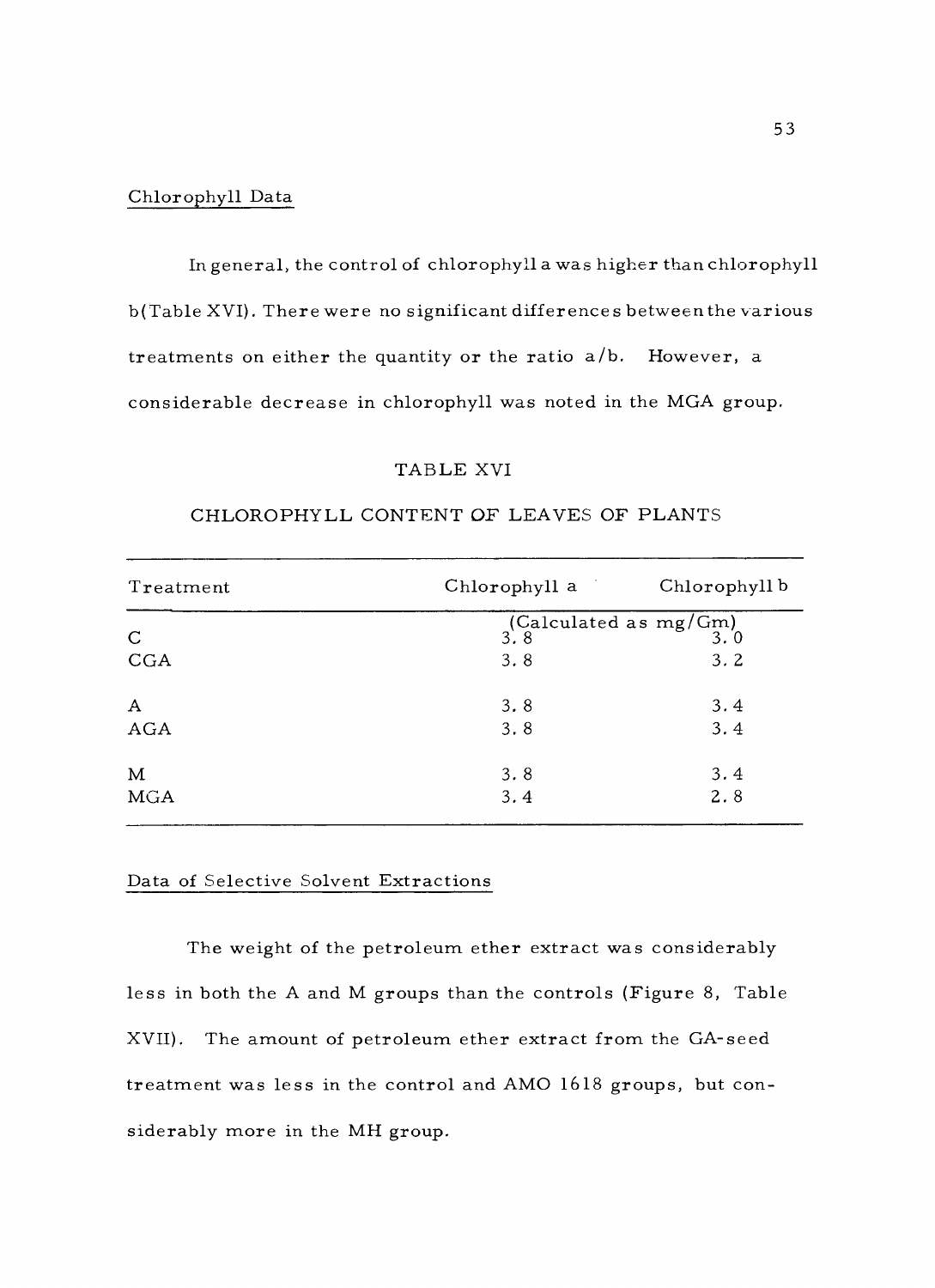Significant increases were noted in the absolute ether extractives of the A, AGA, M, and MGA groups. The GA-seed treatment caused a considerable reduction of this fraction in the AMO 1618 group.

There were marked decreases compared with controls in the weights of the alcohol extract in the A and M groups.

The GA-seed treatment caused a marked decrease in the case of the control group, but, it induced considerable increases in the case of A and M groups.

There were slight decreases in the weights of the water extract in the A and M groups; these decreases were not as pronounced as that of the alcohol extract. The GA-seed treatment, in this case, caused a marked increase in the water extract of controls. There were no marked differences in the other groups due to the GA application.

Conclusion of selective solvent extraction: AMO 1618 and MH caused decreases in the principles extracted by petroleum ether, alcohol and water. However, a significant increase was noted in the ether extractive. GA -seed treatment reversed the decreases noted in the petroleum ether and alcohol extractives. The reversing effect was most pronounced in the case of alcohol. However, GAseed treatment of control plants caused a decrease in the components.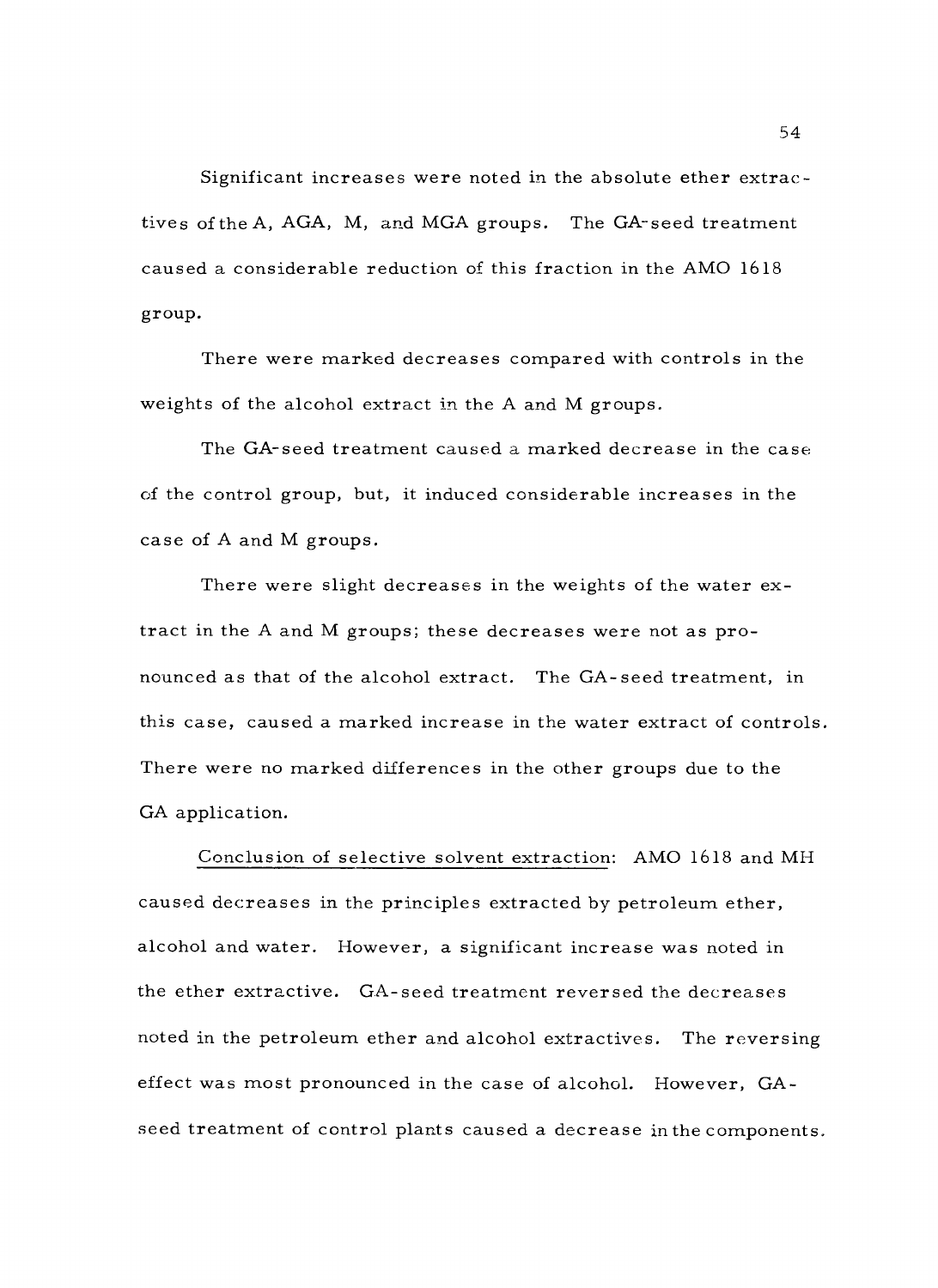soluble in alcohol. This suggests that GA -seed treatment has a stimulating effect primarily on plants previously treated with plant inhibitors .

## TABLE XVII

| Solvent      | Petroleum<br>Ether | Absolute<br>Ether        | 95%<br>Alcohol | Distilled<br>Water |
|--------------|--------------------|--------------------------|----------------|--------------------|
| Treatment    |                    |                          |                |                    |
|              |                    | (Calculated as $mg/Gm$ ) |                |                    |
| $\mathsf{C}$ | 115.0              | 6.1                      | 198.7          | 197.6              |
| CGA          | 112.0              | 7.2                      | 135.8          | 214.7              |
| $\mathbf{A}$ | 104.6              | 14.1                     | 158.7          | 189.0              |
| AGA          | 101.1              | 14.0                     | 201.7          | 192.6              |
| M            | 100.3              | 19.5                     | 163.0          | 183.2              |
| <b>MGA</b>   | 114.5              | 10.1                     | 200.5          | 179.2              |

# WEIGHTS OF COMPONENTS EXTRACTED BY SELECTIVE SOLVENTS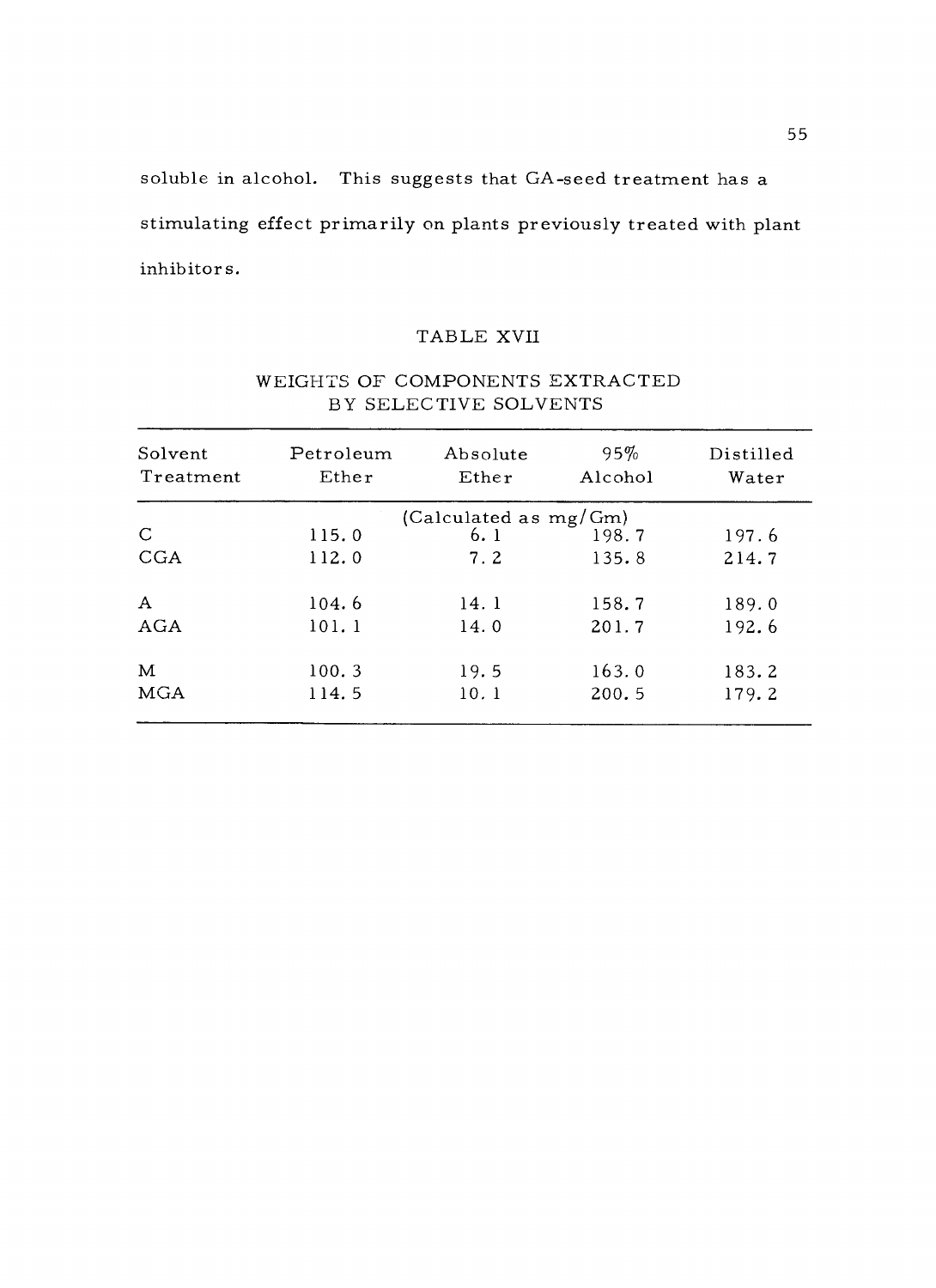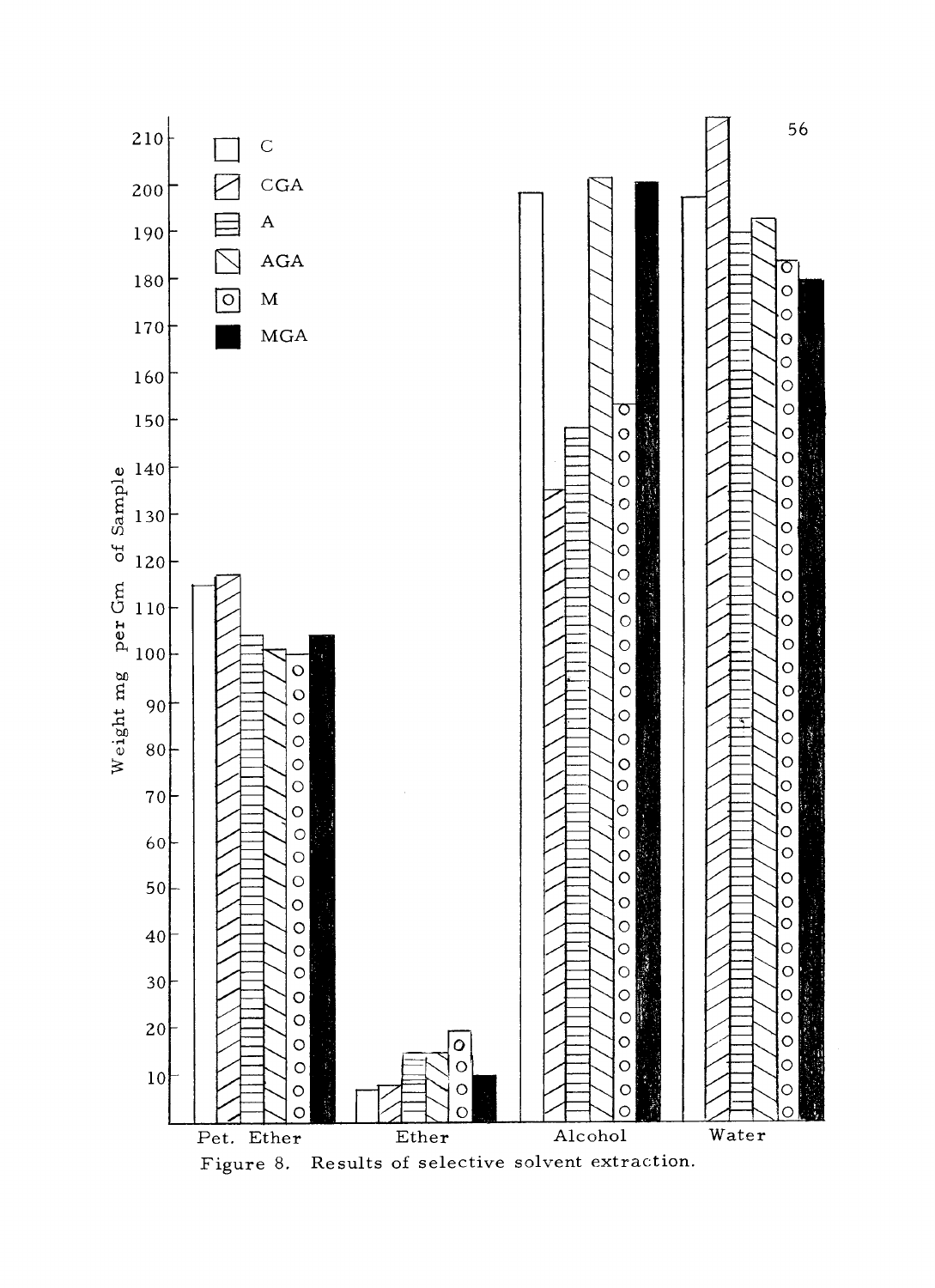#### V. SUMMARY AND CONCLUSIONS

## Growth Patterns

No marked differences were obtained in growth patterns as determined by height measurements from the various treatments. It was concluded that the inhibitory effects of AMO 1618 and MH noted in the first generation plants did not manifest itself in the second generation. GA-seed treatment did not significantly affect the height of the plants.

#### Fresh Weights

No inhibition of growth as demonstrated from fresh weight data was noted in the second generation of plants treated the previous year with MH. Although variable degrees of inhibition were noted in the various organs of the AMO 1618 group, marked inhibition was noted on a per -plant basis.

GA -seed treatment decreased the fresh weight of the control group. However, it caused increases in the plants previously treated with AMO 1618. From this it was concluded that GA reversed the residual inhibitory effect on fresh weights caused by previous treatment with AMO 1618. There was no marked effect of GA -seed treatment on plants previously treated with MH.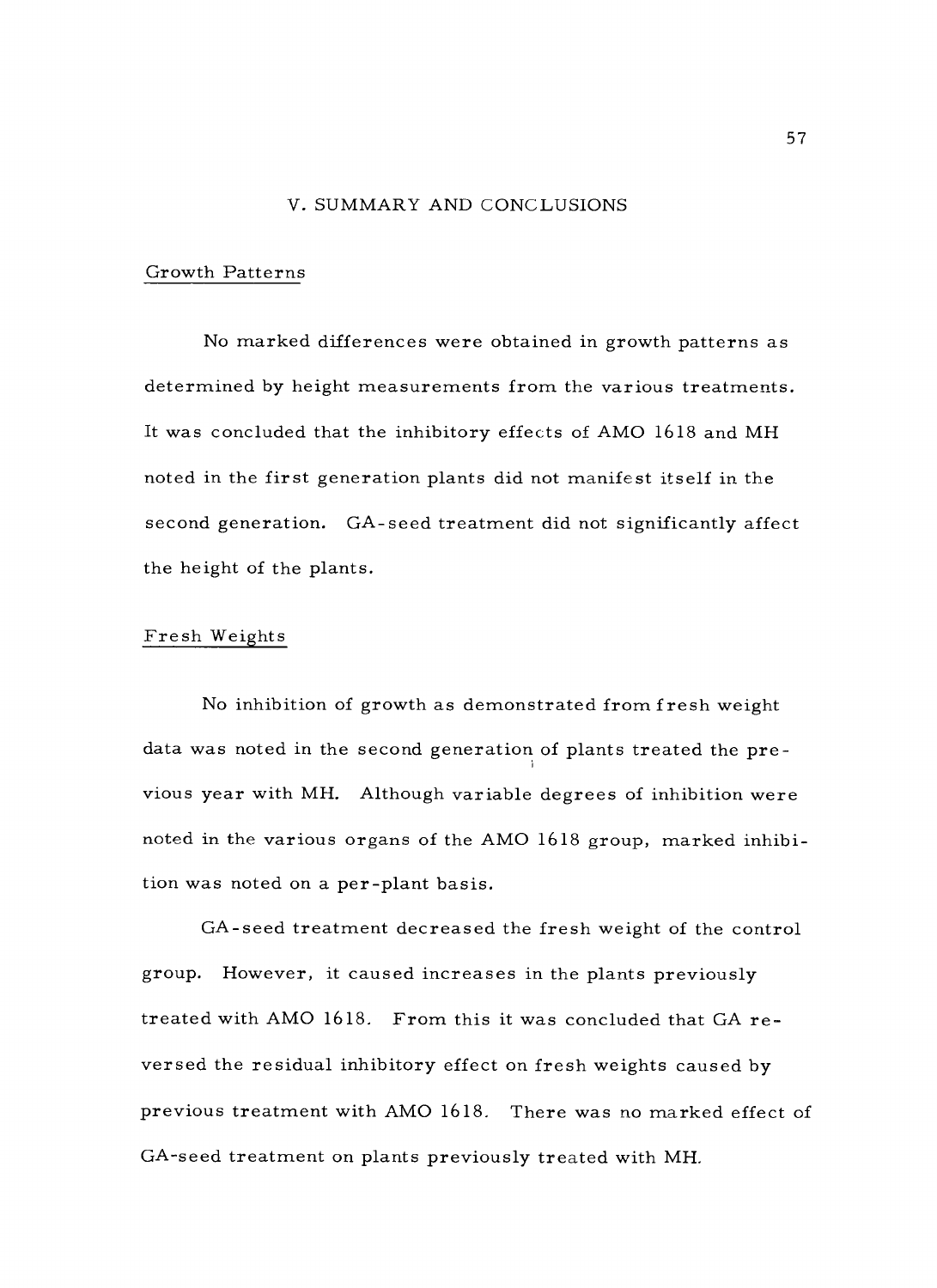## Dry Weights

The analysis of variance of dry weights indicated that AMO 1618 caused a significant decrease in the dry weights of leaves of the second generation when compared with controls. The capsules of the MGA group showed a significant increase in weight over the CGA group. This indicates that the stimulating effect of GA is more pronounced on inhibited plants than on control plants.

## Alkaloid Concentration

The residual inhibitory effect of AMO 1618 was not marked and was not consistent in all plant parts. The stimulating effect of GA on these plants, consequently, was not appreciable. In the case of MH there was considerable residual inhibition, especially in leaves and capsules. The inhibition was markedly reversed by GAseed treatment.

#### Alkaloid Content

There was a residual decrease in alkaloid content of the whole plant and plant parts due to both inhibitors. The effect of the MH was more pronounced than that of the AMO 1618.

The application of GA to the seeds of the control plants caused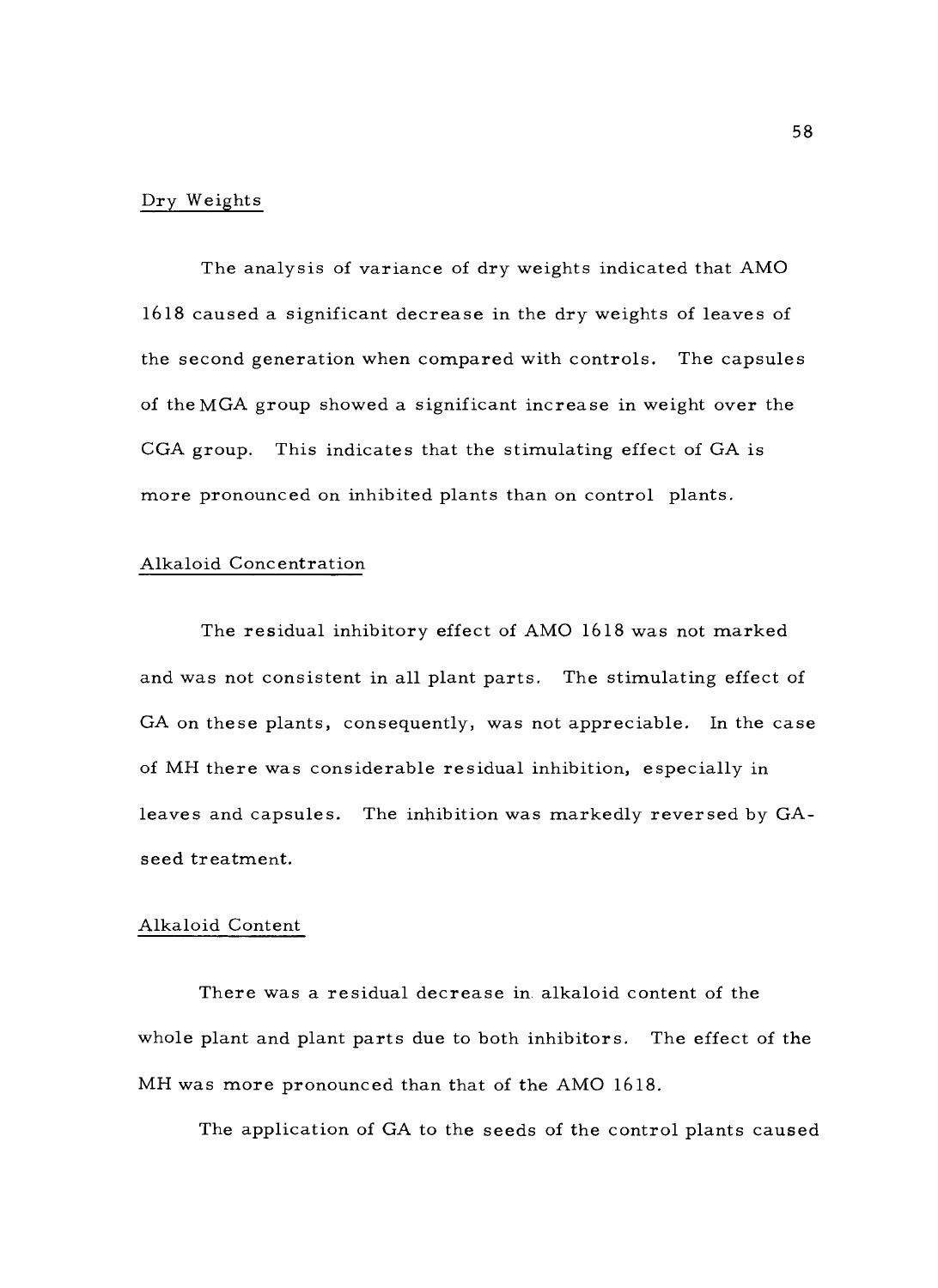a decrease in alkaloid content, whereas it caused reversal of the residual inhibition caused by the growth retardents. This reversal was so pronounced in the case of the plants previously treated with MH that the MGA group exceeded the controls. This was the only treatment that showed increase over the controls.

## Chlorophyll

There were no marked differences between the variously treated plants either in quality or quantity of chlorophyll.

## Selective Solvent Extraction

The constituents that were soluble in petroleum ether, alcohol and water were decreased by the residual effect of both AMO 1618 and MH. This decrease was reversed by GA -seed treatment. However, GA -seed treatment on control plants caused a decrease in constituents soluble in alcohol. Two- to three -fold increases were noted in the ether soluble fractions of plants treated with the inhibitors.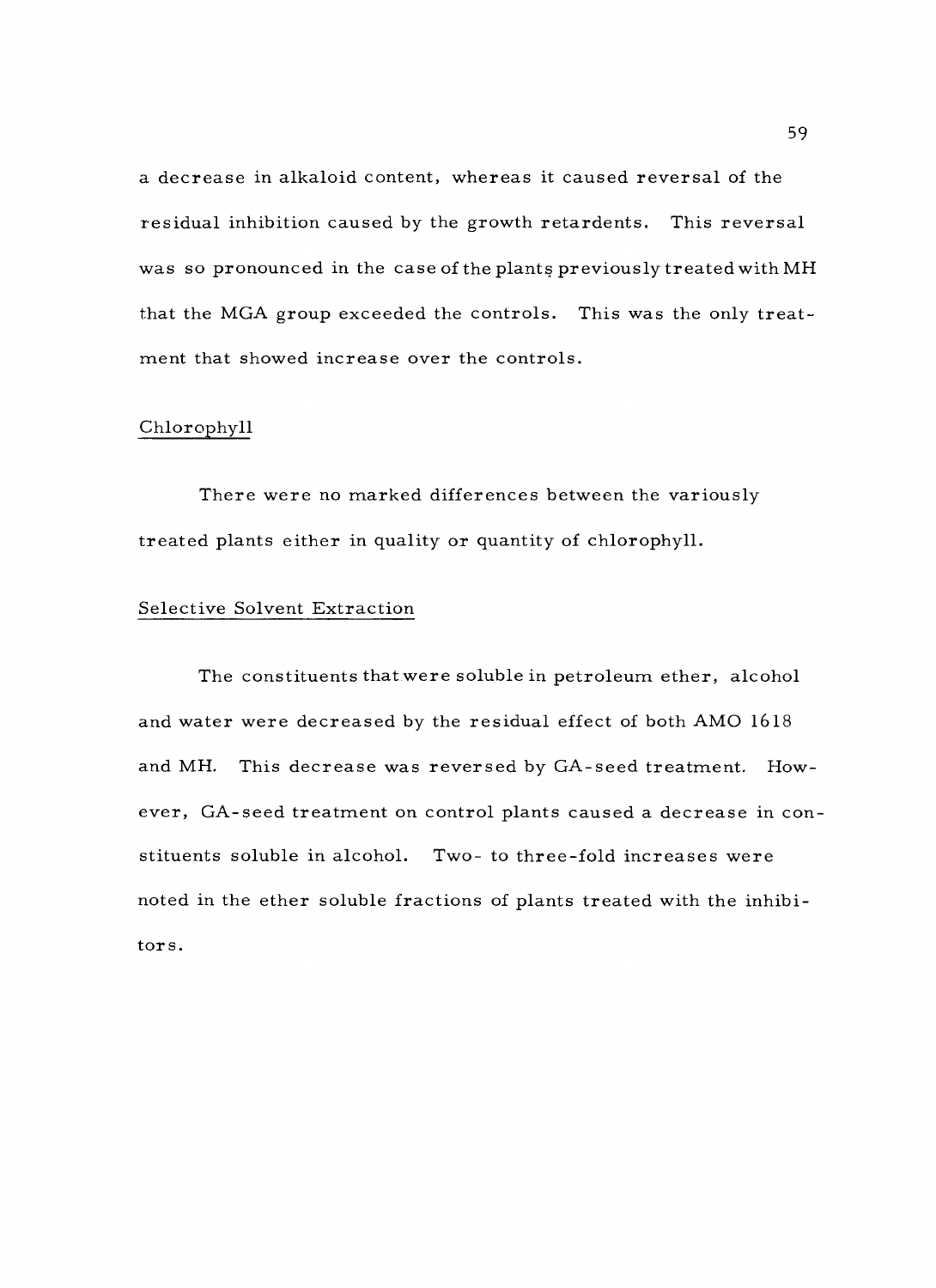## BIBLIOGRAPHY

- 1. Ambrose, D. G. and L. A. Sciuchetti. Influence of Kinetin and GA on growth and alkaloid patterns in Datura meteloides. Journal of Pharmaceutical Sciences 51(10):934 -938. October, 1962.
- 2. Andreae, W. A. and S. D. Andreae. Studies on indoleacetic acid metabolism. I. The effect of methyl umbelliferone, maleic hydrazide, and 2, 4 -D on indoleactic acid oxidation. Canadian Journal of Botany 31:426- 437. 1953.
- 3. Audus, L. G. Plant growth substances. London, Hill. 1953. 465p.
- 4. Baker, J. E. Action of maleic hydrazide on physiological processes of tobacco and other plants. Physiologia Plantarum 14:76 -88. 1961.
- 5. Brian, P. W. and H. G. Hemming. The effect of maleic hydrazide on the growth response of plants to gib-<br>berellic acid. The Annals of Applied Biology, Cambridge 45:489 -797. 1957.
- 6. Brian, P. W. Influence of gibberellins on plant growth and development. The Journal of the Royal Horticultural Society 85:167 -173. 1960.
- 7. Brummett, R. E. and L. A. Sciuchetti. Changes induced by gibberellic acid on growth and alkaloid patterns in Datura Stramonium Linne' and in Atropa Belladonna Linne'. Journal of American Pharmaceutical Association Scientific Edition 49:247. 1960.
- 8. Bukovac, M. J., and S. H. Wittwer. Gibberellic acid and higher plants. I. General growth responses. Quarterly Bulletin of Michigan Agricultural Experimental Station 39:307-320. 1956.
- 9. Burk, L. G. and T. C. Tso. Effects of gibberellic acid on nicotiana plants. Nature 181:1672 -1673. 1958.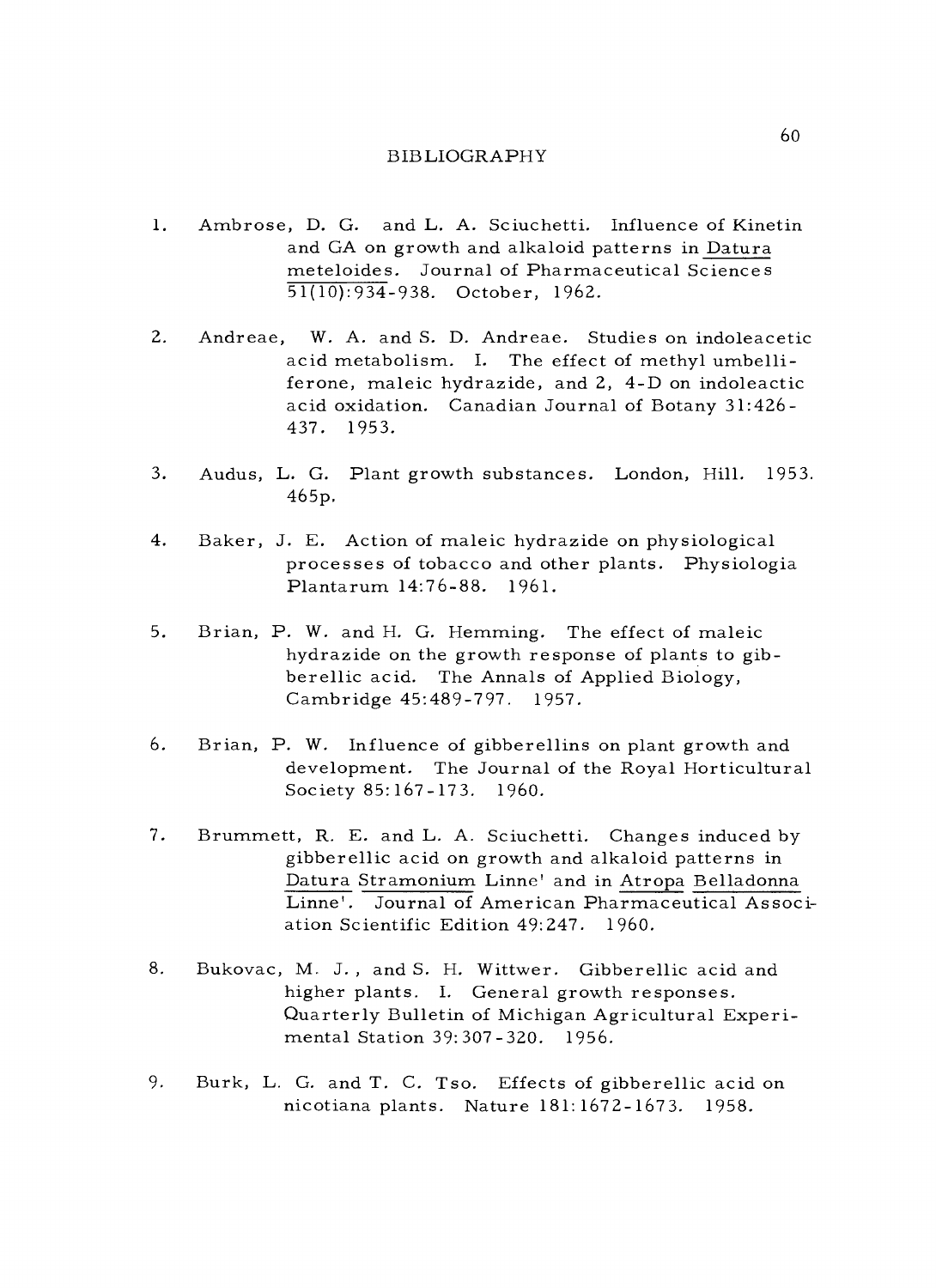- 10. Caldwell, E. L. and L. A. Sciucnetti. The effect of gibberellin and other treatments on the germination and subsequent biogenesis of alkaloids in Datura Stramonium Linne'. Journal of Pharmaceutical Sciences-- Submitted for publication, 1963.
- 11. Cathey, H. M and N. W. Stewart. Comparative plant growth retarding activity of AMO 1618, Phosphon and CCC. The Botanical Gazette 123(1):51 -56. 1961.
- 12. Cathey, H. M. Mutual antagonism of growth control of Chrysanthemum morifolium by gibberellin and AMO 1618. Plant Physiology 33(suppl): XIiii. 1958.
- 13. Crafts, A. S. , H. B. Currier and H. R. Dreyer. Some studies on the herbicidal properties of maleic hydrazide. Hilgardia 27:723 -757. 1958.
- 14. Curry, G. M. and E. C. Wassink. Photoperiodic and formative effects of various wavelength regimes in Hyoscyamus niger as influenced by gibberellic acid. Mededel Lanbouwhoogeschool Wageningen 56(14): 1. 1956.
- 15. Ermalaeva, E. Y . and N. A. Kalzlowa. Effect of maleic hydrazide on the rate of photosynthesis and on the carbohydrate metabolism of plants. Akademiia Nauk SSSR. Botaniehenkii Institute - Trudy, Seriia 4: Experimental Naia Botanica. No. 15:120-132. 1962. (Abstracted in Chemical Abstracts 57(12):15551 F. 1962 )
- 16. Fish, F. Effects of gibberellic acid on the growth and alkaloid content of Datura Stramonium Linne'. Journal of Pharmacy and Pharmacology 12:428-436. 1960.
- 17. Gautheret, R. J. Recherches sur l'actionde l'hydrazide maleique et de l'acid indole- acetic sur les cultures de tissues de topinambour. Comptes Rendu Academies des Sciences 234:2218 -2221. 1952.
- 18. Gjerstad, G. Metabolic and morphological changes induced by gibberellic acid:on Mentha piperita Linne'. Planta Medica 8:127. June 1960.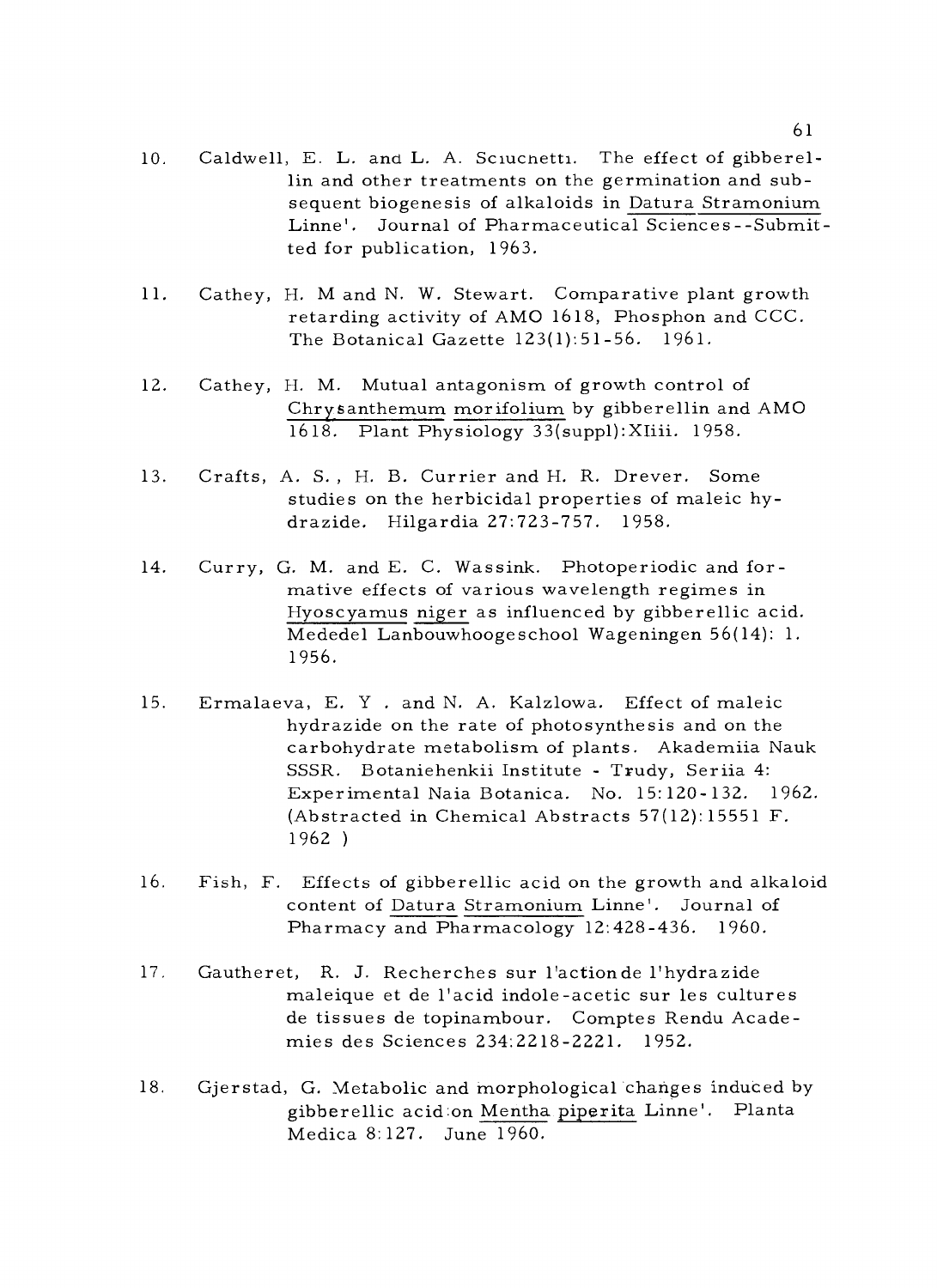- 19. Grenlach, V. A. and J. G. Haesloop. Some effects of maleic hydrazide on internode elongation, cell enlargement, and stem anatomy. American Journal of Botany 41: 44 -50. 1954.
- 20. Hisatomi, A. and L. A. Sciuchetti. Unpublished research on the effects of AMO 1618 and maleic hydrazide on growth patterns in Datura tatula. Corvallis, Oregon State University, School of Pharmacy, 1961.
- 21. Hisatomi, A. and L. A. Sciuchetti. Unpublished research on the effects of AMO 1618 and maleic hydrazide on alkaloid biogenesis on Datura tatula. Corvallis, Oregon State University, School of Pharmacy, 1961.
- 22. Kapoor, L. D. and B. K. Kaul. Preliminary studies on the effect of gibberellic acid on the growth and total alkaloid patterns of Datura innoxia Mill. Planta Medica 10:72 -76. 1962.
- 23. Kato, J. Studies on the physiological effect of gibberellin. II. On the interaction of gibberellin with auxins and growth inhibitors. Physiologia Plantarum 11:10 -15. 1958.
- 24. Lang, A. Introduction of flower formation in biennial Hyoscyamus by treatment with gibberellin. Die Naturwissenschaften 43:284 -285. 1956.
- 25. Leopold, A. C. and W. H. Klein. Maleic hydrazide as an antiauxin in plants. Science 114:9-10. 1951.
- 26. Lockhart, J. A. Kinetic studies of certain antigibberellins. Plant Physiology 37(6):759 -764. November, 1962.
- 27. Marth, P. C. and J. W. Mitchell. Plant growth suppressants with special reference to persistence of AMO 1618 in soil. Proceeding of American Society of Horticultural Science 76:673 -678. 1960.
- 28. Masuda, J. Y. and G. H. Hamor. A note on the effects of gibberellins on alkaloidal content of Hyoscyamus Niger. Journal of American Pharmaceutical Association, Scientific Edition 48:361. 1959.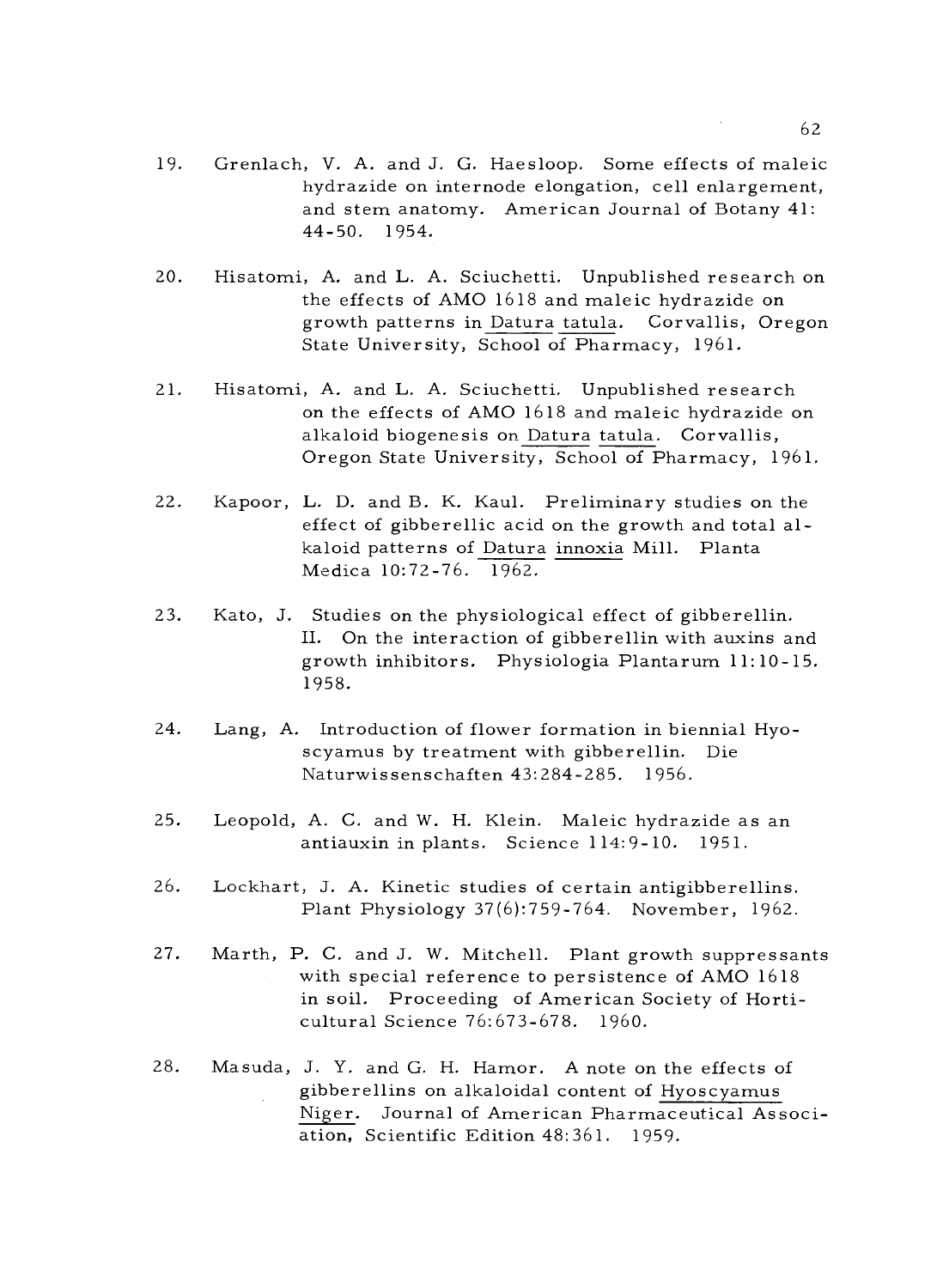- 29. Naylor, A. W. and E. A. Davis. Maleic hydrazide as a plant growth inhibitor. Botanical Gazette 112:112- 126. 1950.
- 30. Parups, E. Influence of gibberellic acid on the nicotine content of cigar tobacco. Canadian Journal of Plant Science 39:48 -55. 1959.
- 31. Ragan, N. L. and L. A. Sciuchetti. Effect of gibberellic acid on the second generation of Datura Stramonium Linne'. Journal of Pharmaceutical Sciences 50(1): 87-88. January 1961.
- 32. Rainbow, Color and Chemical Company, Inc. Northridge, California. Personal communication.
- 33. Rosenthaler, Leopold. The chemical investigation of plants. London, Bell, 1930. 197p.
- 34. Sachs, R. M. and L. Lang, Shoot histogenesis and the subapical meristem: The action of gibberellic acid, AMO 1618 and maleic hydrazide. In: Plant growth regulation. Fourth international conference on plant growth regulation. Ames, Iowa State University Press, 1961. 567 -577.
- 35. Schoene, D. L. and O. L. Hoffman. Maleic hydrazide, a unique growth regulant. Science 109:588 -590. 1949.
- 36. Sciuchetti, L. A. The effect of gibberellic acid on the second-<br>year growth and alkaloid formation in Atropa belladonna Linne'. Journal of the American Pharmaceutical Association. Scientific Edition 48(9):490 -499. September 1959.
- 37. Sciuchetti, L. A. Gibberellic acid, its influence on medicinal plants. Part 3. Pacific Drug Review 72(8):16. 1960.
- 38. Sciuchetti, L. A. Influence of gibberellic acid on medicinal plants. Journal of Pharmaceutical Sciences 50(12): 981 -997. December 1961.